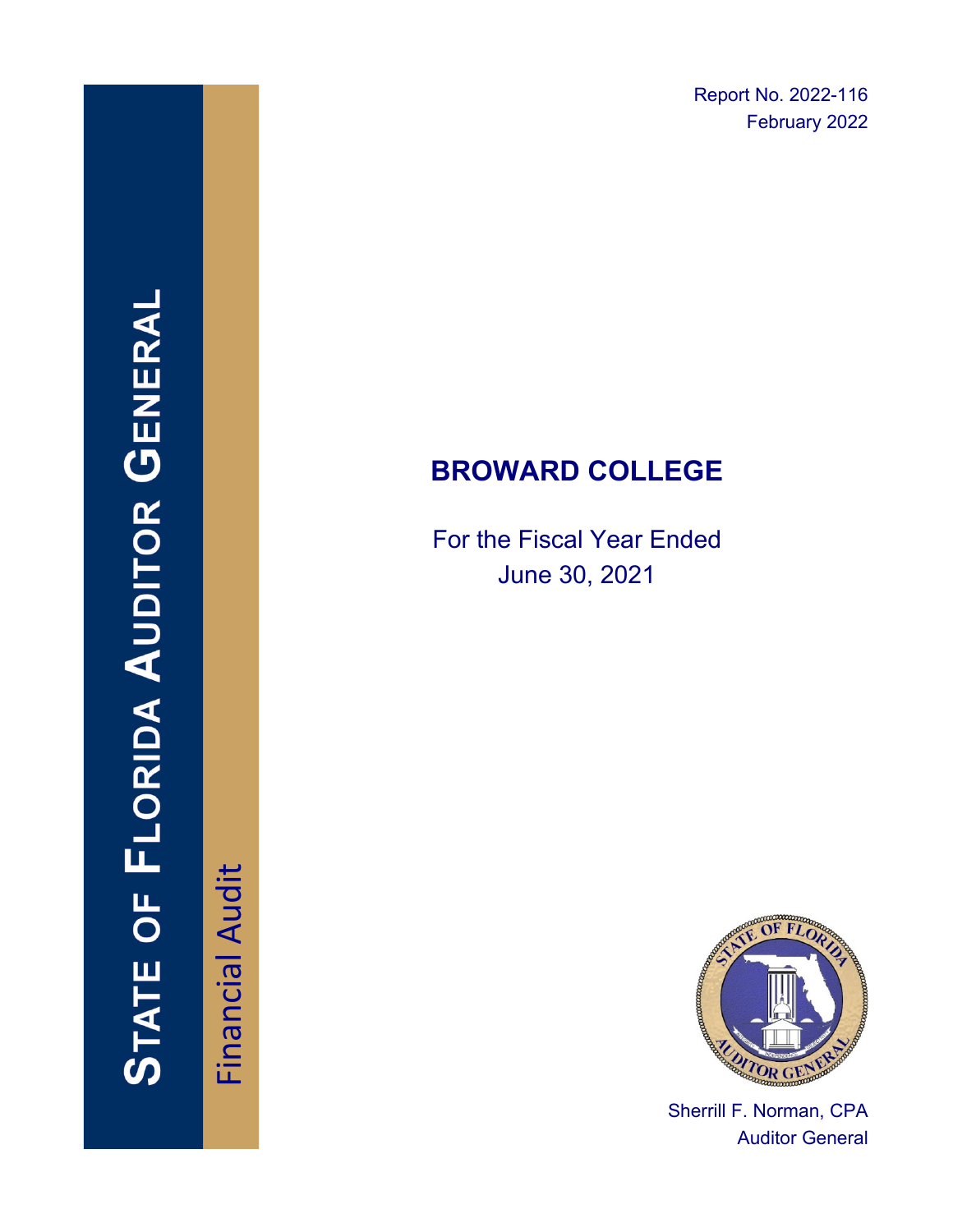#### **Board of Trustees and President**

During the 2020-21 fiscal year, Gregory Adam Haile, Esq. served as President of Broward College and the following individuals served as Members of the Board of Trustees:

> Gloria M. Fernandez, Chair Matthew Caldwell J.D., Vice Chair from 8-11-20<sup>a</sup> Zachariah "Reggie" P. Zachariah Jr. Akhil K. Agrawal from 1-13-21 b

<sup>a</sup> Vice Chair position vacant 7-1-20, through 8-10-20.

<sup>b</sup> Trustee position vacant 7-1-20, through 1-12-21.

Note: One Trustee position vacant the entire period.

The Auditor General conducts audits of governmental entities to provide the Legislature, Florida's citizens, public entity management, and other stakeholders unbiased, timely, and relevant information for use in promoting government accountability and stewardship and improving government operations.

The team leader was Zlatina Ruseva, and the audit was supervised by Diana G. Garza, CPA.

Please address inquiries regarding this report to Jaime N. Hoelscher, CPA, Audit Manager, by e-mail at jaimehoelscher@aud.state.fl.us or by telephone at (850) 412-2868.

This report and other reports prepared by the Auditor General are available at:

[FLAuditor.gov](http://flauditor.gov/) 

Printed copies of our reports may be requested by contacting us at:

**State of Florida Auditor General** 

**Claude Pepper Building, Suite G74 ∙ 111 West Madison Street ∙ Tallahassee, FL 32399-1450 ∙ (850) 412-2722**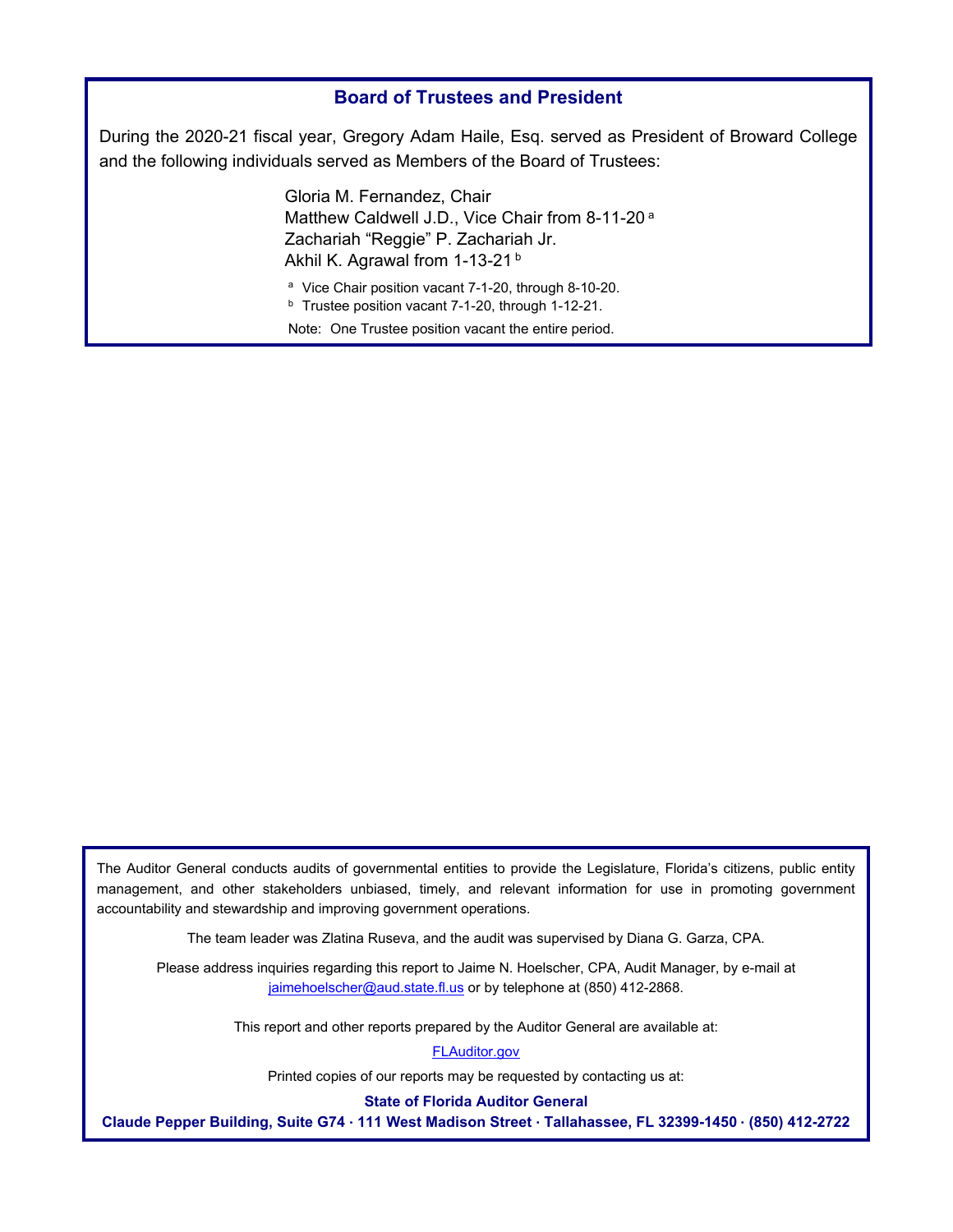## **BROWARD COLLEGE TABLE OF CONTENTS**

|                                                                                                                                                                         | Page<br>No. |
|-------------------------------------------------------------------------------------------------------------------------------------------------------------------------|-------------|
|                                                                                                                                                                         |             |
|                                                                                                                                                                         |             |
|                                                                                                                                                                         |             |
|                                                                                                                                                                         |             |
|                                                                                                                                                                         |             |
| <b>BASIC FINANCIAL STATEMENTS</b>                                                                                                                                       |             |
|                                                                                                                                                                         |             |
|                                                                                                                                                                         |             |
|                                                                                                                                                                         |             |
|                                                                                                                                                                         |             |
| OTHER REQUIRED SUPPLEMENTARY INFORMATION                                                                                                                                |             |
| Schedule of Changes in the College's Total Other Postemployment Benefits Liability                                                                                      |             |
| Schedule of the College's Proportionate Share of the Net Pension Liability - Florida                                                                                    |             |
| Schedule of College Contributions - Florida Retirement System Pension Plan  48                                                                                          |             |
| Schedule of the College's Proportionate Share of the Net Pension Liability - Health                                                                                     |             |
| Schedule of College Contributions - Health Insurance Subsidy Pension Plan 50                                                                                            |             |
|                                                                                                                                                                         |             |
| INDEPENDENT AUDITOR'S REPORT ON INTERNAL CONTROL OVER<br>FINANCIAL REPORTING AND ON COMPLIANCE AND OTHER MATTERS<br>BASED ON AN AUDIT OF FINANCIAL STATEMENTS PERFORMED |             |
|                                                                                                                                                                         |             |
|                                                                                                                                                                         |             |
|                                                                                                                                                                         |             |
|                                                                                                                                                                         |             |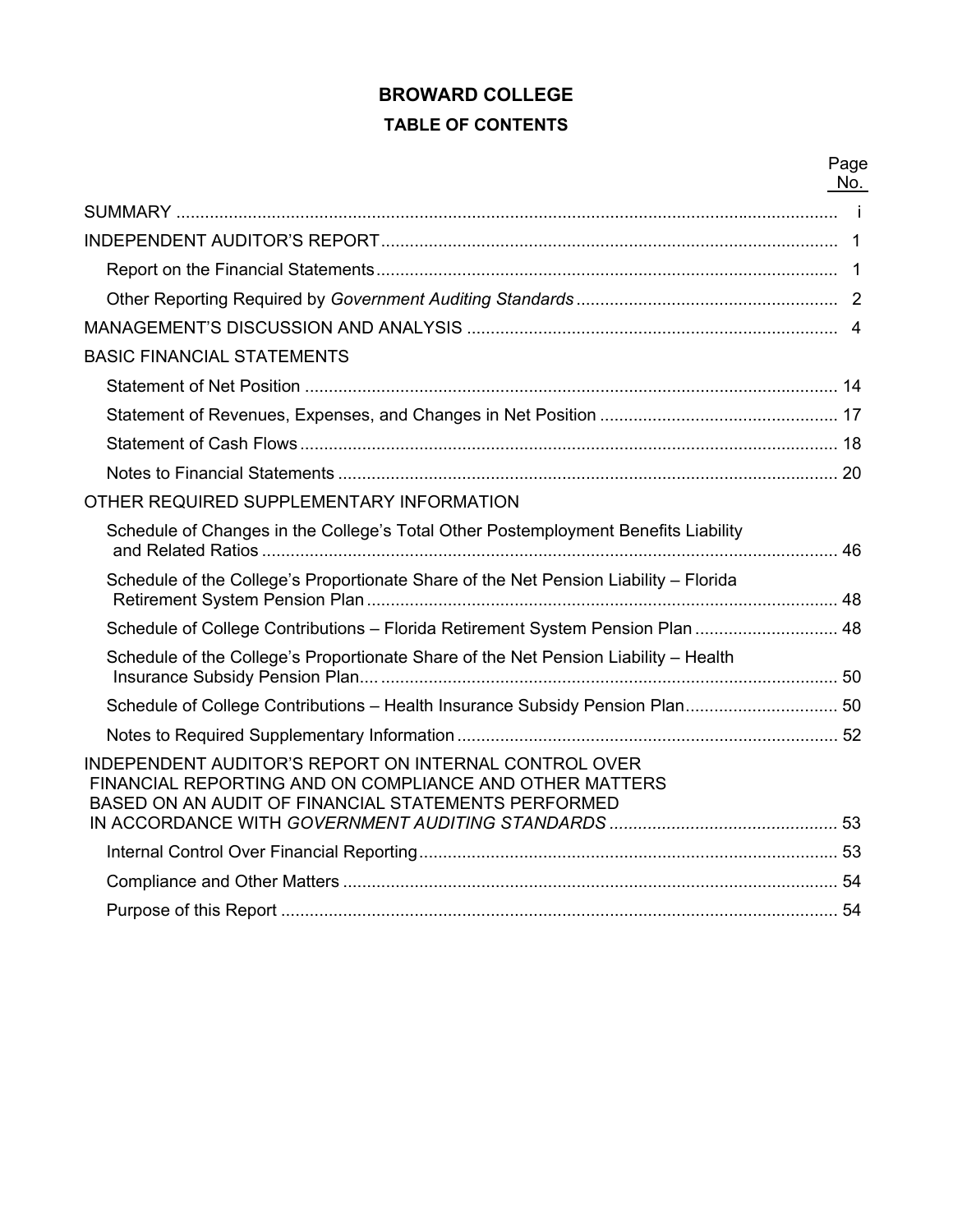## SUMMARY OF REPORT ON FINANCIAL STATEMENTS

<span id="page-3-0"></span>Our audit disclosed that the basic financial statements of Broward College (a component unit of the State of Florida) were presented fairly, in all material respects, in accordance with prescribed financial reporting standards.

SUMMARY OF REPORT ON INTERNAL CONTROL AND COMPLIANCE

Our audit did not identify any deficiencies in internal control over financial reporting that we consider to be material weaknesses.

The results of our tests disclosed no instances of noncompliance or other matters that are required to be reported under *Government Auditing Standards*, issued by the Comptroller General of the United States.

#### AUDIT OBJECTIVES AND SCOPE

Our audit objectives were to determine whether Broward College and its officers with administrative and stewardship responsibilities for College operations had:

- Presented the College's basic financial statements in accordance with generally accepted accounting principles;
- Established and implemented internal control over financial reporting and compliance with requirements that could have a direct and material effect on the financial statements; and
- Complied with the various provisions of laws, rules, regulations, contracts, and grant agreements that are material to the financial statements.

The scope of this audit included an examination of the College's basic financial statements as of and for the fiscal year ended June 30, 2021. We obtained an understanding of the College's environment, including its internal control, and assessed the risk of material misstatement necessary to plan the audit of the basic financial statements. We also examined various transactions to determine whether they were executed, in both manner and substance, in accordance with governing provisions of laws, rules, regulations, contracts, and grant agreements.

An examination of Federal awards administered by the College is included within the scope of our Statewide audit of Federal awards administered by the State of Florida.

## AUDIT METHODOLOGY

We conducted our audit in accordance with auditing standards generally accepted in the United States of America and applicable standards contained in *Government Auditing Standards*, issued by the Comptroller General of the United States.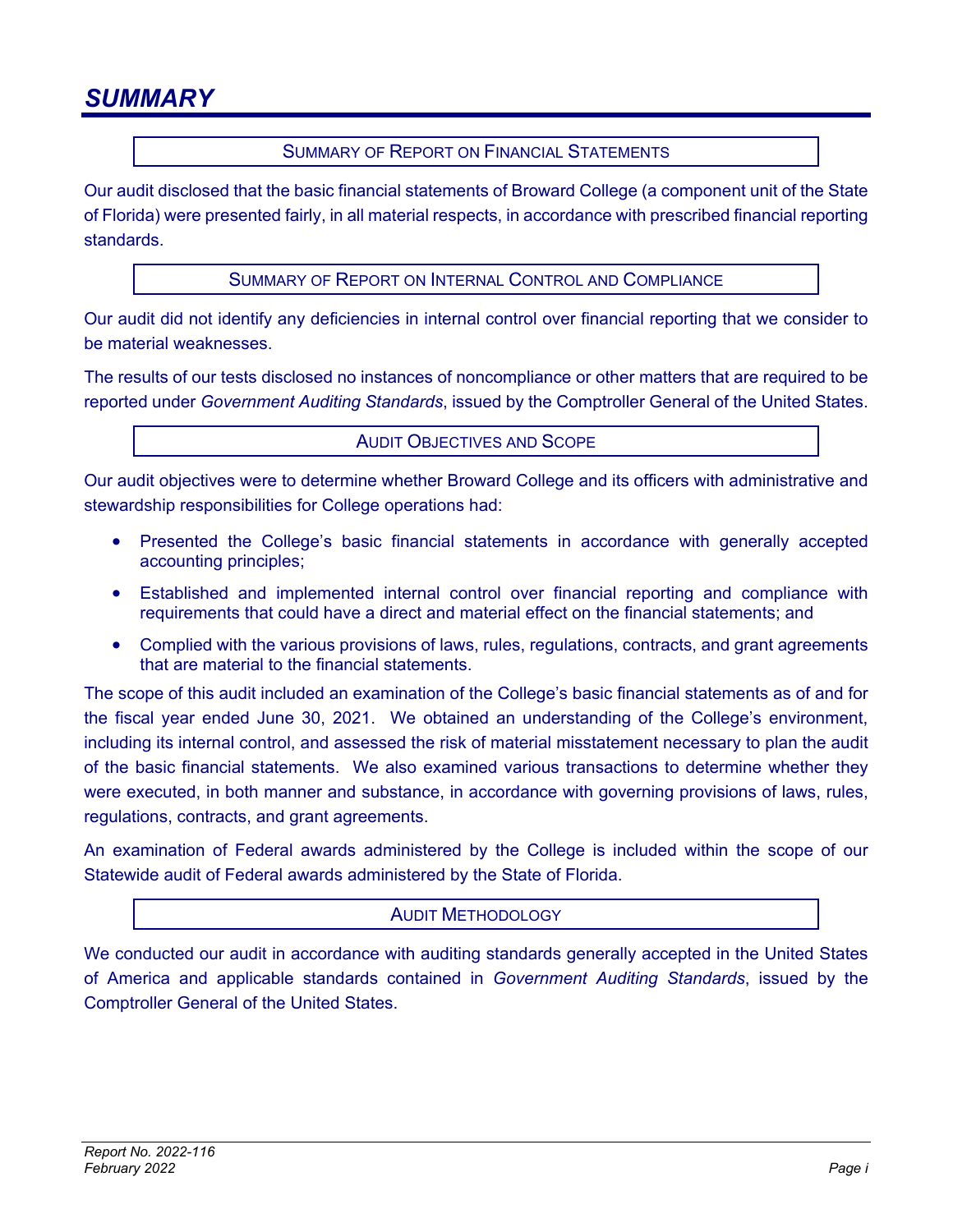<span id="page-4-0"></span>

Sherrill F. Norman, CPA Auditor General

# **AUDITOR GENERAL STATE OF FLORIDA**

Claude Denson Pepper Building, Suite G74 111 West Madison Street Tallahassee, Florida 32399-1450



Phone: (850) 412-2722 Fax: (850) 488-6975

The President of the Senate, the Speaker of the House of Representatives, and the Legislative Auditing Committee

## **INDEPENDENT AUDITOR'S REPORT**

## **Report on the Financial Statements**

We have audited the accompanying financial statements of Broward College, a component unit of the State of Florida, and its aggregate discretely presented component units as of and for the fiscal year ended June 30, 2021, and the related notes to the financial statements, which collectively comprise the College's basic financial statements as listed in the table of contents.

## *Management's Responsibility for the Financial Statements*

Management is responsible for the preparation and fair presentation of these financial statements in accordance with accounting principles generally accepted in the United States of America; this includes the design, implementation, and maintenance of internal control relevant to the preparation and fair presentation of financial statements that are free from material misstatement, whether due to fraud or error.

## *Auditor's Responsibility*

Our responsibility is to express opinions on these financial statements based on our audit. We did not audit the financial statements of the aggregate discretely presented component units, which represent 100 percent of the transactions and account balances of the aggregate discretely presented component units columns. Those statements were audited by other auditors whose reports have been furnished to us, and our opinion, insofar as it relates to the amounts included for the aggregate discretely presented component units, is based solely on the reports of the other auditors. We conducted our audit in accordance with auditing standards generally accepted in the United States of America and the standards applicable to financial audits contained in *Government Auditing Standards*, issued by the Comptroller General of the United States. Those standards require that we plan and perform the audit to obtain reasonable assurance about whether the financial statements are free from material misstatement.

An audit involves performing procedures to obtain audit evidence about the amounts and disclosures in the financial statements. The procedures selected depend on the auditor's judgment, including the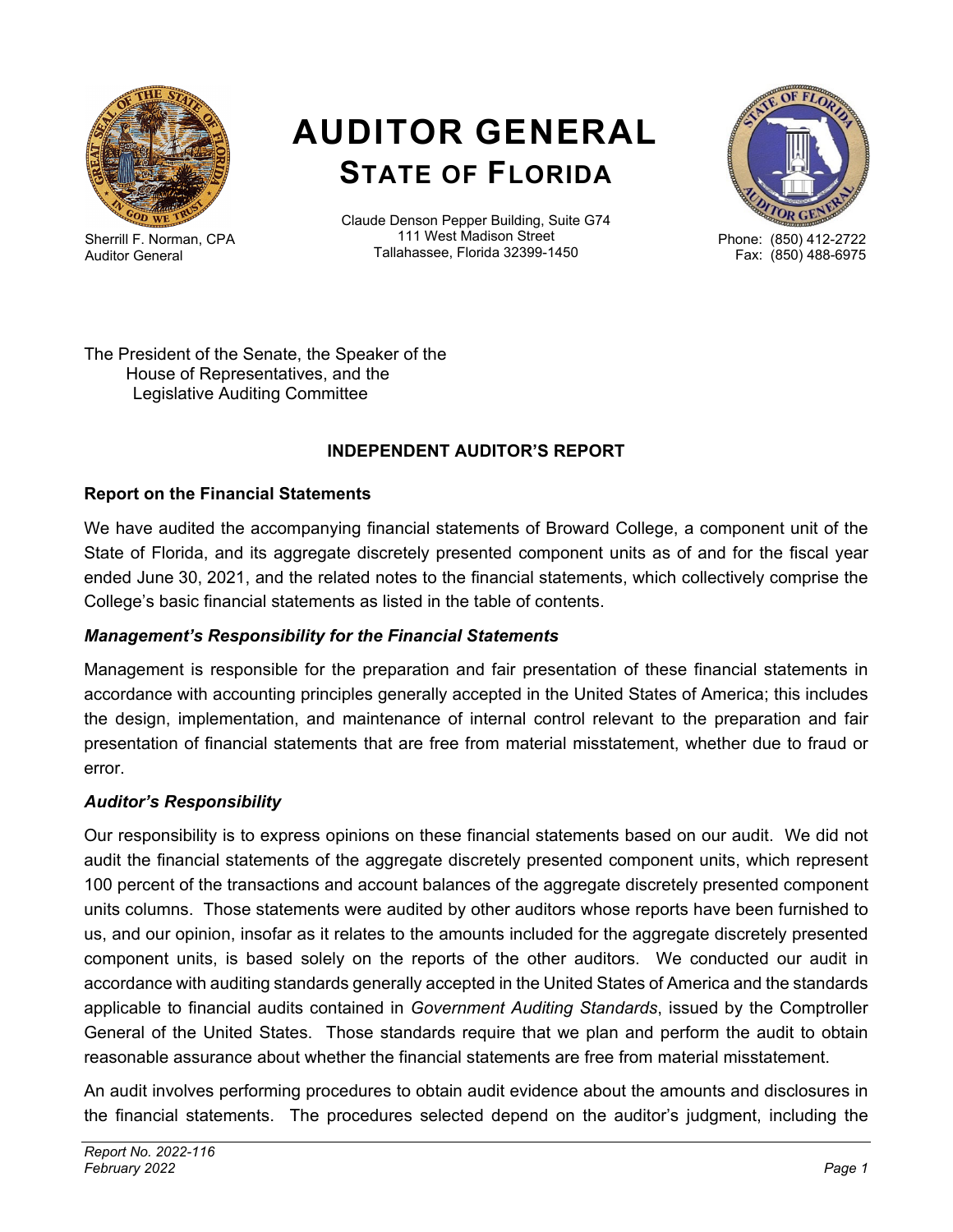<span id="page-5-0"></span>assessment of the risks of material misstatement of the financial statements, whether due to fraud or error. In making those risk assessments, the auditor considers internal control relevant to the entity's preparation and fair presentation of the financial statements in order to design audit procedures that are appropriate in the circumstances, but not for the purpose of expressing an opinion on the effectiveness of the entity's internal control. Accordingly, we express no such opinion. An audit also includes evaluating the appropriateness of accounting policies used and the reasonableness of significant accounting estimates made by management, as well as evaluating the overall presentation of the financial statements.

We believe that the audit evidence we have obtained is sufficient and appropriate to provide a basis for our audit opinions.

## *Opinions*

In our opinion, based on our audit and the reports of other auditors, the financial statements referred to above present fairly, in all material respects, the respective financial position of Broward College and of its aggregate discretely presented component units as of June 30, 2021, and the respective changes in financial position and, where applicable, cash flows thereof for the fiscal year then ended in accordance with accounting principles generally accepted in the United States of America.

## *Other Matter*

## *Required Supplementary Information*

Accounting principles generally accepted in the United States of America require that **MANAGEMENT'S DISCUSSION AND ANALYSIS**, the **Schedule of Changes in the College's Total Other Postemployment Benefits Liability and Related Ratios**, **Schedule of the College's Proportionate Share of the Net Pension Liability – Florida Retirement System Pension Plan**, **Schedule of College Contributions – Florida Retirement System Pension Plan**, **Schedule of the College's Proportionate Share of the Net Pension Liability – Health Insurance Subsidy Pension Plan**, **Schedule of College Contributions – Health Insurance Subsidy Pension Plan**, and **Notes to Required Supplementary Information** as listed in the table of contents, be presented to supplement the basic financial statements. Such information, although not a part of the basic financial statements, is required by the Governmental Accounting Standards Board who considers it to be an essential part of financial reporting for placing the basic financial statements in an appropriate operational, economic, or historical context. We have applied certain limited procedures to the required supplementary information in accordance with auditing standards generally accepted in the United States of America, which consisted of inquiries of management about the methods of preparing the information and comparing the information for consistency with management's responses to our inquiries, the basic financial statements, and other knowledge we obtained during our audit of the basic financial statements. We do not express an opinion or provide any assurance on the information because the limited procedures do not provide us with sufficient evidence to express an opinion or provide any assurance.

## **Other Reporting Required by** *Government Auditing Standards*

In accordance with *Government Auditing Standards*, we have also issued our report dated February 9, 2022, on our consideration of the Broward College's internal control over financial reporting and on our tests of its compliance with certain provisions of laws, rules, regulations, contracts, and grant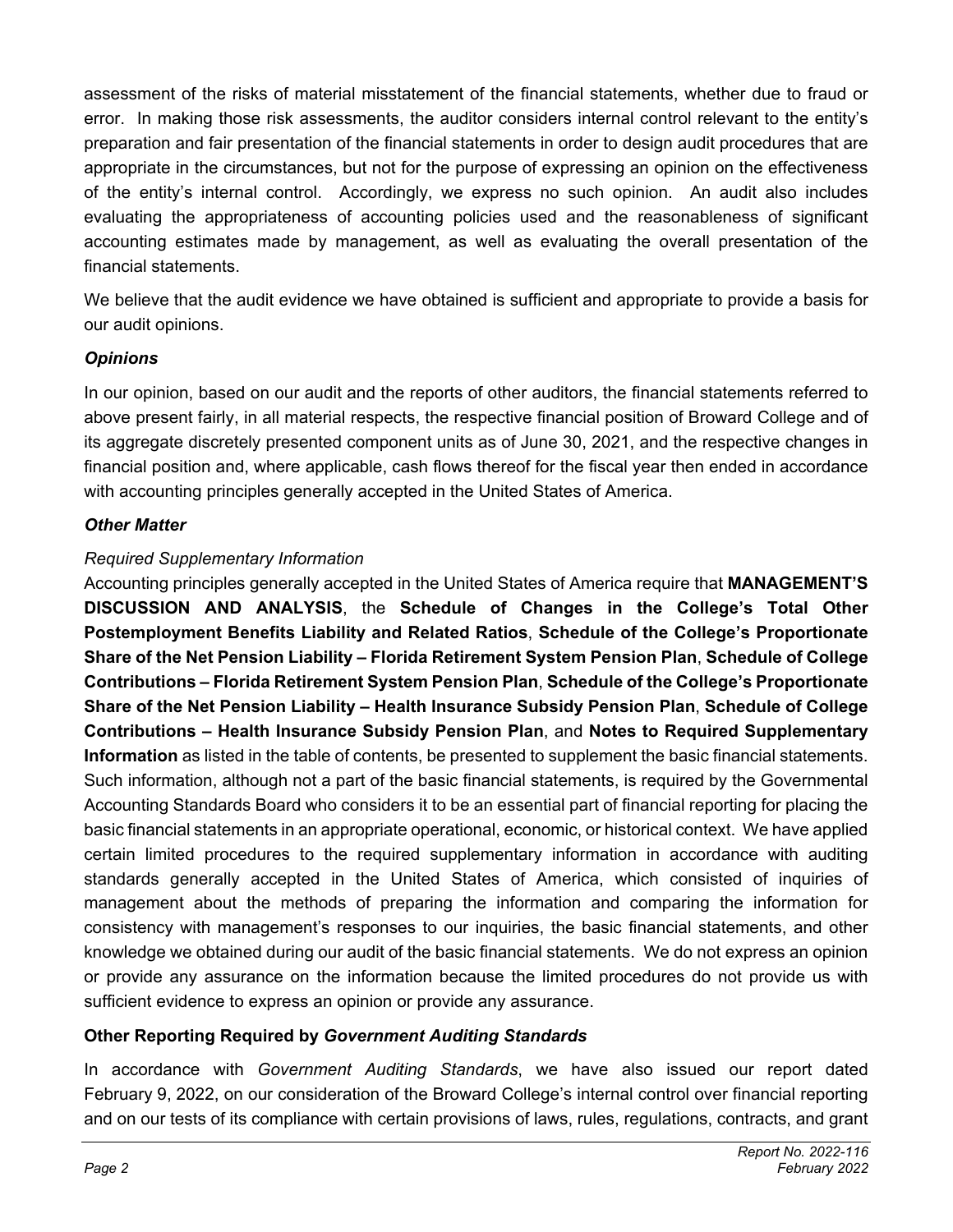agreements and other matters included under the heading **INDEPENDENT AUDITOR'S REPORT ON INTERNAL CONTROL OVER FINANCIAL REPORTING AND ON COMPLIANCE AND OTHER MATTERS BASED ON AN AUDIT OF FINANCIAL STATEMENTS PERFORMED IN ACCORDANCE WITH** *GOVERNMENT AUDITING STANDARDS*. The purpose of that report is solely to describe the scope of our testing of internal control over financial reporting and compliance and the results of that testing, and not to provide an opinion on the effectiveness of the internal control over financial reporting or on compliance. That report is an integral part of an audit performed in accordance with *Government Auditing Standards* in considering the Broward College's internal control over financial reporting and compliance.

Respectfully submitted,

Sherrill F. Norman, CPA Tallahassee, Florida February 9, 2022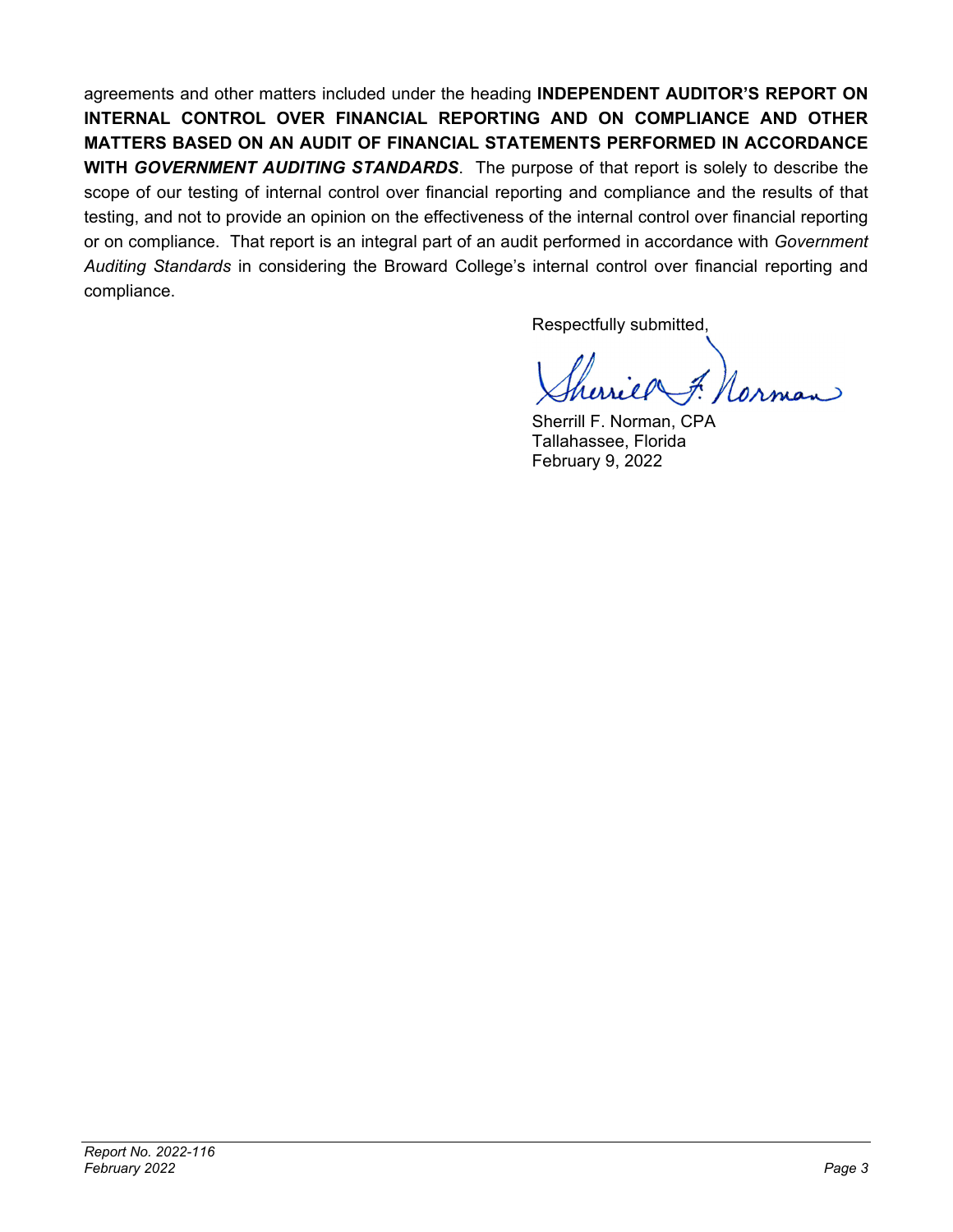## <span id="page-7-0"></span>*MANAGEMENT'S DISCUSSION AND ANALYSIS*

Management's discussion and analysis (MD&A) provides an overview of the financial position and activities of the College for the fiscal year ended June 30, 2021, and should be read in conjunction with the financial statements and notes thereto. The MD&A, and financial statements and notes thereto, are the responsibility of College management. The MD&A contains financial activity of the College for the fiscal years ended June 30, 2021, and June 30, 2020.

## FINANCIAL HIGHLIGHTS

The College's assets totaled \$374.3 million at June 30, 2021. This balance reflects a \$16.5 million, or 4.6 percent, increase as compared to the 2019-20 fiscal year. Liabilities increased by \$12.2 million, or 8.4 percent, totaling \$158.1 million at June 30, 2021. In addition, deferred outflows of resources increased by \$2.5 million, or 6.8 percent, and deferred inflows of resources decreased by \$2.6 million, or 20.5 percent. As a result, the College's net position increased by \$9.4 million, resulting in a year-end balance of \$245.4 million.

The College's operating revenues totaled \$72.9 million for the 2020-21 fiscal year, representing a 2.5 percent increase compared to the 2019-20 fiscal year. Operating expenses totaled \$298.2 million for the 2020-21 fiscal year, representing an increase of 7.7 percent as compared to the 2019-20 fiscal year.

Net position represents the residual interest in the College's assets and deferred outflows of resources after deducting liabilities and deferred inflows of resources. The College's comparative total net position by category for the fiscal years ended June 30, 2021, and June 30, 2020, is shown in the following graph:



## **Net Position (In Thousands)**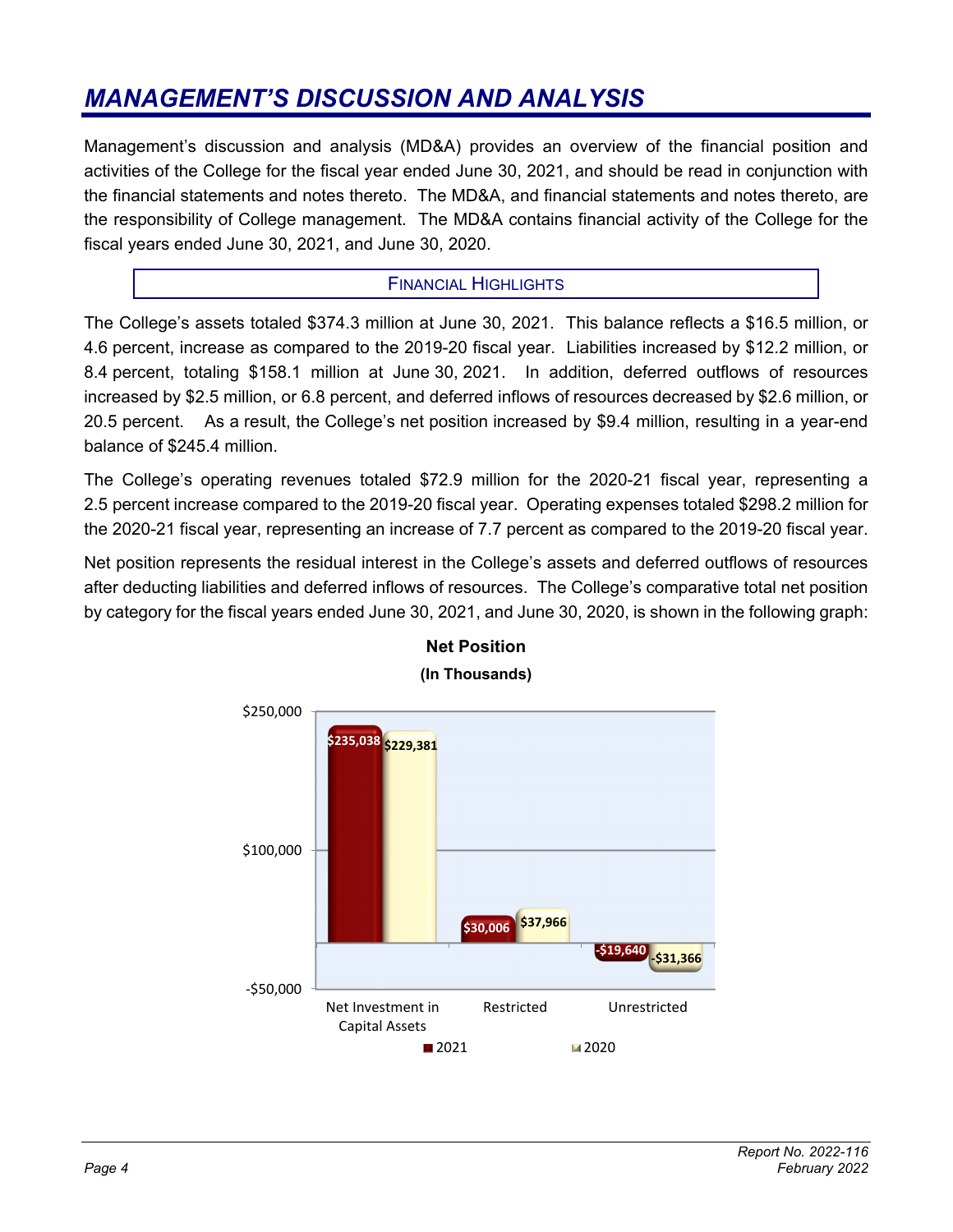The following chart provides a graphical presentation of College revenues by category for the 2020-21 fiscal year:



OVERVIEW OF FINANCIAL STATEMENTS

Pursuant to the Governmental Accounting Standards Board (GASB) Statement No. 35, the College's financial report consists of three basic financial statements: the statement of net position; the statement of revenues, expenses, and changes in net position; and the statement of cash flows. The financial statements, and notes thereto, encompass the College and its component units. These component units include:

- Broward College Foundation, Inc. Although legally separate, this component unit is important because the College is financially accountable for it, as the College reports its financial activities to the State of Florida.
- BCEduventures, Inc. Began operations on July 1, 2017, to serve as a supporting organization to the College, a tax-exempt public charity under Title 26, Section 501(c)(3), United States Code. The organization was established to receive, hold, invest, and administer gifts and to make expenditures to, or for the benefit of the College.

Information regarding these component units is presented in the notes to financial statements. This MD&A focuses on the College, excluding the discretely presented component units.

## **The Statement of Net Position**

The statement of net position reflects the assets, deferred outflows of resources, liabilities, and deferred inflows of resources of the College, using the accrual basis of accounting, and presents the financial position of the College at a specified time. Assets, plus deferred outflows of resources, less liabilities, less deferred inflows of resources, equals net position, which is one indicator of the College's current financial condition. The changes in net position that occur over time indicate improvement or deterioration in the College's financial condition.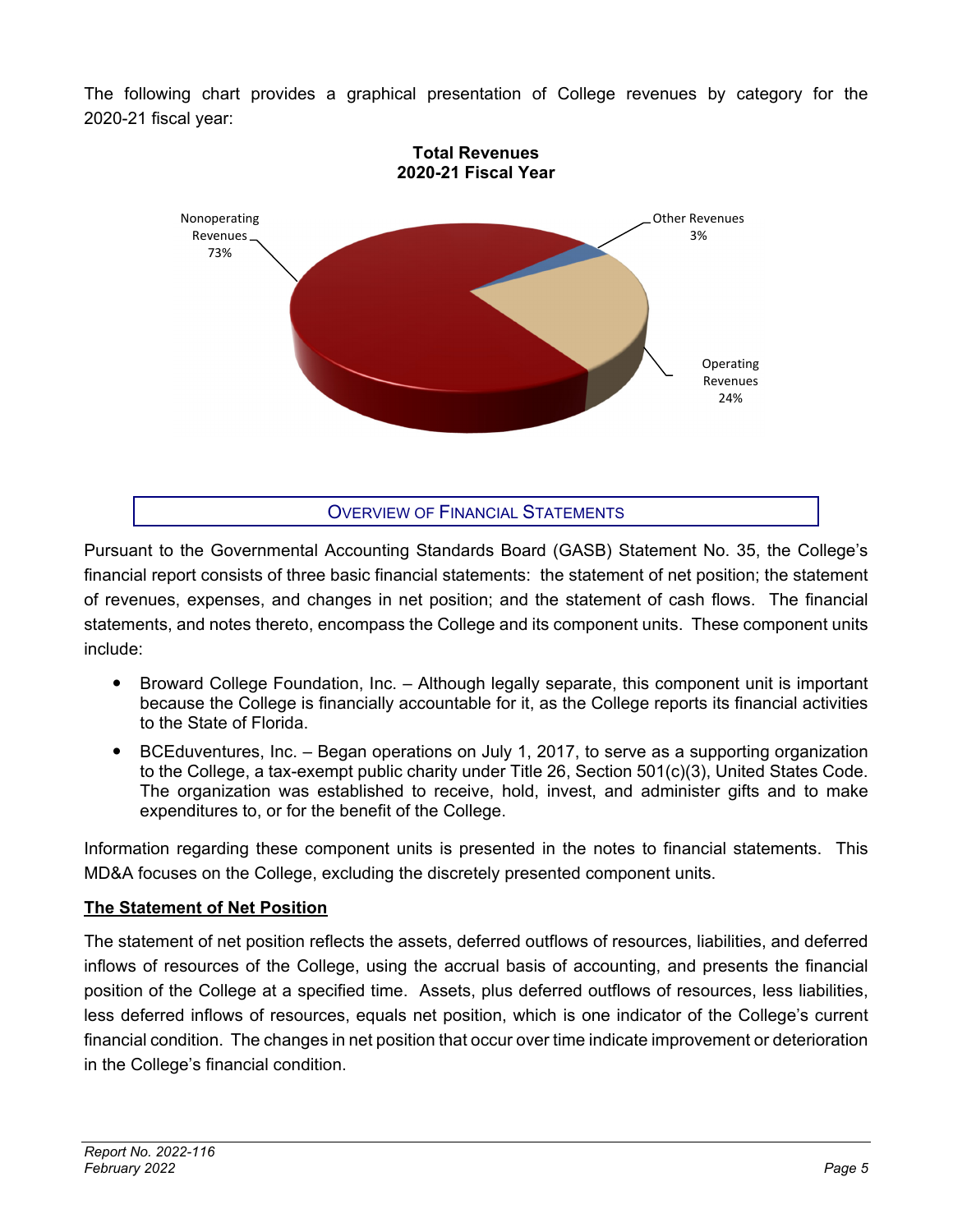The following summarizes the College's assets, deferred outflows of resources, liabilities, deferred inflows of resources, and net position at June 30:

#### **Condensed Statement of Net Position at June 30**

**(In Thousands)** 

|                                  | 2021          | 2020      |
|----------------------------------|---------------|-----------|
| <b>Assets</b>                    |               |           |
| <b>Current Assets</b>            | \$.<br>42,461 | \$ 25,621 |
| Capital Assets, Net              | 244,981       | 242,381   |
| <b>Other Noncurrent Assets</b>   | 86,828        | 89,769    |
| <b>Total Assets</b>              | 374,270       | 357,771   |
| Deferred Outflows of Resources   | 39,326        | 36,827    |
| Liabilities                      |               |           |
| <b>Current Liabilities</b>       | 21,650        | 25,021    |
| <b>Noncurrent Liabilities</b>    | 136,408       | 120,852   |
| <b>Total Liabilities</b>         | 158,058       | 145,873   |
| Deferred Inflows of Resources    | 10,134        | 12,744    |
| <b>Net Position</b>              |               |           |
| Net Investment in Capital Assets | 235,038       | 229,381   |
| Restricted                       | 30,006        | 37,966    |
| Unrestricted                     | (19, 640)     | (31, 366) |
| <b>Total Net Position</b>        | \$245,404     | \$235,981 |

Significant changes were the result of the following factors:

- The increase in current assets of \$16.8 million is mainly due to increases in cash and cash equivalents and restricted cash and cash equivalents of \$28.6 million, accounts receivable of \$2.2 million offset by decreases in due from other governmental agencies of \$5.4 million, and prepaid expenses of \$1.7 million.
- The increase in noncurrent liabilities of \$15.6 million is primarily due to increases of \$14.4 million in the Florida Retirement System (FRS) and Health Insurance Subsidy net pension liability related to GASB Statement No. 68, \$2.9 million in compensated absences payable related to GASB Statement No. 16, and \$0.9 million in other postemployment benefits payable related to GASB Statement No. 75, offset by decreases of \$3.1 million in scheduled debt service payments for bonds and notes payable and \$0.1 million in unearned lease revenue.
- The decrease in deferred inflows of resources of \$2.6 million is due to decreases of \$2.1 million associated with the FRS pension and \$0.5 million in other postemployment benefits.
- The decrease in restricted net position of \$8 million is mainly due to decreases in grants and loans of \$0.9 million and in capital projects of \$7.3 million.
- The increase of unrestricted net position of \$11.7 million is primarily due to an increase of revenue over expenditures in the unrestricted fund, as the College continued to exercise cost containment efforts in its primary operations.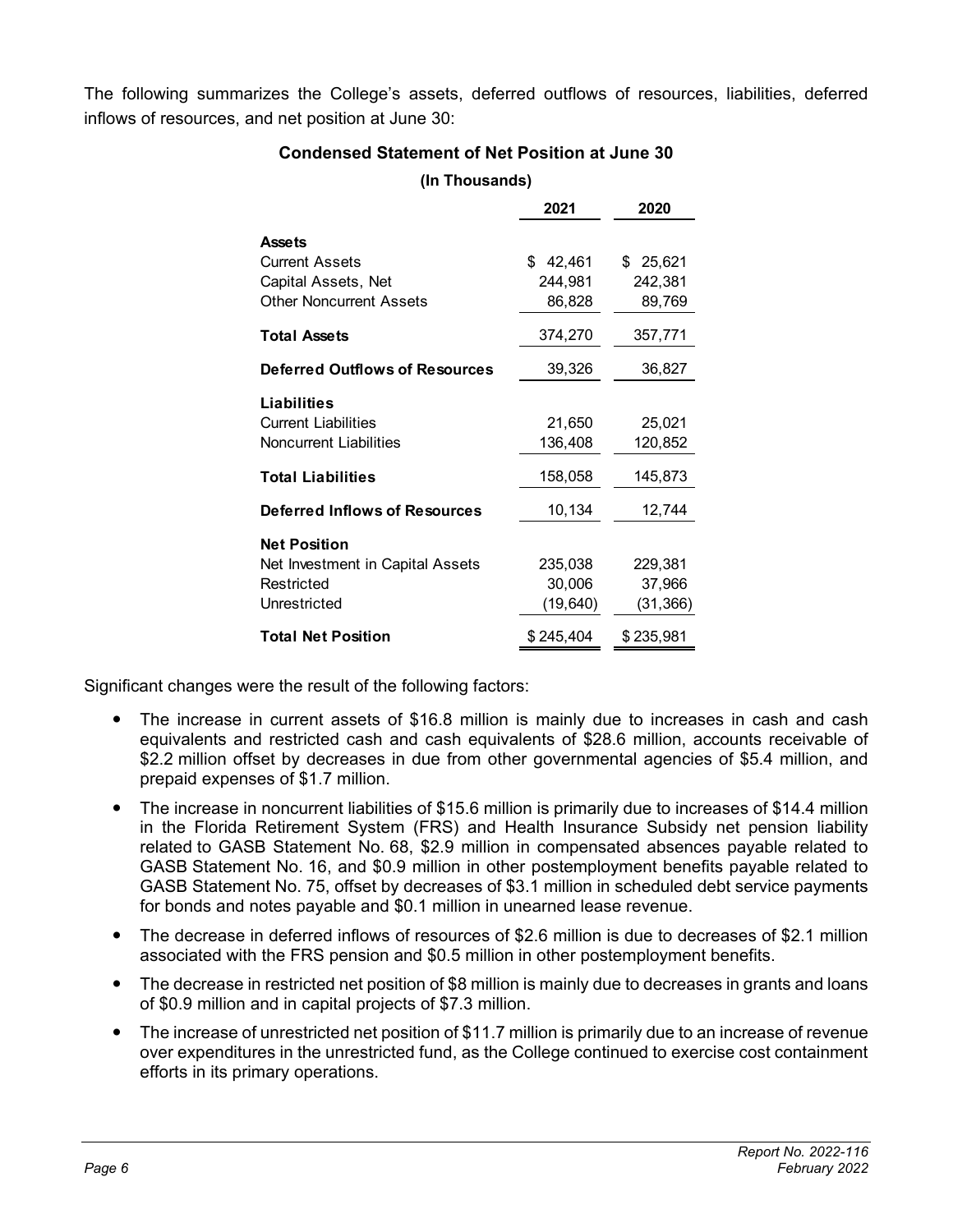## **The Statement of Revenues, Expenses, and Changes in Net Position**

The statement of revenues, expenses, and changes in net position presents the College's revenue and expense activity, categorized as operating and nonoperating. Revenues and expenses are recognized when earned or incurred, regardless of when cash is received or paid.

The following summarizes the College's activity for the 2020-21 and 2019-20 fiscal years:

## **Condensed Statement of Revenues, Expenses, and Changes in Net Position For the Fiscal Years**

|                                                                             | 2020-21                 | 2019-20                 |
|-----------------------------------------------------------------------------|-------------------------|-------------------------|
| <b>Operating Revenues</b><br>Less, Operating Expenses                       | \$<br>72,859<br>298,157 | \$<br>71,082<br>276,845 |
| <b>Operating Loss</b><br>Net Nonoperating Revenues                          | (225, 298)<br>224,662   | (205, 763)<br>191,407   |
| <b>Loss Before Other Revenues</b><br><b>Other Revenues</b>                  | (636)<br>10,058         | (14, 356)<br>11,116     |
| Net Increase (Decrease) In Net Position                                     | 9,422                   | (3, 240)                |
| Net Position, Beginning of Year<br>Adjustment to Beginning Net Position (1) | 235,981                 | 239,221                 |
| Net Position, Beginning of Year, as Restated                                | 235,982                 | 239,221                 |
| Net Position, End of Year                                                   | 245,404                 | \$235,981               |

**(In Thousands)** 

(1) For the 2020-21 fiscal year, the College's beginning net position was increased due to a decrease of GASB Statement No. 68 in Employer Proportionate Share of Net Position Liability at Measurement Date as of June 30, 2019.

## **Operating Revenues**

GASB Statement No. 35 categorizes revenues as either operating or nonoperating. Operating revenues generally result from exchange transactions where each of the parties to the transaction either gives or receives something of equal or similar value.

The following summarizes the operating revenues by source that were used to fund operating activities for the 2020-21 and 2019-20 fiscal years: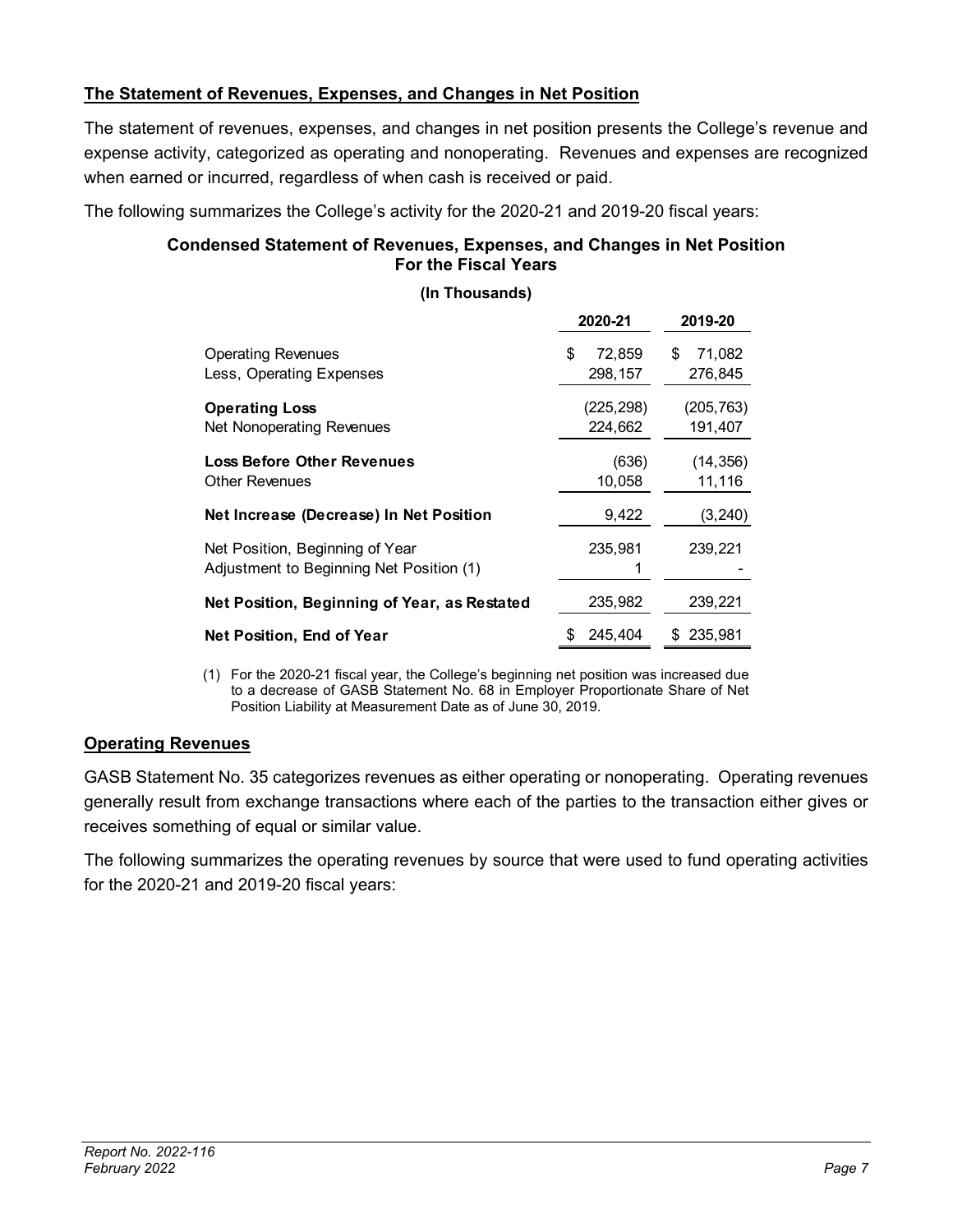## **Operating Revenues For the Fiscal Years**

#### **(In Thousands)**

|                                                                               | 2020-21 |                  | 2019-20 |                  |
|-------------------------------------------------------------------------------|---------|------------------|---------|------------------|
| <b>Student Tuition and Fees, Net</b><br><b>Grants and Contracts</b>           | S       | 45.349<br>22,495 | S       | 45.851<br>19,324 |
| Sales and Services of Educational Departments<br><b>Auxiliary Enterprises</b> |         | 46<br>2,121      |         | 368<br>2,443     |
| Other                                                                         |         | 2.848            |         | 3,096            |
| <b>Total Operating Revenues</b>                                               |         | 72.859           |         | \$ 71.082        |

The following chart presents the College's operating revenues for the 2020-21 and 2019-20 fiscal years:



## **Operating Revenues (In Thousands)**

## **Operating Expenses**

Expenses are categorized as operating or nonoperating. The majority of the College's expenses are operating expenses as defined by GASB Statement No. 35. GASB gives financial reporting entities the choice of reporting operating expenses in the functional or natural classifications. The College has chosen to report the expenses in their natural classification on the statement of revenues, expenses, and changes in net position and has displayed the functional classification in the notes to financial statements.

The following summarizes operating expenses by natural classification for the 2020-21 and 2019-20 fiscal years: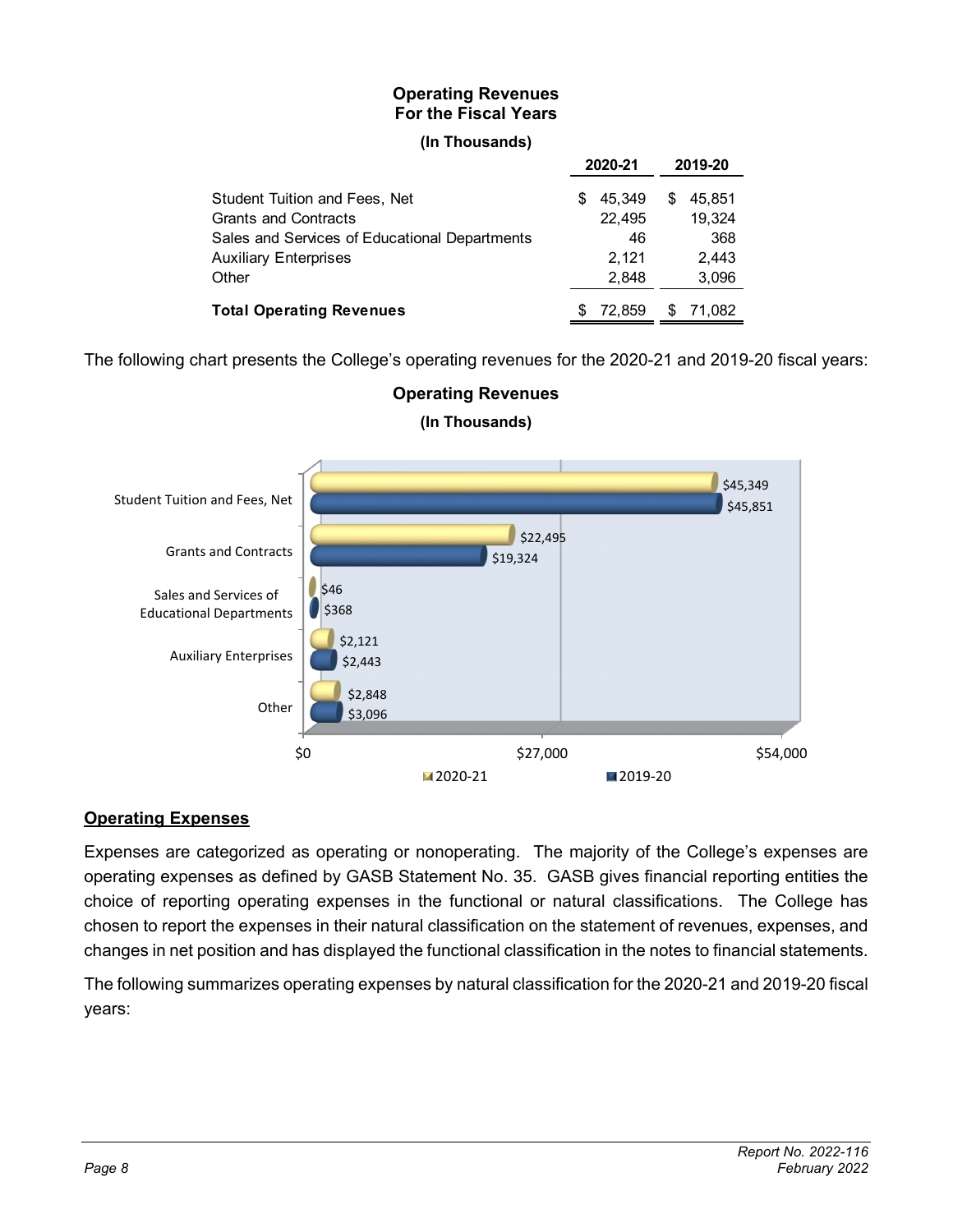## **Operating Expenses For the Fiscal Years**

#### **(In Thousands)**

|                                    | 2020-21   | 2019-20   |
|------------------------------------|-----------|-----------|
| <b>Personnel Services</b>          | \$161,366 | \$159,962 |
| Scholarships and Waivers           | 79,042    | 57,032    |
| Utilities and Communications       | 3,702     | 3,093     |
| <b>Contractual Services</b>        | 26,678    | 20,349    |
| <b>Other Services and Expenses</b> | 9,344     | 16,650    |
| <b>Materials and Supplies</b>      | 7,695     | 9,835     |
| Depreciation                       | 10,330    | 9,924     |
| <b>Total Operating Expenses</b>    | \$298,157 | \$276,845 |

The following chart presents the College's operating expenses for the 2020-21 and 2019-20 fiscal years:



## **Operating Expenses**

**(In Thousands)** 

College operating expense changes were the result of the following factors:

- Scholarships and waivers increased by \$22 million, or 38.6 percent, mainly due to an increase in funding of \$11.3 million from Coronavirus Aid, Relief, and Economic Security (CARES) Act and \$10.6 million from Coronavirus Response and Relief Supplemental Appropriations Act to support students.
- Contractual services increased by \$6.3 million, or 31.1 percent, mainly due to an increase of CARES Institutional Emergency Funds of \$5.5 million to develop online courses for remote learning during the COVID-19 pandemic and beyond.
- Other services and expenses decreased by \$7.3 million, or 43.9 percent, mainly due to decreases in repairs and maintenance of \$4.8 million, travel of \$1.4 million, and printing of \$0.8 million.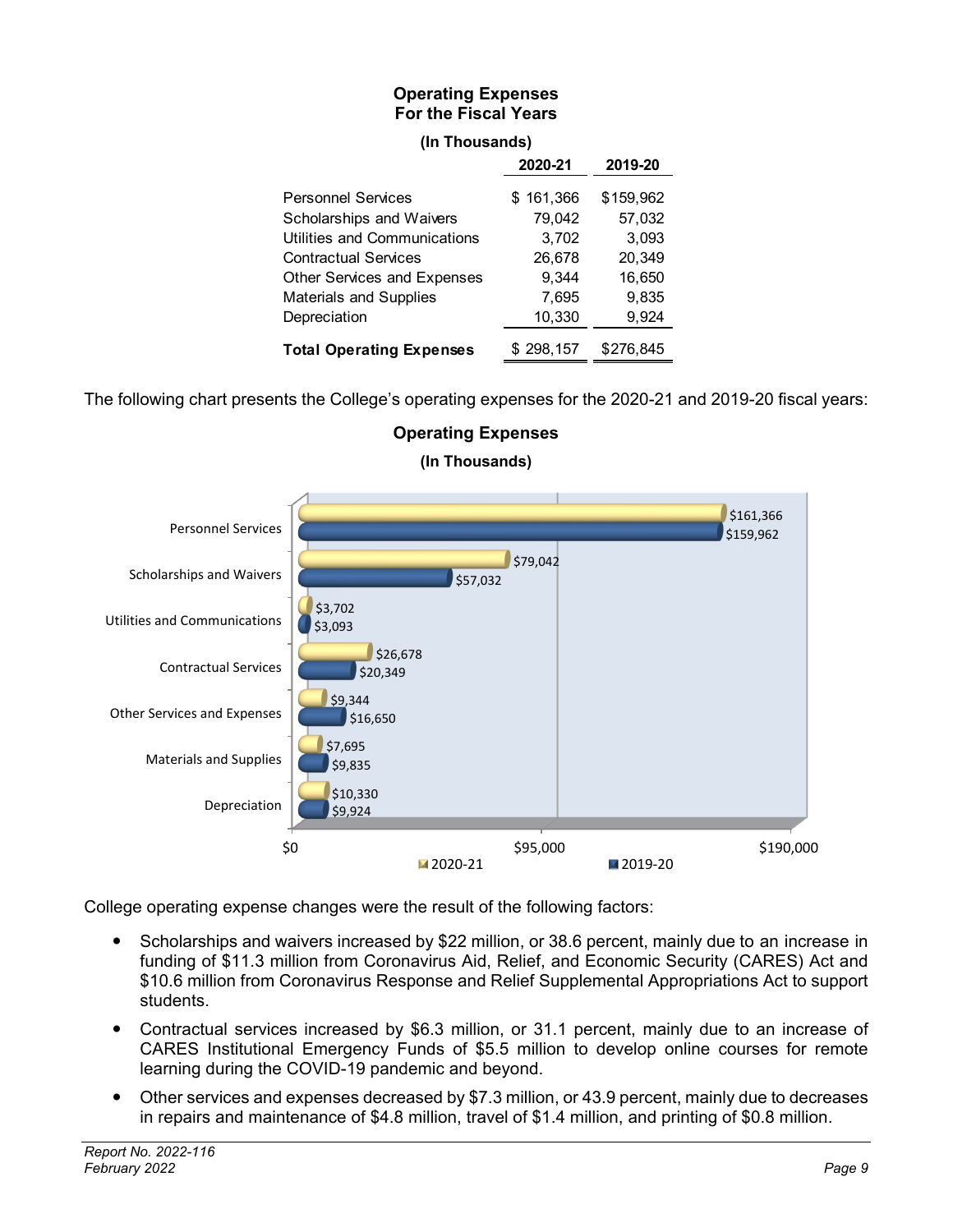Materials and supplies decreased by \$2.1 million, or 21.8 percent, mainly due to decreases in data software of \$1.2 million and minor equipment of \$1.1 million.

#### **Nonoperating Revenues and Expenses**

Certain revenue sources that the College relies on to provide funding for operations, including State noncapital appropriations, Federal and State student financial aid, certain gifts and grants, and investment income, are defined by GASB as nonoperating. Nonoperating expenses include capital financing costs and other costs related to capital assets. The following summarizes the College's nonoperating revenues and expenses for the 2020-21 and 2019-20 fiscal years:

#### **Nonoperating Revenues (Expenses) For the Fiscal Years**

| (In Thousands)                          |             |             |
|-----------------------------------------|-------------|-------------|
|                                         | 2020-21     | 2019-20     |
| State Noncapital Appropriations         | 92,457<br>S | 92,814<br>S |
| Federal and State Student Financial Aid | 101,688     | 93,144      |
| Gifts and Grants                        | 27,424      | 3,434       |
| Investment Income                       | 1,502       | 2,293       |
| Net Gain on Investments                 | 2,069       | 289         |
| <b>Other Nonoperating Revenues</b>      | 32          | 38          |
| Interest on Capital Asset-Related Debt  | (510)       | (605)       |
| Net Nonoperating Revenues               | \$224,662   | \$191.407   |

College net nonoperating revenue changes were mainly because gifts and grants increased by \$24 million mainly due to an increase of \$24.2 million for the Higher Education Emergency Relief Fund - Institutional Portion formula grants.

#### **Other Revenues**

This category is mainly composed of State capital appropriations and capital grants, contracts, gifts, and fees. The following summarizes the College's other revenues for the 2020-21 and 2019-20 fiscal years:

#### **Other Revenues For the Fiscal Years**

#### **(In Thousands)**

|                                            | 2020-21 |                     | 2019-20 |        |
|--------------------------------------------|---------|---------------------|---------|--------|
| <b>State Capital Appropriations</b>        | \$.     | 926                 |         | 954    |
| Capital Grants, Contracts, Gifts, and Fees |         | 9.110               |         | 10.134 |
| <b>Other Revenues</b>                      |         | 22                  |         | 28     |
| Total                                      |         | $$10,058$ $$11,116$ |         |        |

#### **The Statement of Cash Flows**

The statement of cash flows provides information about the College's financial results by reporting the major sources and uses of cash and cash equivalents. This statement will assist in evaluating the College's ability to generate net cash flows, its ability to meet its financial obligations as they come due,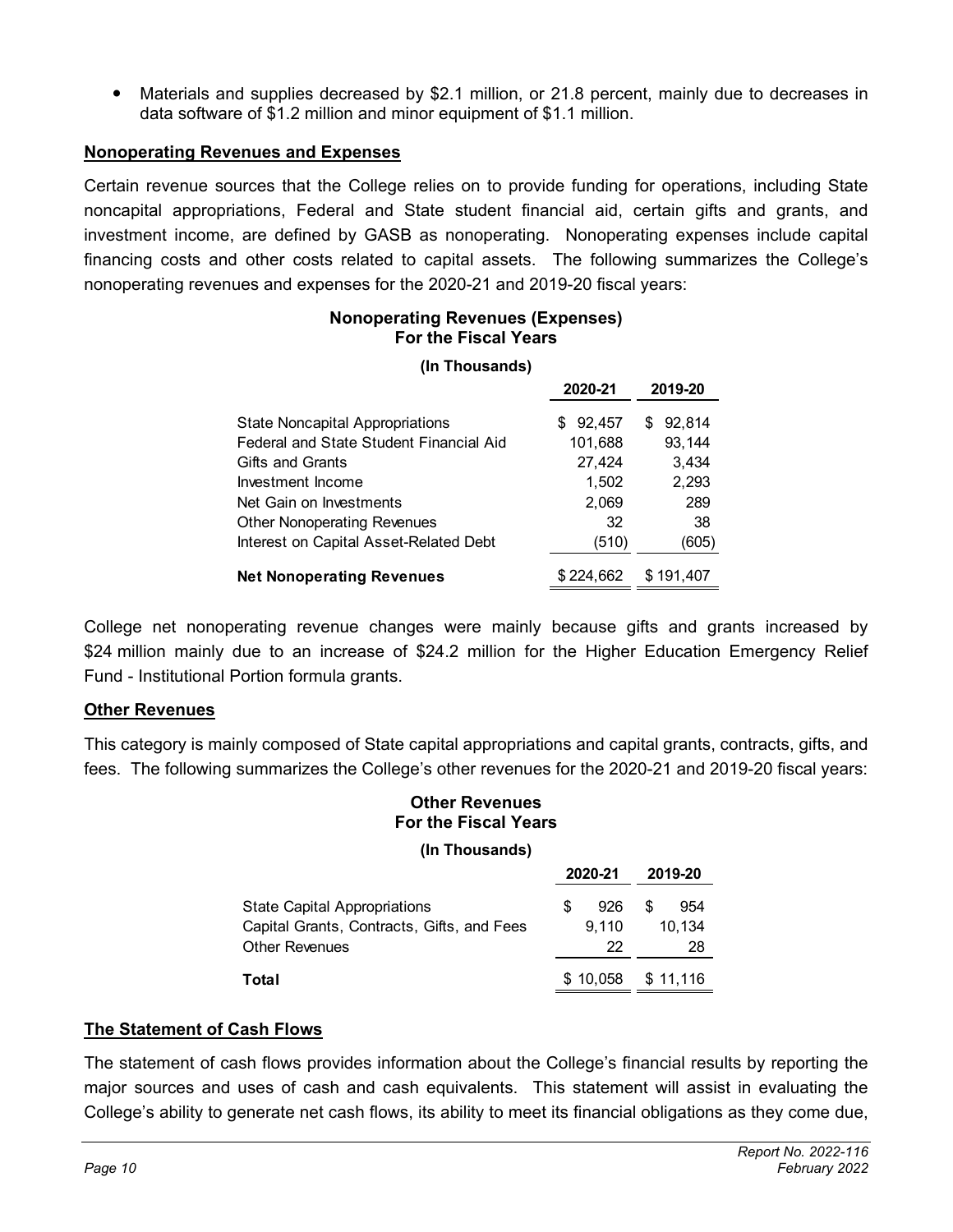and its need for external financing. Cash flows from operating activities show the net cash used by the operating activities of the College. Cash flows from capital financing activities include all plant funds and related long-term debt activities. Cash flows from investing activities show the net source and use of cash related to purchasing or selling investments, and earning income on those investments. Cash flows from noncapital financing activities include those activities not covered in other sections.

The following summarizes the College's cash flows for the 2020-21 and 2019-20 fiscal years:

## **Condensed Statement of Cash Flows For the Fiscal Years**

#### **(In Thousands)**

|                                                      |   | 2020-21       |   | 2019-20     |
|------------------------------------------------------|---|---------------|---|-------------|
| Cash Provided (Used) by:                             |   |               |   |             |
| <b>Operating Activities</b>                          |   | \$ (200, 770) |   | \$(186,097) |
| <b>Noncapital Financing Activities</b>               |   | 222,569       |   | 189,062     |
| <b>Capital and Related Financing Activities</b>      |   | (6, 172)      |   | (6,730)     |
| <b>Investing Activities</b>                          |   | 13,002        |   | (2,782)     |
| Net Increase (Decrease) in Cash and Cash Equivalents |   | 28,629        |   | (6, 547)    |
| Cash and Cash Equivalents, Beginning of Year         |   | 9.997         |   | 16,544      |
| Cash and Cash Equivalents, End of Year               | S | 38.626        | S | 9.997       |

Major sources of funds came from State noncapital appropriations (\$92.5 million), net student tuition and fees (\$46.9 million), grants and contracts (\$25.1 million), Federal and State student financial aid (\$101.8 million), Federal Direct Student Loan program receipts (\$12.6 million), and noncapital grants and gifts (\$27.4 million). Major uses of funds were for payments to employees and for employee benefits (\$151.1 million), payments for scholarships (\$79 million), disbursements to students for Federal Direct Student Loans (\$12.6 million), and to providers of goods and services (\$43.1 million).

The College's cash and cash equivalents increased by \$28.6 million, or 286.4 percent, as compared to the prior fiscal year. The increase of \$14.7 million in net cash used by operations was primarily due to increases in payments for scholarships of \$22 million, payments for employees and employee benefits of \$0.6 million, and a reduction in other receipts of \$2.3 million, offset by an increase in grants and contracts of \$5.5 million, and a reduction in payments to suppliers of \$5.2 million. The increase of \$33.5 million in net cash provided by noncapital financing activities was primarily due to increases in gifts and grants received for other than capital or endowment purposes of \$24 million, in Federal and State student financial aid of \$8.7 million, and in other nonoperating receipts of \$1.1 million. The decrease in net cash used by capital and related financing activities of \$0.6 million was primarily due to a decrease in purchases of capital assets of \$4.1 million, offset by a decrease in State capital appropriations of \$2.7 million and in capital grants and gifts of \$1 million. Cash provided by investing activities increased by \$15.8 million due to a \$16.6 million increase from sales of investments, offset by a \$0.8 million decrease in investment income.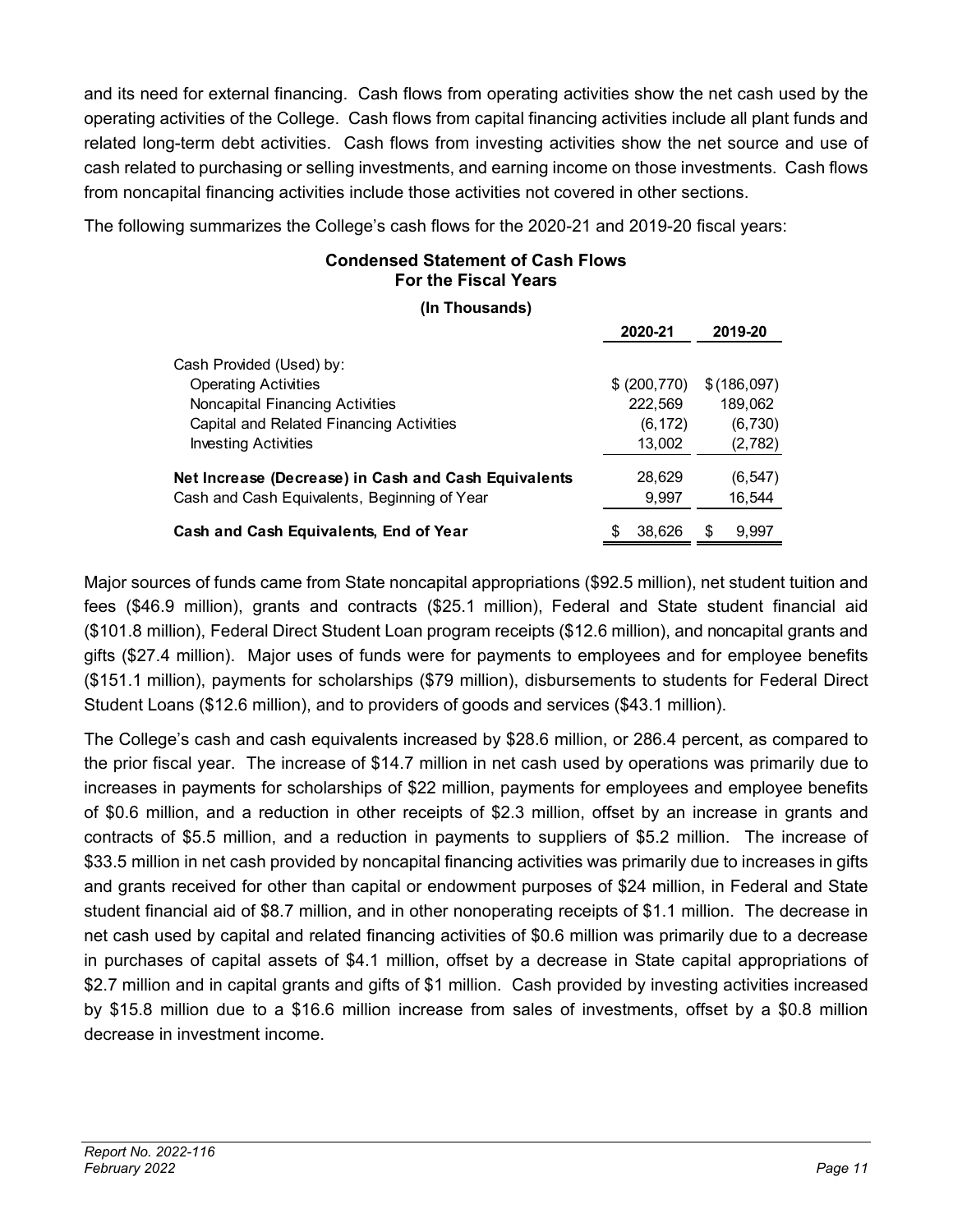#### CAPITAL ASSETS, CAPITAL EXPENSES AND COMMITMENTS, AND DEBT ADMINISTRATION

### **Capital Assets**

At June 30, 2021, the College had \$466 million in capital assets, less accumulated depreciation of \$221 million, for net capital assets of \$245 million. Depreciation charges for the current fiscal year totaled \$10.3 million. The following table summarizes the College's capital assets, net of accumulated depreciation, at June 30:

#### **Capital Assets, Net at June 30**

#### **(In Thousands)**

|                                                                 | 2021 |                           |                                 |  | 2020 |
|-----------------------------------------------------------------|------|---------------------------|---------------------------------|--|------|
| Land<br><b>Construction in Progress</b><br>Software in Progress | \$   | 12,551<br>15,543<br>4,783 | \$<br>12,551<br>12,867<br>4,745 |  |      |
| <b>Buildings</b><br>Other Structures and Improvements           |      | 195,308<br>14,027         | 198,347<br>10,869               |  |      |
| Furniture, Machinery, and Equipment<br>Leasehold Improvements   |      | 1,302<br>254              | 1,112<br>273                    |  |      |
| Software<br><b>Capital Assets, Net</b>                          | S    | 1,213<br>244.981          | 1,617<br>\$242,381              |  |      |

Additional information about the College's capital assets is presented in the notes to financial statements.

#### **Capital Expenses and Commitments**

The College's construction commitments at June 30, 2021, are as follows:

|                                             | Amount<br>(In Thousands) |                     |  |
|---------------------------------------------|--------------------------|---------------------|--|
| <b>Total Committed</b><br>Completed to Date | \$                       | 32,488<br>(15, 543) |  |
| <b>Balance Committed</b>                    | S                        | 16,945              |  |

Additional information about the College's construction commitments is presented in the notes to financial statements.

#### **Debt Administration**

As of June 30, 2021, the College had \$9.9 million in long-term debt and notes payable, representing a decrease of \$3.1 million, or 23.5 percent, from the prior fiscal year. The following table summarizes the outstanding long-term debt by type for the fiscal years ended June 30: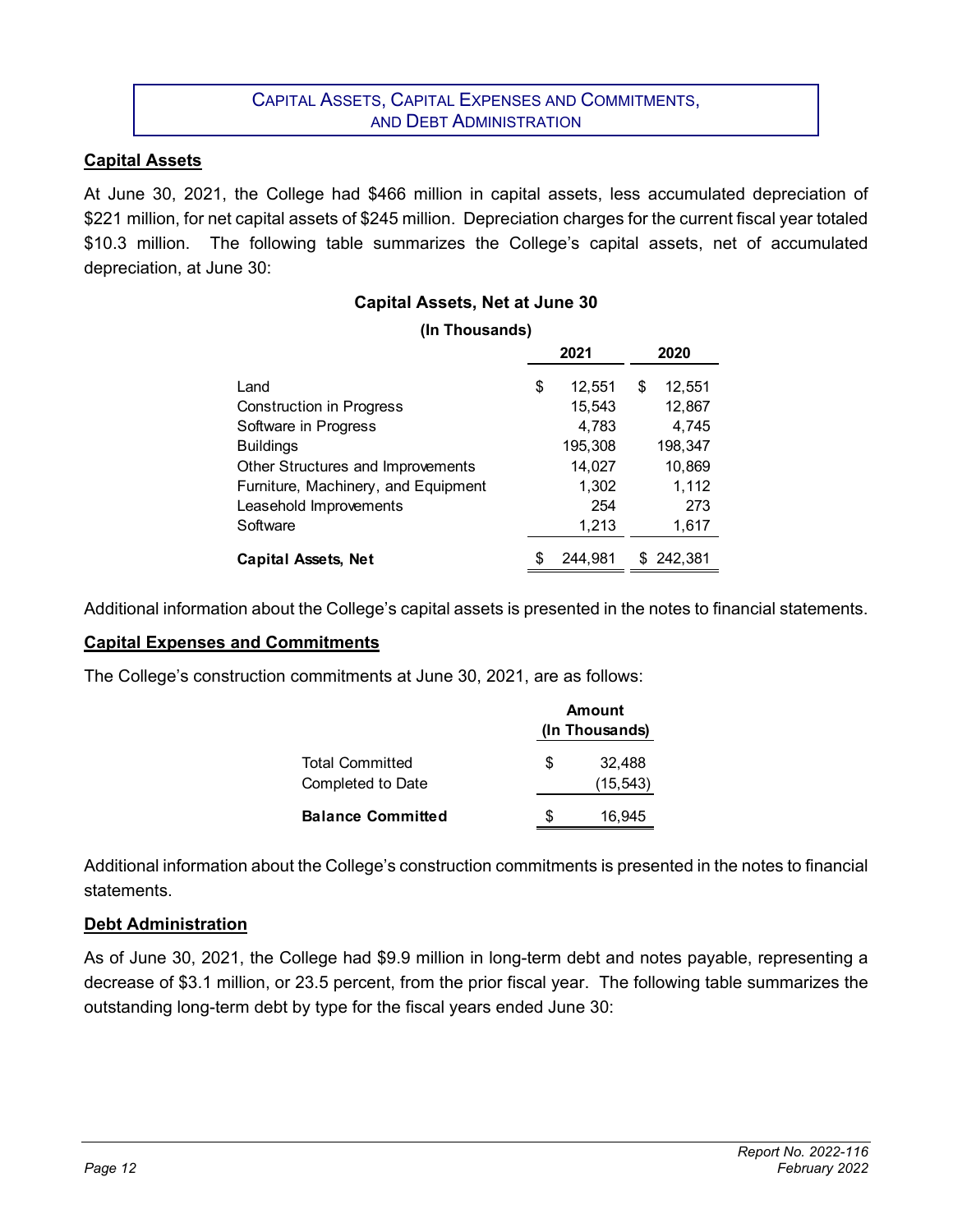## **Long-Term Debt at June 30**

#### **(In Thousands)**

|                                                            | 2021               | 2020              |
|------------------------------------------------------------|--------------------|-------------------|
| Capital Improvement Revenue Bonds \$7,800<br>Notes Payable | 2.143              | \$ 8.715<br>4,286 |
| Total                                                      | $$9,943$ $$13,001$ |                   |

The State Board of Education issues capital outlay bonds on behalf of the College. During the 2020-21 fiscal year, there were no bond sales and debt repayments totaled \$3.1 million. Additional information about the College's long-term debt is presented in the notes to financial statements.

#### ECONOMIC FACTORS THAT WILL AFFECT THE FUTURE

The College's economic condition is closely tied to that of the State of Florida. Because of limited economic growth and increased demand for State resources due to the COVID-19 pandemic, only a modest increase in State funding is anticipated in the 2021-22 fiscal year. Due to the uncertainty of the economic outlook, and as is usual and customary, the College exercised a conservative approach to budgeting and spending while providing optimal services to the students.

#### REQUESTS FOR INFORMATION

Questions concerning information provided in the MD&A or other required supplementary information, and financial statements and notes thereto, or requests for additional financial information should be addressed to Caleb J. Cornelius, Vice President of Finance, Broward College, 6400 NW 6<sup>th</sup> Way, Fort Lauderdale, Florida 33309.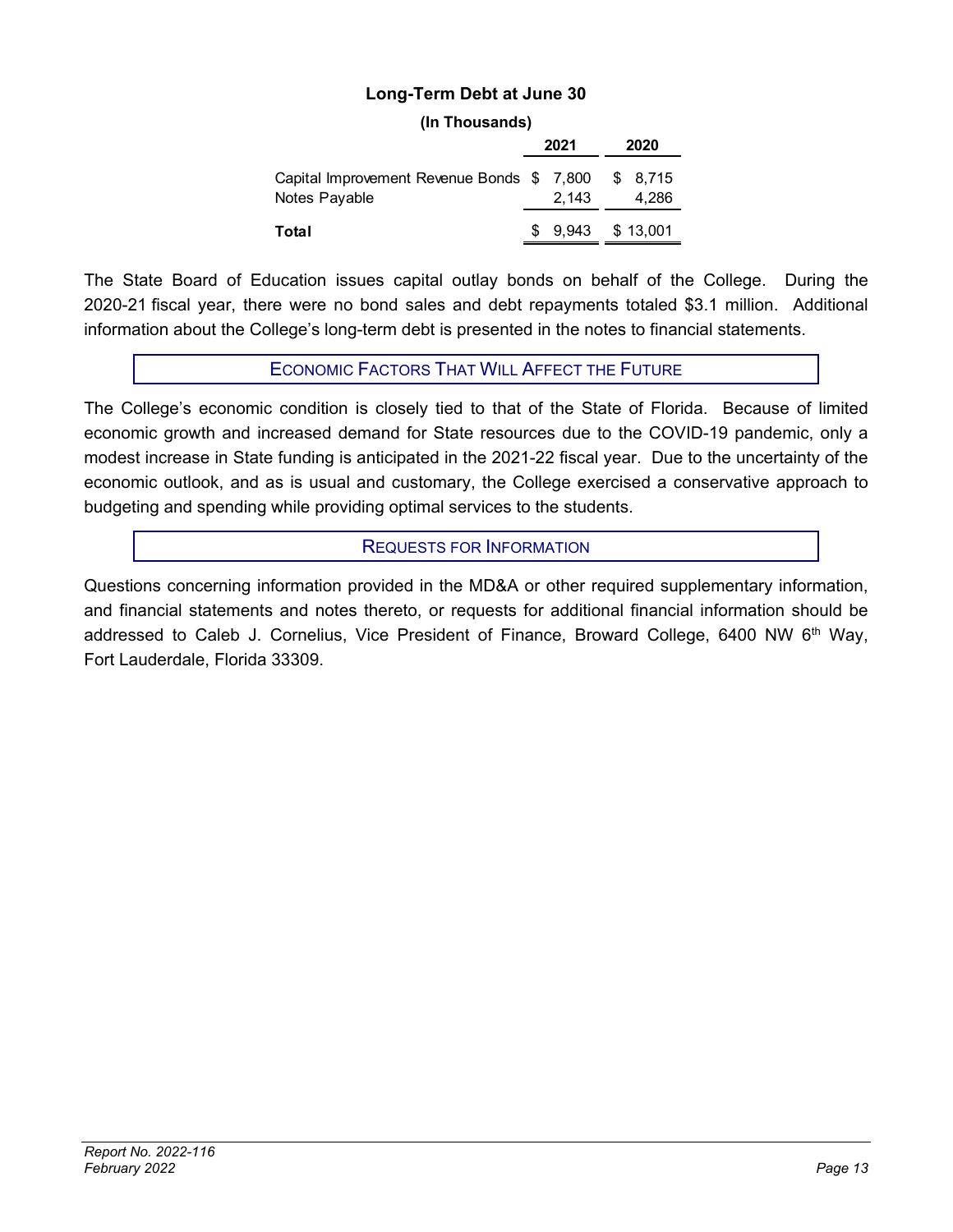## <span id="page-17-0"></span>*BASIC FINANCIAL STATEMENTS*

#### **BROWARD COLLEGE A Component Unit of the State of Florida Statement of Net Position**

#### **June 30, 2021**

|                                                                | College            | Component<br>Units |
|----------------------------------------------------------------|--------------------|--------------------|
| <b>ASSETS</b>                                                  |                    |                    |
| <b>Current Assets:</b>                                         |                    |                    |
| Cash and Cash Equivalents                                      | \$26,988,176       | \$<br>3,945,821    |
| Restricted Cash and Cash Equivalents                           | 588,018            |                    |
| Accounts Receivable, Net                                       | 6, 162, 741        | 2,011,257          |
| Notes Receivable, Net                                          | 495,076            | 15,834             |
| Due from Other Governmental Agencies                           | 7,123,931          |                    |
| Due from Component Units                                       | 288,044            |                    |
| Inventories                                                    | 15,607             |                    |
| <b>Prepaid Expenses</b><br>Deposits                            | 118,847<br>680,376 | 33,831             |
|                                                                |                    |                    |
| <b>Total Current Assets</b>                                    | 42,460,816         | 6,006,743          |
| Noncurrent Assets:                                             |                    |                    |
| Restricted Cash and Cash Equivalents                           | 11,050,075         |                    |
| Investments                                                    | 52,580,766         | 89,722,610         |
| <b>Restricted Investments</b>                                  | 18,011,191         |                    |
| Lease Receivable Noncurrent                                    | 5, 185, 923        |                    |
| Depreciable Capital Assets, Net                                | 212, 104, 132      |                    |
| Nondepreciable Capital Assets                                  | 32,876,460         |                    |
| <b>Total Noncurrent Assets</b>                                 | 331,808,547        | 89,722,610         |
| <b>TOTAL ASSETS</b>                                            | 374,269,363        | 95,729,353         |
| DEFERRED OUTFLOWS OF RESOURCES                                 |                    |                    |
| <b>Other Postemployment Benefits</b>                           | 1,596,356          |                    |
| Pensions                                                       | 37,730,129         |                    |
| TOTAL DEFERRED OUTFLOWS OF RESOURCES                           | 39,326,485         |                    |
| <b>LIABILITIES</b>                                             |                    |                    |
| <b>Current Liabilities:</b>                                    |                    |                    |
| <b>Accounts Payable</b>                                        | 5,979,958          | 38,692             |
| Salary and Payroll Taxes Payable                               | 1,984,897          |                    |
| Retainage Payable                                              | 422,224            |                    |
| Due to Other Governmental Agencies                             | 15,128             |                    |
| Due to College                                                 |                    | 1,834,000          |
| Unearned Revenue                                               | 1,660,793          | 504,170            |
| <b>Estimated Insurance Claims Payable</b>                      | 4,160,785          |                    |
| Deposits Held for Others                                       | 2,557,868          |                    |
| Long-Term Liabilities - Current Portion:                       |                    |                    |
| <b>Bonds Payable</b>                                           | 960,000            |                    |
| Notes Payable                                                  | 2,142,858          |                    |
| Unearned Lease Revenue                                         | 66,667             |                    |
| <b>Compensated Absences Payable</b>                            | 1,112,029          |                    |
| Other Postemployment Benefits Payable<br>Net Pension Liability | 259,640<br>327,318 |                    |
|                                                                |                    |                    |
| <b>Total Current Liabilities</b>                               | 21,650,165         | 2,376,862          |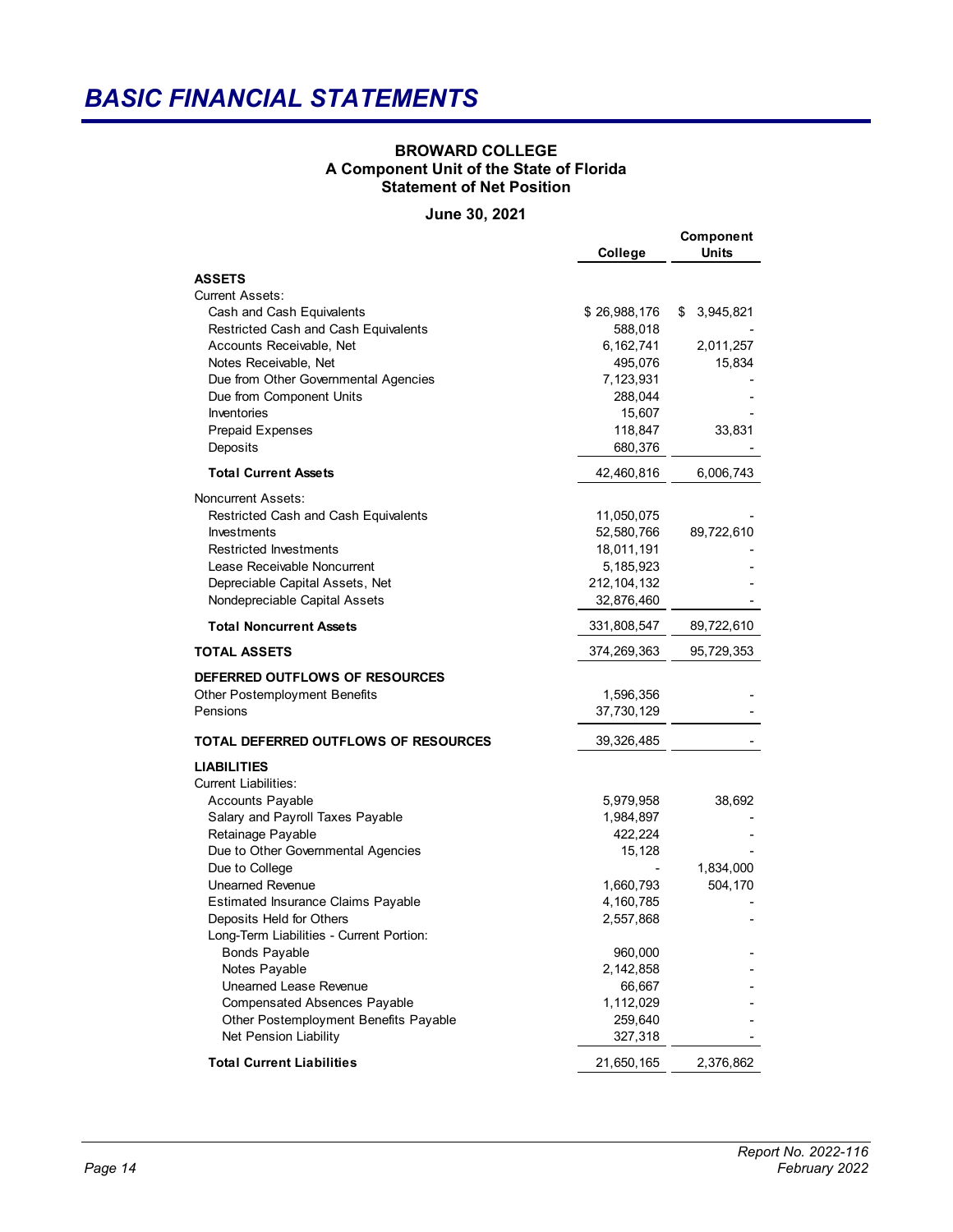|                                       |                | Component    |
|---------------------------------------|----------------|--------------|
|                                       | College        | <b>Units</b> |
| <b>LIABILITIES (Continued)</b>        |                |              |
| Noncurrent Liabilities:               |                |              |
| <b>Bonds Payable</b>                  | 6,840,000      |              |
| <b>Unearned Lease Revenue</b>         | 1,405,555      |              |
| <b>Compensated Absences Payable</b>   | 12,478,338     |              |
| Other Postemployment Benefits Payable | 5,145,209      |              |
| Net Pension Liability                 | 110,538,784    |              |
| <b>Total Noncurrent Liabilities</b>   | 136,407,886    |              |
| <b>TOTAL LIABILITIES</b>              | 158,058,051    | 2,376,862    |
| DEFERRED INFLOWS OF RESOURCES         |                |              |
| <b>Other Postemployment Benefits</b>  | 3,986,740      |              |
| Pensions                              | 6,147,008      |              |
|                                       |                |              |
| TOTAL DEFERRED INFLOWS OF RESOURCES   | 10, 133, 748   |              |
| <b>NET POSITION</b>                   |                |              |
| Net Investment in Capital Assets      | 235,037,734    |              |
| Restricted:                           |                |              |
| Nonexpendable:                        |                |              |
| Endowment                             | 1,071,690      | 42,884,085   |
| Expendable:                           |                |              |
| Grants and Loans                      | 1,551,607      |              |
| Scholarships                          | 31,811         | 35,646,561   |
| <b>Capital Projects</b>               | 27,312,425     |              |
| Debt Service                          | 38,983         |              |
| Unrestricted                          | (19, 640, 201) | 14,821,845   |
| <b>TOTAL NET POSITION</b>             | \$245,404,049  | \$93,352,491 |

The accompanying notes to financial statements are an integral part of this statement.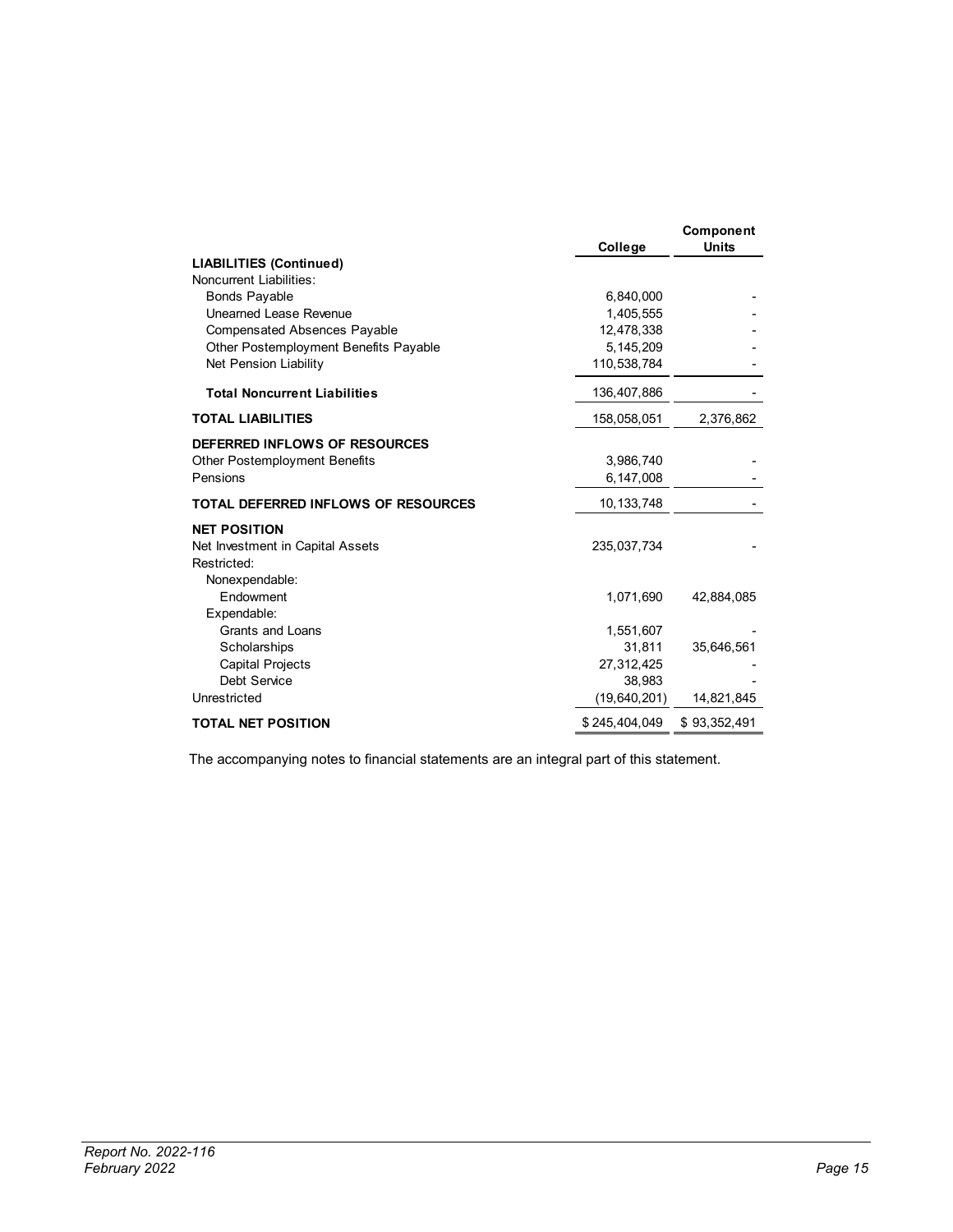THIS PAGE INTENTIONALLY LEFT BLANK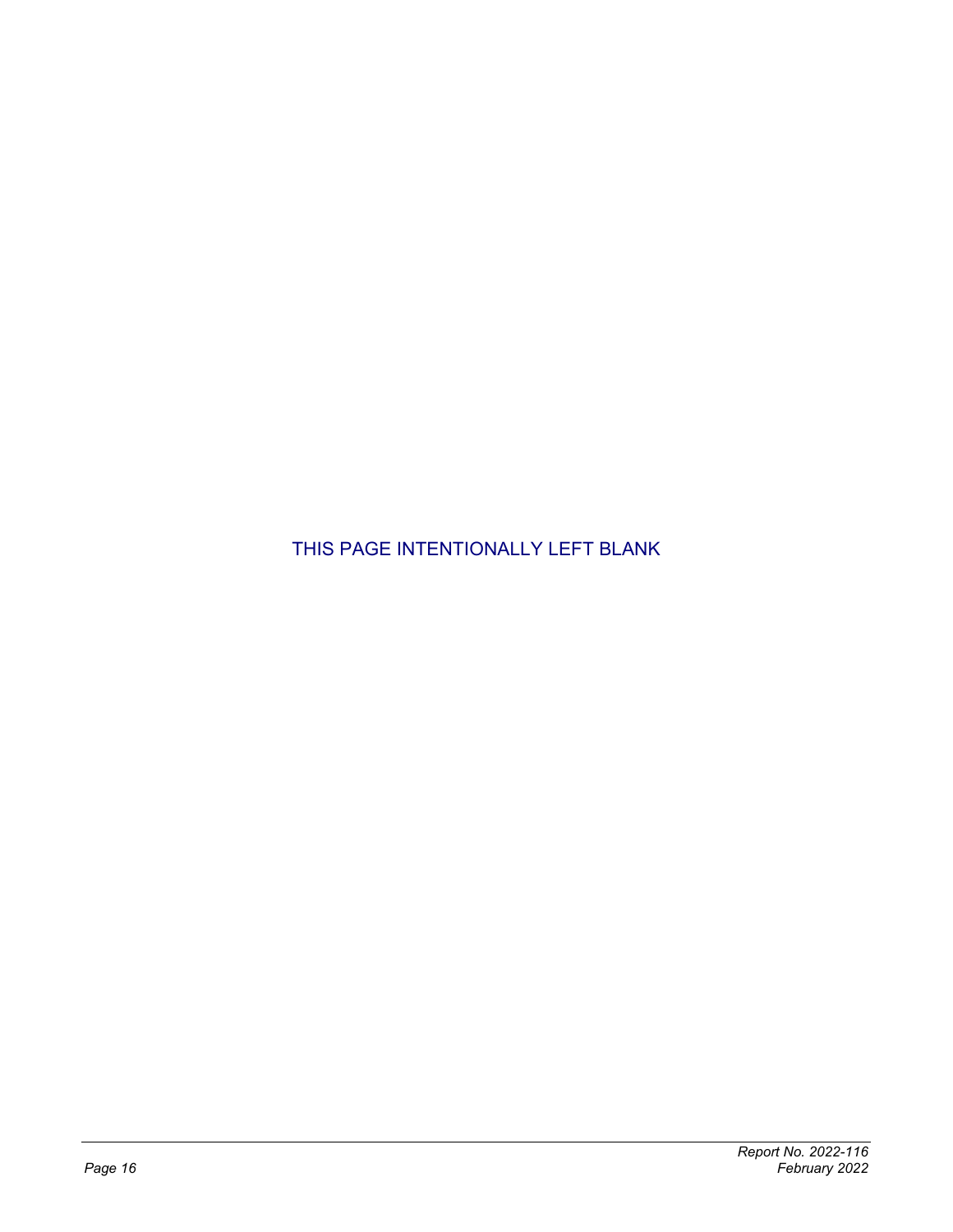#### **BROWARD COLLEGE A Component Unit of the State of Florida Statement of Revenues, Expenses, and Changes in Net Position**

#### **For the Fiscal Year Ended June 30, 2021**

<span id="page-20-0"></span>

|                                                                        |                 | Component     |
|------------------------------------------------------------------------|-----------------|---------------|
|                                                                        | College         | <b>Units</b>  |
| <b>REVENUES</b>                                                        |                 |               |
| <b>Operating Revenues:</b>                                             |                 |               |
| Student Tuition and Fees, Net of Scholarship                           |                 |               |
| Allowances of \$37,067,548                                             | \$45,349,047    | \$            |
| <b>Federal Grants and Contracts</b>                                    | 9,062,695       |               |
| State and Local Grants and Contracts                                   | 3,487,977       |               |
| Nongovernmental Grants and Contracts                                   | 9,944,356       |               |
| Sales and Services of Educational Departments                          | 46,341          |               |
| <b>Auxiliary Enterprises</b>                                           | 2,120,538       |               |
| <b>Other Operating Revenues</b>                                        | 2,848,123       | 4,441,350     |
| <b>Total Operating Revenues</b>                                        | 72,859,077      | 4,441,350     |
|                                                                        |                 |               |
| <b>EXPENSES</b>                                                        |                 |               |
| <b>Operating Expenses:</b>                                             |                 |               |
| <b>Personnel Services</b>                                              | 161,365,499     |               |
| Scholarships and Waivers                                               | 79,042,347      |               |
| Utilities and Communications                                           | 3,702,455       |               |
| <b>Contractual Services</b>                                            | 26,678,131      | 8,658,098     |
| Other Services and Expenses                                            | 9,343,699       |               |
| <b>Materials and Supplies</b>                                          | 7,695,333       |               |
| Depreciation                                                           | 10,329,836      |               |
| <b>Total Operating Expenses</b>                                        | 298, 157, 300   | 8,658,098     |
| <b>Operating Loss</b>                                                  | (225, 298, 223) | (4, 216, 748) |
| <b>NONOPERATING REVENUES (EXPENSES)</b>                                |                 |               |
| <b>State Noncapital Appropriations</b>                                 | 92,457,170      |               |
| Federal and State Student Financial Aid                                | 101,688,015     |               |
| Gifts and Grants Received for Other Than Capital or Endowment Purposes | 27,424,114      |               |
| Investment Income                                                      | 1,502,413       |               |
| Net Gain on Investment                                                 | 2,069,223       | 9,123,780     |
| <b>Other Nonoperating Revenues</b>                                     | 31,430          |               |
| Interest on Capital Asset-Related Debt                                 | (510, 366)      |               |
| <b>Net Nonoperating Revenues</b>                                       | 224,661,999     | 9,123,780     |
| Income (Loss) Before Other Revenues                                    | (636, 224)      | 4,907,032     |
| <b>State Capital Appropriations</b>                                    | 926,000         |               |
| Capital Grants, Contracts, Gifts, and Fees                             |                 |               |
| (\$2,142,858 pledged for Notes Payable)                                | 9,109,660       |               |
| <b>Other Revenues</b>                                                  | 22,293          | 299,375       |
| <b>Total Other Revenues</b>                                            | 10,057,953      | 299,375       |
| <b>Increase in Net Position</b>                                        | 9,421,729       | 5,206,407     |
|                                                                        |                 |               |
| Net Position, Beginning of Year                                        | 235,980,500     | 88,146,084    |
| Adjustment to Beginning Net Position                                   | 1,820           |               |
| Net Position, Beginning of Year, as Restated                           | 235,982,320     | 88,146,084    |
| Net Position, End of Year                                              | \$245,404,049   | \$93,352,491  |

The accompanying notes to financial statements are an integral part of this statement.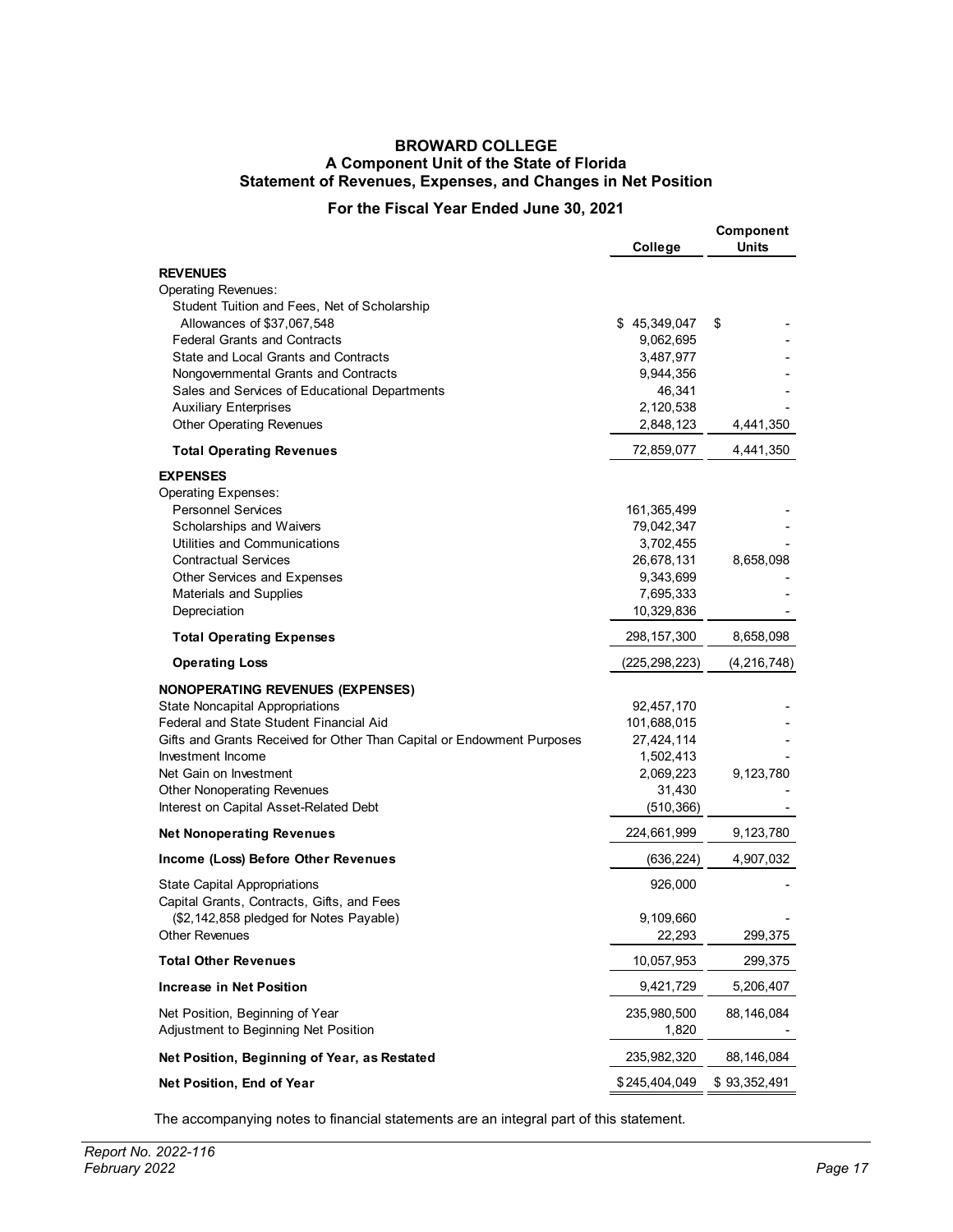#### **BROWARD COLLEGE A Component Unit of the State of Florida Statement of Cash Flows**

#### **For the Fiscal Year Ended June 30, 2021**

<span id="page-21-0"></span>

|                                                                                                                                                                                                                                                                                                                                                                                                                                         | College                                                                                                                                                                 |
|-----------------------------------------------------------------------------------------------------------------------------------------------------------------------------------------------------------------------------------------------------------------------------------------------------------------------------------------------------------------------------------------------------------------------------------------|-------------------------------------------------------------------------------------------------------------------------------------------------------------------------|
|                                                                                                                                                                                                                                                                                                                                                                                                                                         |                                                                                                                                                                         |
| <b>CASH FLOWS FROM OPERATING ACTIVITIES</b><br><b>Student Tuition and Fees, Net</b><br><b>Grants and Contracts</b><br><b>Payments to Suppliers</b><br>Payments for Utilities and Communications<br>Payments to Employees<br>Payments for Employee Benefits<br>Payments for Scholarships<br>Collection on Loans to Students<br>Loans Issued to Students<br><b>Auxiliary Enterprises</b><br>Sales and Services of Educational Departments | \$<br>46,901,888<br>25,084,880<br>(43,056,317)<br>(3,702,455)<br>(115, 520, 975)<br>(35, 576, 747)<br>(79,040,428)<br>7,657,560<br>(7, 330, 397)<br>2,060,091<br>46,341 |
| <b>Other Receipts</b>                                                                                                                                                                                                                                                                                                                                                                                                                   | 1,707,128                                                                                                                                                               |
| <b>Net Cash Used by Operating Activities</b>                                                                                                                                                                                                                                                                                                                                                                                            | (200,769,431)                                                                                                                                                           |
| <b>CASH FLOWS FROM NONCAPITAL FINANCING ACTIVITIES</b><br><b>State Noncapital Appropriations</b><br>Federal and State Student Financial Aid<br>Federal Direct Loan Program Receipts<br>Federal Direct Loan Program Disbursements<br>Gifts and Grants Received for Other Than Capital or Endowment Purposes<br><b>Private Gifts for Endowment Purposes</b><br><b>Other Nonoperating Receipts</b>                                         | 92,457,170<br>101,817,532<br>12,590,133<br>(12, 590, 133)<br>27,424,114<br>22,293<br>848,098                                                                            |
| Net Cash Provided by Noncapital Financing Activities                                                                                                                                                                                                                                                                                                                                                                                    | 222,569,207                                                                                                                                                             |
| <b>CASH FLOWS FROM CAPITAL AND RELATED FINANCING ACTIVITIES</b><br><b>State Capital Appropriations</b><br>Capital Grants and Gifts<br>Proceeds from Sale of Capital Assets<br>Purchases of Capital Assets<br>Principal Paid on Capital Debt and Leases<br>Interest Paid on Capital Debt and Leases                                                                                                                                      | 1,777,747<br>9,109,660<br>31,430<br>(13, 522, 494)<br>(3,057,857)<br>(510, 366)                                                                                         |
| Net Cash Used by Capital and Related Financing Activities                                                                                                                                                                                                                                                                                                                                                                               | (6, 171, 880)                                                                                                                                                           |
| <b>CASH FLOWS FROM INVESTING ACTIVITIES</b><br>Sales of Investments<br>Investment Income                                                                                                                                                                                                                                                                                                                                                | 11,499,419<br>1,502,413                                                                                                                                                 |
| Net Cash Provided by Investing Activities                                                                                                                                                                                                                                                                                                                                                                                               | 13,001,832                                                                                                                                                              |
| Net Increase in Cash and Cash Equivalents<br>Cash and Cash Equivalents, Beginning of Year                                                                                                                                                                                                                                                                                                                                               | 28,629,728<br>9,996,541                                                                                                                                                 |
| Cash and Cash Equivalents, End of Year                                                                                                                                                                                                                                                                                                                                                                                                  | 38,626,269<br>\$                                                                                                                                                        |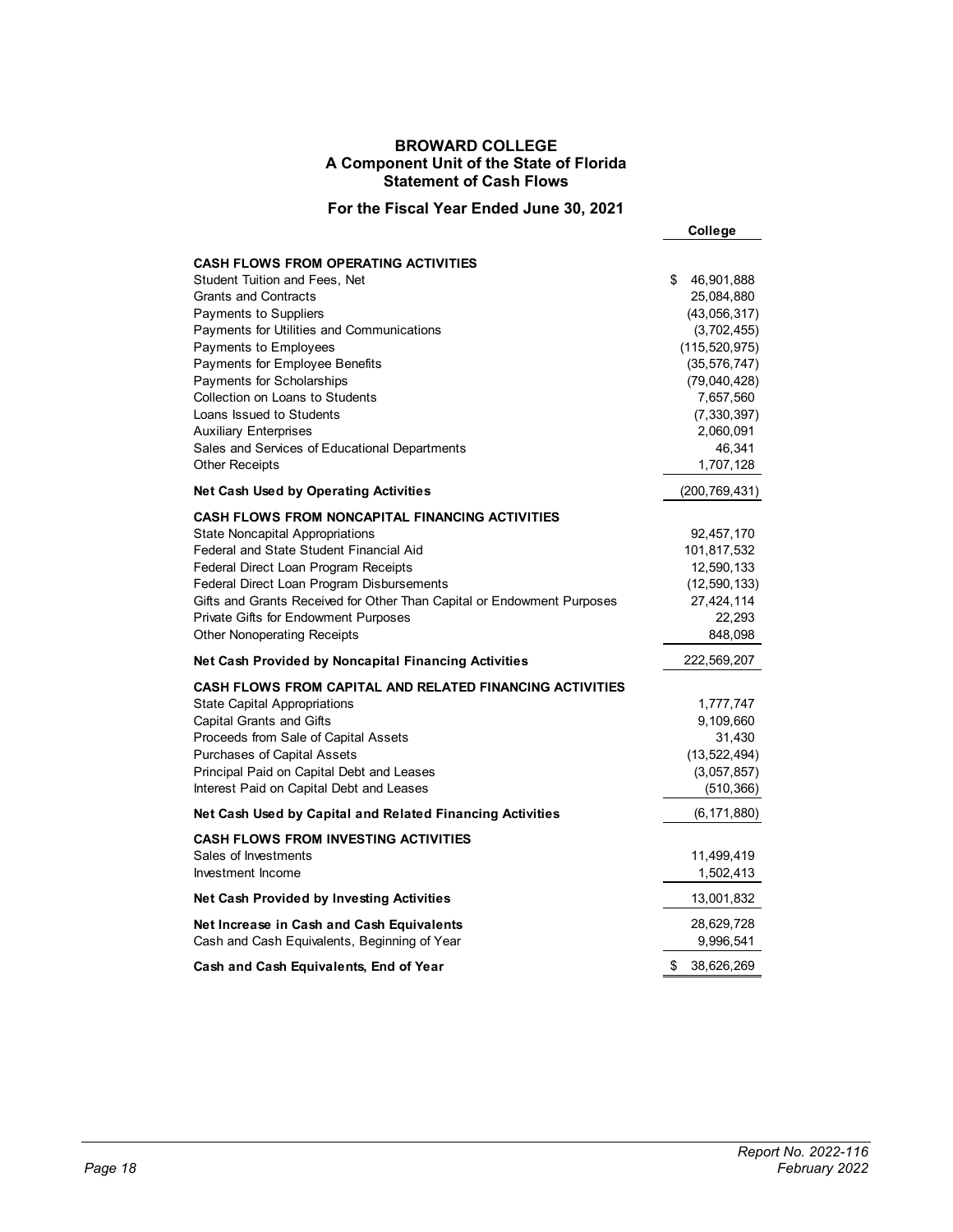|                                                                               |    | <b>College</b>     |
|-------------------------------------------------------------------------------|----|--------------------|
| <b>RECONCILIATION OF OPERATING LOSS</b>                                       |    |                    |
| TO NET CASH USED BY OPERATING ACTIVITIES                                      |    |                    |
| <b>Operating Loss</b>                                                         | S. | (225, 298, 223)    |
| Adjustments to Reconcile Operating Loss                                       |    |                    |
| to Net Cash Used by Operating Activities:                                     |    |                    |
| <b>Depreciation Expense</b>                                                   |    | 10,329,836         |
| Changes in Assets, Liabilities, Deferred Outflows of Resources,               |    |                    |
| and Deferred Inflows of Resources:                                            |    |                    |
| Receivables, Net                                                              |    | (1,920,638)        |
| Notes Receivable, Net (Loans to Students)                                     |    | 327,163            |
| Due from Other Governmental Agencies                                          |    | 3,548,253          |
| Due from Component Units                                                      |    | (184, 971)         |
| Inventories                                                                   |    | 6,259              |
| Prepaid Expenses                                                              |    | 1,694,819          |
| <b>Accounts Payable</b>                                                       |    | (890, 579)         |
| Salaries and Payroll Taxes Payable                                            |    | (124, 692)         |
| <b>Unearned Revenue</b>                                                       |    | 111,434            |
| <b>Estimated Insurance Claims Payable</b>                                     |    | (336, 564)         |
| Deposits Held for Others                                                      |    | (1, 140, 995)      |
| <b>Compensated Absences Payable</b>                                           |    | 2,907,725          |
| Other Postemployment Benefits Payable                                         |    | 925,167            |
| Net Pension Liability                                                         |    | 14,386,476         |
| Deferred Outflows of Resources Related to Other Postemployment Benefits       |    | (520, 558)         |
| Deferred Inflows of Resources Related to Other Postemployment Benefits        |    | (535, 416)         |
| Deferred Outflows of Resources Related to Pensions                            |    | (1,979,212)        |
| Deferred Inflows of Resources Related to Pensions                             |    | (2,074,715)        |
| <b>NET CASH USED BY OPERATING ACTIVITIES</b>                                  |    | \$ (200, 769, 431) |
| SUPPLEMENTAL DISCLOSURE OF NONCASH INVESTING ACTIVITIES                       |    |                    |
| Unrealized gains on investments were recognized on the statement of revenues, |    |                    |
| expenses, and changes in net position, but are not cash transactions for the  |    |                    |
| statement of cash flows.                                                      | \$ | 2,069,223          |

The accompanying notes to financial statements are an integral part of this statement.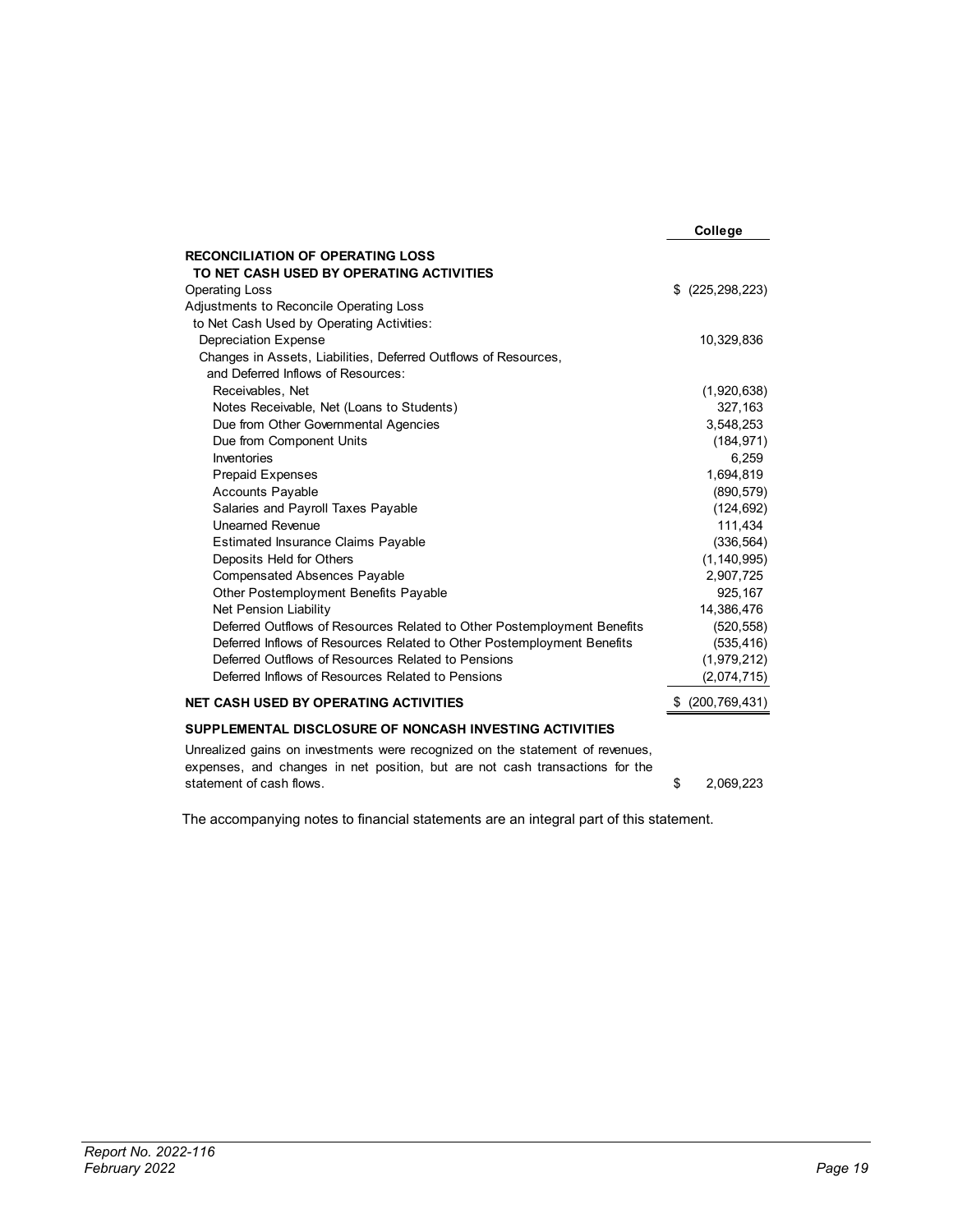## <span id="page-23-0"></span>*NOTES TO FINANCIAL STATEMENTS*

## **1. Summary of Significant Accounting Policies**

**Reporting Entity**. The governing body of Broward College, a component unit of the State of Florida, is the College Board of Trustees. The Board of Trustees constitutes a corporation and is composed of five members appointed by the Governor and confirmed by the Senate. The Board of Trustees is under the general direction and control of the Florida Department of Education, Division of Florida Colleges, and is governed by State law and State Board of Education (SBE) rules. However, the Board of Trustees is directly responsible for the day-to-day operations and control of the College within the framework of applicable State laws and SBE rules. The College serves Broward County.

Criteria for defining the reporting entity are identified and described in the Governmental Accounting Standards Board's (GASB) *Codification of Governmental Accounting and Financial Reporting Standards*, Sections 2100 and 2600. These criteria were used to evaluate potential component units for which the Board of Trustees is financially accountable and other organizations for which the nature and significance of their relationship with the Board of Trustees are such that exclusion would cause the College's financial statements to be misleading. Based on the application of these criteria, the College is a component unit of the State of Florida, and its financial balances and activities are reported in the State's Annual Comprehensive Financial Report by discrete presentation.

**Discretely Presented Component Units**. Based on the application of the criteria for determining component units, the following component units are included within the College's reporting entity:

- Broward College Foundation, Inc. (Foundation): Although legally separate, this component unit is important because the College is financially accountable for it, as the College reports its financial activities to the State of Florida.
- BCEduventures, Inc. (BCEduventures): Began operations on July 1, 2017, to serve as a supporting organization to the College, a tax-exempt public charity under Title 26, Section 501(c)(3), United States Code. The organization was established to receive, hold, invest, and administer gifts and to make expenditures to, or for the benefit of, the College.

The College's component units as described above are also direct-support organizations as defined in Section 1004.70, Florida Statutes, and although legally separate from the College, are financially accountable to the College. The component units are managed independently, outside the College's budgeting process, and their powers are generally vested in a governing board pursuant to various State statutes. The component units receive, hold, invest, and administer property, and make expenditures to or for the benefit of the College.

The College's component units are audited by other auditors pursuant to Section 1004.70(6), Florida Statutes. The audited financial statements of each component unit are available to the public and can be obtained from the Vice President of Finance, Broward College, 6400 NW 6th Way, Fort Lauderdale, Florida 33309. The financial data reported on the accompanying financial statements was derived from the Foundation's audited financial statements for the fiscal year ended December 31, 2020. BCEduventures changed its fiscal year end from June 30 to December 31 to better align with certain reporting requirements of Broward College. Accordingly, the financial data reported on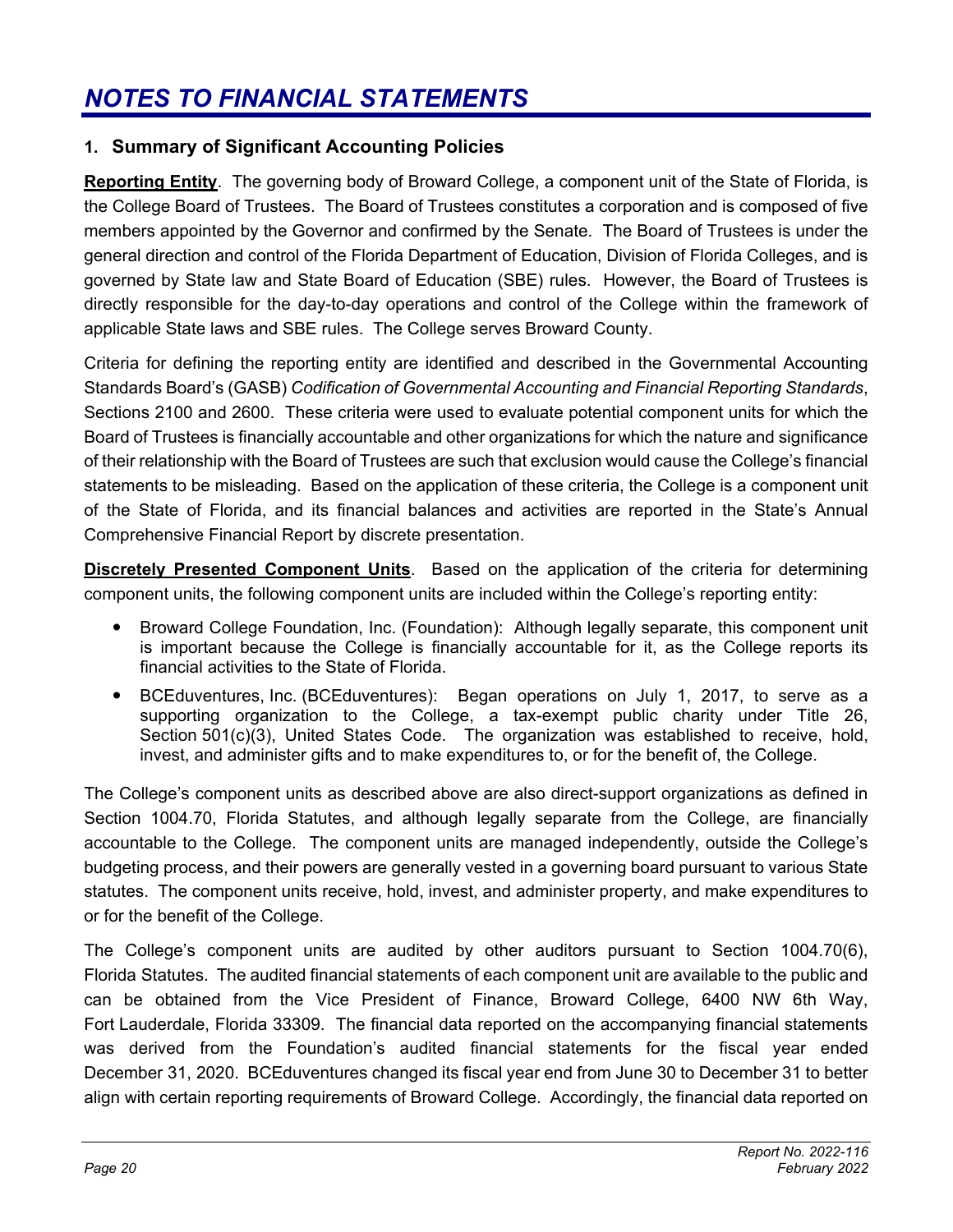the accompanying financial statements was obtained from BCEduventures' audited financial statements for the period July 1, 2020, through December 31, 2020.

**Basis of Presentation**. The College's accounting policies conform with accounting principles generally accepted in the United States of America applicable to public colleges and universities as prescribed by GASB. The National Association of College and University Business Officers (NACUBO) also provides the College with recommendations prescribed in accordance with generally accepted accounting principles promulgated by GASB and the Financial Accounting Standards Board (FASB). GASB allows public colleges various reporting options. The College has elected to report as an entity engaged in only business-type activities. This election requires the adoption of the accrual basis of accounting and entitywide reporting including the following components:

- Management's Discussion and Analysis
- Basic Financial Statements:
	- o Statement of Net Position
	- o Statement of Revenues, Expenses, and Changes in Net Position
	- o Statement of Cash Flows
	- o Notes to Financial Statements
- Other Required Supplementary Information

**Measurement Focus and Basis of Accounting**. Basis of accounting refers to when revenues, expenses, assets, deferred outflows of resources, liabilities, and deferred inflows of resources are recognized in the accounts and reported in the financial statements. Specifically, it relates to the timing of the measurements made, regardless of the measurement focus applied. The College's financial statements are presented using the economic resources measurement focus and the accrual basis of accounting. Revenues, expenses, gains, losses, assets, deferred outflows of resources, liabilities, and deferred inflows of resources resulting from exchange and exchange-like transactions are recognized when the exchange takes place. Revenues, expenses, gains, losses, assets, deferred outflows of resources, liabilities, and deferred inflows of resources resulting from nonexchange activities are generally recognized when all applicable eligibility requirements, including time requirements, are met. The College follows GASB standards of accounting and financial reporting.

The College's component units use the economic resources measurement focus and the accrual basis of accounting, and follow FASB standards of accounting and financial reporting for not-for-profit organizations.

Significant interdepartmental sales between auxiliary service departments and other institutional departments have been accounted for as reductions of expenses and not revenues of those departments.

The College's principal operating activity is instruction. Operating revenues and expenses generally include all fiscal transactions directly related to instruction as well as administration, academic support, student services, physical plant operations, and depreciation of capital assets. Nonoperating revenues include State noncapital appropriations, Federal and State student financial aid, and investment income (net of unrealized gains or losses on investments). Interest on capital asset-related debt is a nonoperating expense. Other revenues generally include revenues for capital construction projects.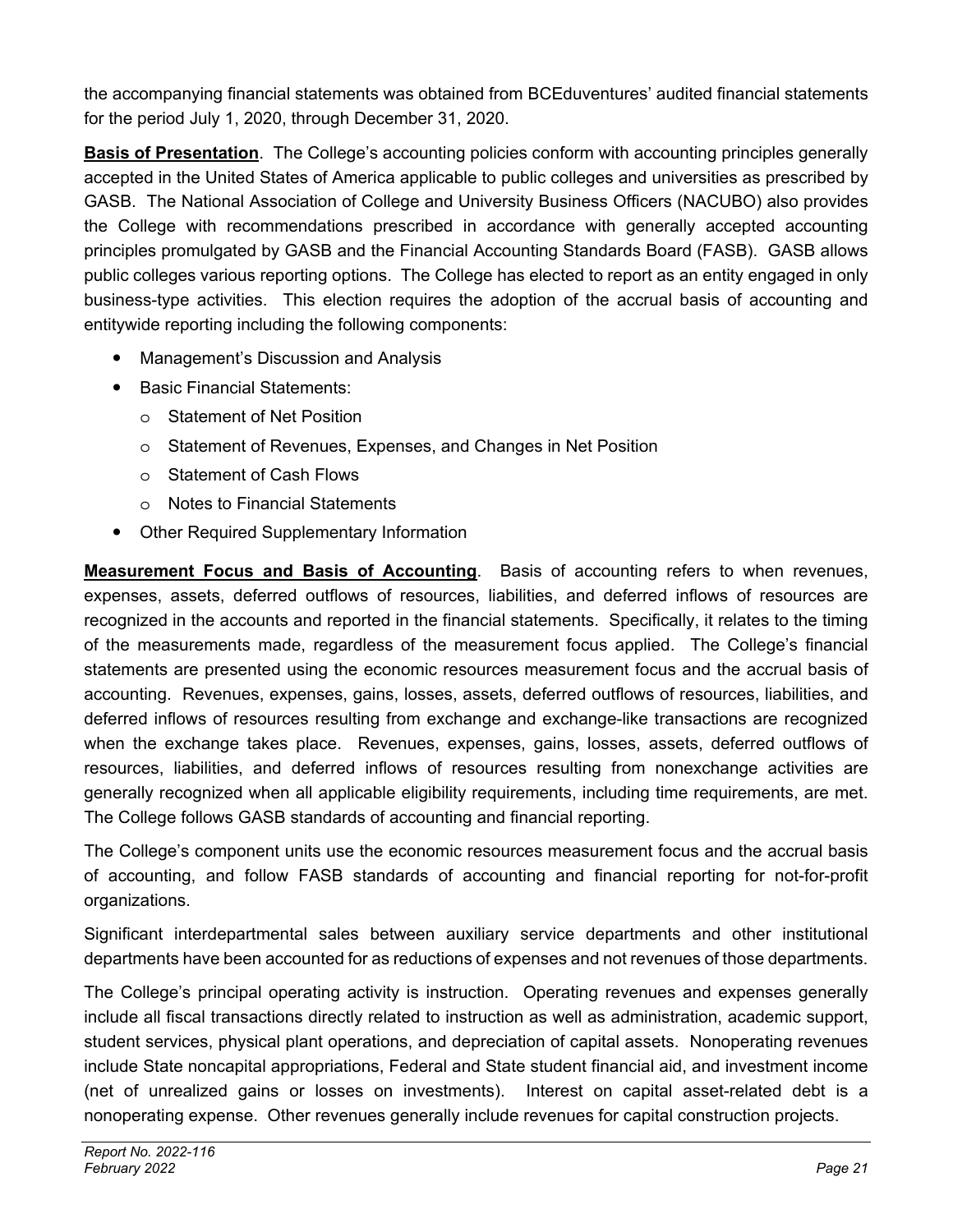The statement of net position is presented in a classified format to distinguish between current and noncurrent assets and liabilities. When both restricted and unrestricted resources are available to fund certain programs, it is the College's policy to first apply the restricted resources to such programs followed by the use of the unrestricted resources.

The statement of revenues, expenses, and changes in net position is presented by major sources and is reported net of tuition scholarship allowances. Tuition scholarship allowances are the difference between the stated charge for goods and services provided by the College and the amount that is actually paid by the student or the third party making payment on behalf of the student. The College calculated its tuition scholarship allowance by determining the amount of "coverage" applied from financial aid and other funds determined to be subject to tuition scholarship allowance as prescribed in NACUBO Advisory Report 2000-05. Under this method, the College determined amounts by identifying those student transactions where the student's classes or bookstore charges were paid by an applicable financial aid source. The College maintains a detailed record of this activity in the Credit and Collection activity file at the financial aid and student level.

The statement of cash flows is presented using the direct method in compliance with GASB Statement No. 9, *Reporting Cash Flows of Proprietary and Nonexpendable Trust Funds and Governmental Entities That Use Proprietary Fund Accounting*.

**Cash and Cash Equivalents**. The amount reported as cash and cash equivalents consists of cash on hand, cash in demand accounts, and cash with the State Board of Administration (SBA) Florida PRIME investment pool. For reporting cash flows, the College considers all highly liquid investments with original maturities of 3 months or less, that are not held solely for income or profit, to be cash equivalents. Under this definition, the College considers amounts invested in the SBA Florida PRIME investment pools to be cash equivalents.

College cash deposits are held in banks qualified as public depositories under Florida law. All such deposits are insured by Federal depository insurance, up to specified limits, or collateralized with securities held in Florida's multiple financial institution collateral pool required by Chapter 280, Florida Statutes. Cash and cash equivalents that are externally restricted to make debt service payments, maintain sinking or reserve funds, or to purchase or construct capital or other restricted assets are classified as restricted.

At June 30, 2021, the College reported as cash equivalents at fair value \$99,522 in the Florida PRIME investment pool administered by the SBA pursuant to Section 218.405, Florida Statutes. The College's investments in the Florida PRIME investment pool, which the SBA indicates is a Securities and Exchange Commission Rule 2a7-like external investment pool, are similar to money market funds in which shares are owned in the fund rather than the underlying investments. The Florida PRIME investment pool carried a credit rating of AAAm by Standard & Poor's and had a weighted-average days to maturity (WAM) of 50 days as of June 30, 2021. A portfolio's WAM reflects the average maturity in days based on final maturity or reset date, in the case of floating-rate instruments. WAM measures the sensitivity of the Florida PRIME investment pool to interest rate changes. The investments in the Florida PRIME investment pool are reported at amortized cost.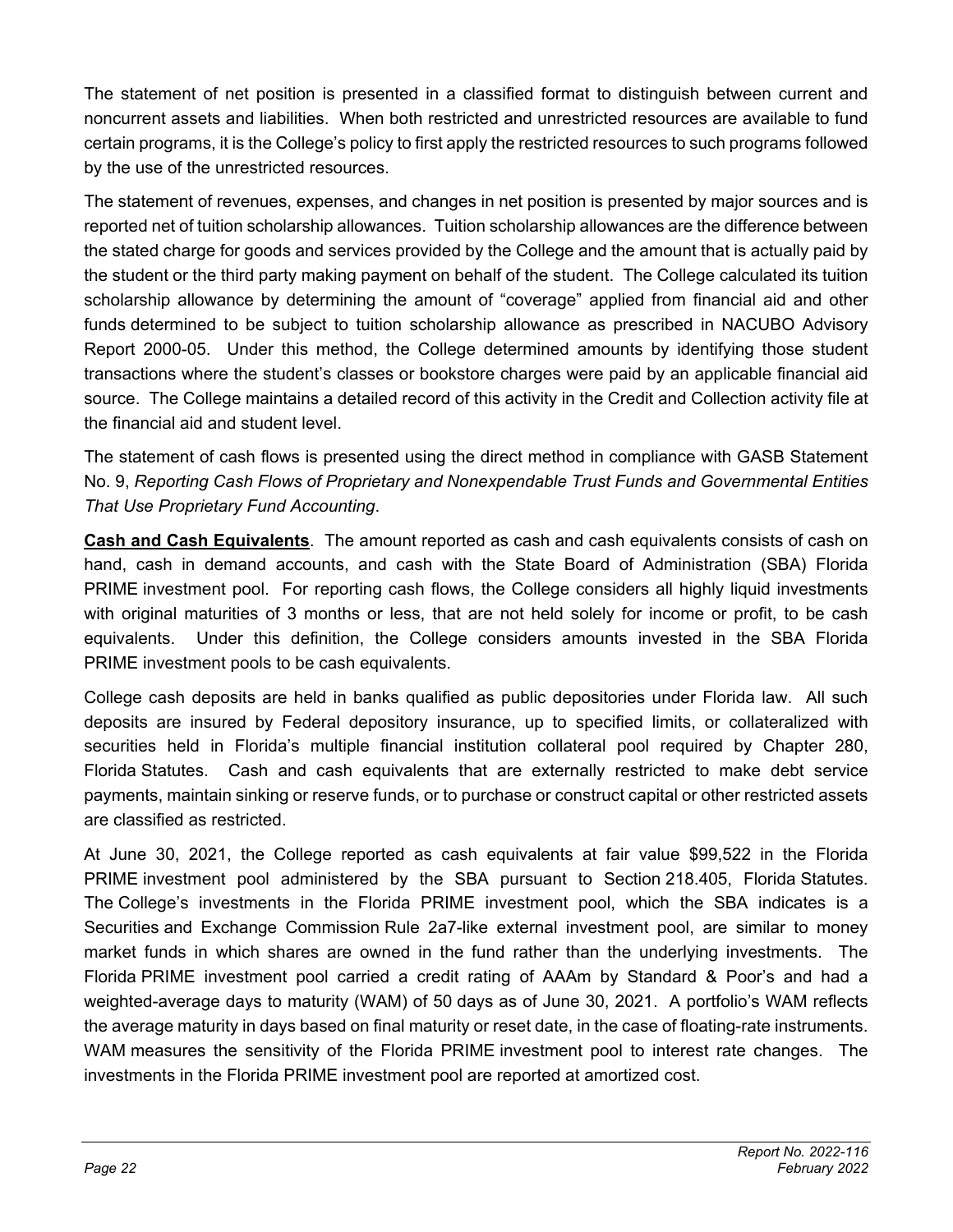Section 218.409(8)(a), Florida Statutes, provides that "the principal, and any part thereof, of each account constituting the trust fund is subject to payment at any time from the moneys in the trust fund. However, the executive director may, in good faith, on the occurrence of an event that has a material impact on liquidity or operations of the trust fund, for 48 hours limit contributions to or withdrawals from the trust fund to ensure that the Board [State Board of Administration] can invest moneys entrusted to it in exercising its fiduciary responsibility. Such action must be immediately disclosed to all participants, the trustees, the Joint Legislative Auditing Committee, and the Investment Advisory Council. The trustees shall convene an emergency meeting as soon as practicable from the time the executive director has instituted such measures and review the necessity of those measures. If the trustees are unable to convene an emergency meeting before the expiration of the 48-hour moratorium on contributions and withdrawals, the moratorium may be extended by the executive director until the trustees are able to meet to review the necessity for the moratorium. If the trustees agree with such measures, the trustees shall vote to continue the measures for up to an additional 15 days. The trustees must convene and vote to continue any such measures before the expiration of the time limit set, but in no case may the time limit set by the trustees exceed 15 days." As of June 30, 2021, there were no redemption fees or maximum transaction amounts, or any other requirements that serve to limit a participant's daily access to 100 percent of their account value.

**Capital Assets**. College capital assets consist of land, construction in progress, software in progress, buildings, other structures and improvements, furniture, machinery, and equipment, leasehold improvements, and software. These assets are capitalized and recorded at cost at the date of acquisition or at acquisition value at the date received in the case of gifts and purchases of State surplus property. Additions, improvements, and other outlays that significantly extend the useful life of an asset are capitalized. Other costs incurred for repairs and maintenance are expensed as incurred. The College has a capitalization threshold of \$5,000 for tangible personal property and \$25,000 for buildings and other structures and improvements. Depreciation is computed on the straight-line basis over the following estimated useful lives:

- $\bullet$  Buildings 40 years
- Leasehold Improvements 20 years
- Other Structures and Improvements 10 years
- $\bullet$  Software 10 years
- Furniture, Machinery, and Equipment:
	- $\circ$  Computer Equipment 3 years
	- o Vehicles, Office Machines, and Educational Equipment 5 years
	- $\circ$  Furniture 7 years

**Noncurrent Liabilities**. Noncurrent liabilities include bonds payable, notes payable, unearned lease revenue, compensated absences payable, other postemployment benefits payable, and net pension liabilities that are not scheduled to be paid within the next fiscal year, as well as unearned lease revenue which will be amortized over 30 years.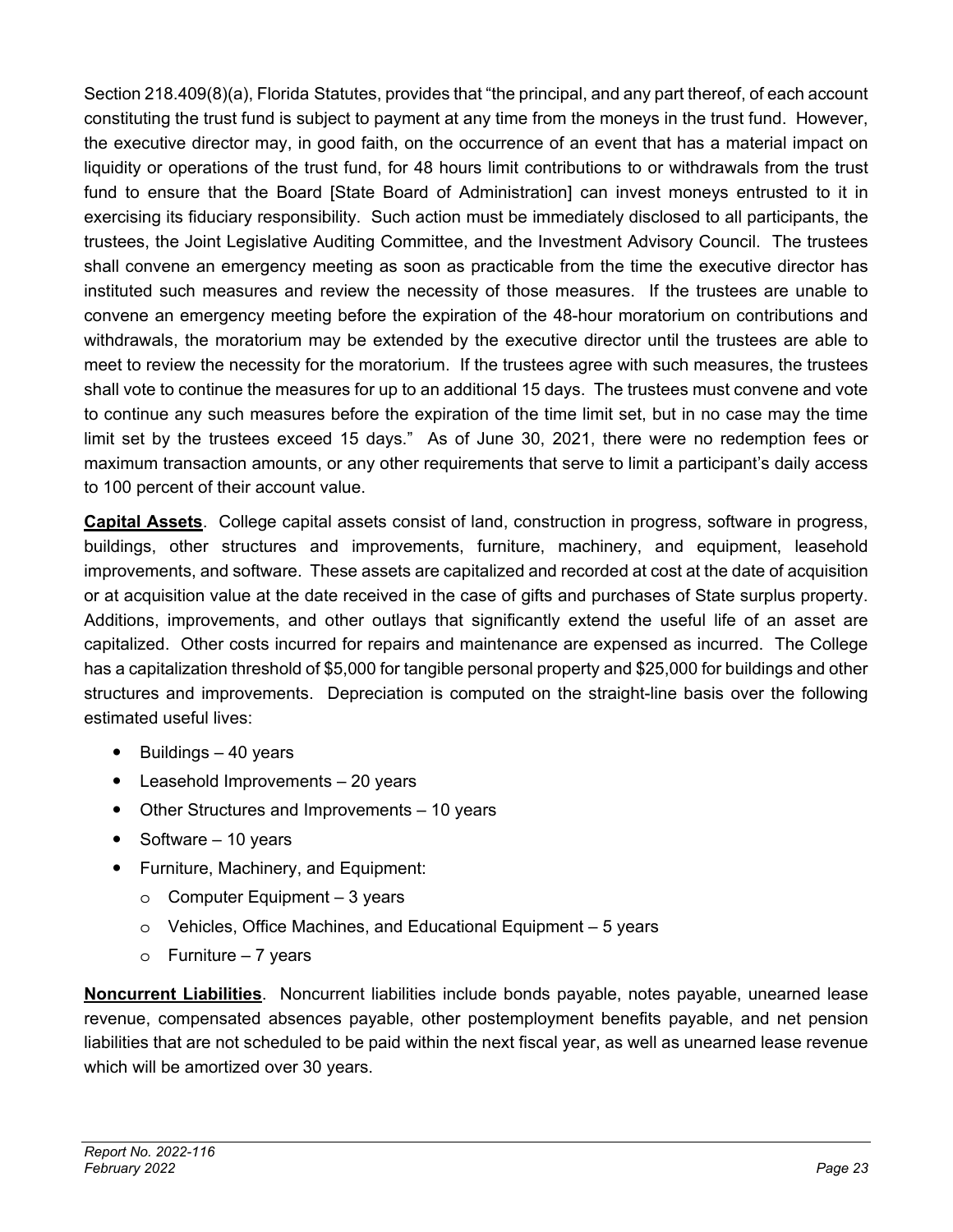**Pensions**. For purposes of measuring the net pension liability, deferred outflows of resources and deferred inflows of resources related to pensions, and pension expense, information about the fiduciary net positions of the Florida Retirement System (FRS) defined benefit plan and the Health Insurance Subsidy (HIS) defined benefit plan and additions to/deductions from the FRS and HIS fiduciary net positions have been determined on the same basis as they are reported by the FRS and the HIS plans. Benefit payments (including refunds of employee contributions) are recognized when due and payable in accordance with benefit terms. Investments are reported at fair value.

## **2. Adjustment to Beginning Net Position**

The beginning net position of the College was increased by \$1,820 due to the College's proportionate share of the restatement of July 1, 2019, FRS Pension Liability from \$66,707,144 to \$66,705,324 as a result of a correction to an interfund receivable.

## **3. Deficit Net Position in Individual Funds**

The College reported an unrestricted net position which included a deficit in the current funds - unrestricted, as shown below. This deficit can be attributed to the full recognition of long-term liabilities (i.e., compensated absences payable, other postemployment benefits payable, and net pension liabilities) in the current unrestricted funds.

| Fund                                                          | <b>Net Position</b> |                             |  |  |
|---------------------------------------------------------------|---------------------|-----------------------------|--|--|
| <b>Current Funds - Unrestricted</b><br><b>Auxiliary Funds</b> |                     | (25, 269, 350)<br>5,629,149 |  |  |
| Total                                                         |                     | (19, 640, 201)              |  |  |

## **4. Investments**

The Board of Trustees has adopted a written investment policy providing that surplus funds of the College shall be invested in those institutions and instruments permitted under the provisions of Florida Statutes. Section 218.415(16), Florida Statutes, authorizes the College to invest in the Florida PRIME investment pool administered by the SBA; Securities and Exchange Commission registered money market funds with the highest credit quality rating from a nationally recognized rating agency; interest-bearing time deposits and savings accounts in qualified public depositories, as defined by Section 280.02, Florida Statutes; direct obligations of the United States Treasury; obligations of Federal agencies and instrumentalities; securities of, or interests in, certain open-end or closed-end management type investment companies; and other investments approved by the Board of Trustees as authorized by law. SBE Rule 6A-14.0765(3), Florida Administrative Code, provides that College loan, endowment, annuity, and life income funds may also be invested pursuant to Section 215.47, Florida Statutes. Investments authorized by Section 215.47, Florida Statutes, include bonds, notes, commercial paper, and various other types of investments.

Investments set aside to make debt service payments, maintain sinking or reserve funds, or to purchase or construct capital assets are classified as restricted.

**Fair Value Measurement**. The College categorizes its fair value measurements within the fair value hierarchy established by generally accepted accounting principles. The hierarchy is based on the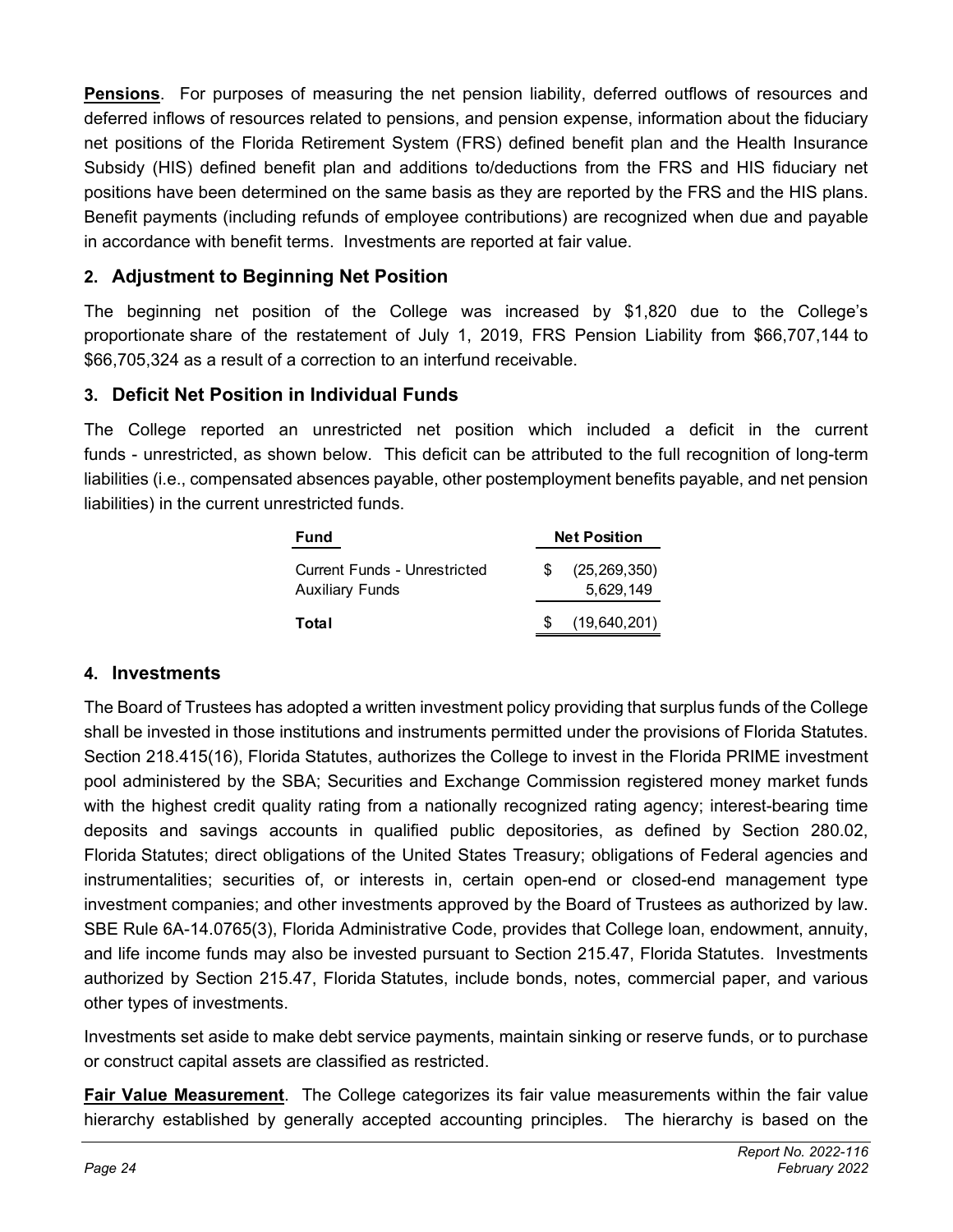valuation inputs used to measure the fair value of the asset. Level 1 inputs are quoted prices in active markets for identical assets, Level 2 inputs are significant other observable inputs, and Level 3 inputs are significant unobservable inputs.

All of the College's recurring fair value measurements as of June 30, 2021, are valued using quoted market prices (Level 1 inputs).

The College's investments at June 30, 2021, are reported as follows:

|                                       | <b>Fair Value</b>         |            |  |
|---------------------------------------|---------------------------|------------|--|
|                                       | <b>Measurements Using</b> |            |  |
|                                       | <b>Quoted Prices</b>      |            |  |
|                                       |                           | in Active  |  |
|                                       | <b>Markets for</b>        |            |  |
|                                       | <b>Identical Assets</b>   |            |  |
| Investments by fair value level       | (Level 1)                 |            |  |
| <b>Mutual Funds</b>                   |                           |            |  |
| Equities                              | \$<br>10,201,749          |            |  |
| <b>Bonds</b>                          |                           | 60,390,208 |  |
| Total investments by fair value level | \$                        | 70,591,957 |  |

**Mutual Funds**. The College's investments in mutual funds totaled \$70,591,957 at June 30, 2021.

The College's Investment Policy Statement provides for a short-term investment pool, an intermediate-term investment pool, and a long-term investment pool. The primary objective of the short-term investment pool (funds needed for expenditures in one year or less) is to provide for preservation of capital and liquidity. The primary objectives for the intermediate-term investment pool are the preservation of capital and maximization of income without undue risk within the specific parameters specified in the investment policy. The primary objectives of the long-term investment pool (funds not expected to be needed as working capital and are not intermediate-term) are to provide for long-term growth of principal and income without undue exposure to risk.

The following risks apply to these investments:

*Interest Rate Risk*: Interest rate risk is the risk that changes in interest rates will adversely affect the fair value of an investment. The College's investments in mutual funds have portfolios with average durations ranging from 0.70 years to 6.06 years.

*Credit Risk*: Credit risk is the risk that an issue or other counterparty will not fulfill its obligations. The College's investments in mutual funds at June 30, 2021, had portfolios having an average credit quality of between AA and BBB.

*Custodial Credit Risk*: Custodial credit risk is the risk that, in the event of the failure of the counterparty to a transaction, the College will not be able to recover that value of investments of collateral securities that are in possession of an outside party. The College's investment policy provides that securities will be designated as an asset of the College and held in safekeeping by a third-party custodial bank, or other third-party custodial institution. The College's \$70,591,957 investments in mutual funds are held by the safekeeping agent in the name of the College.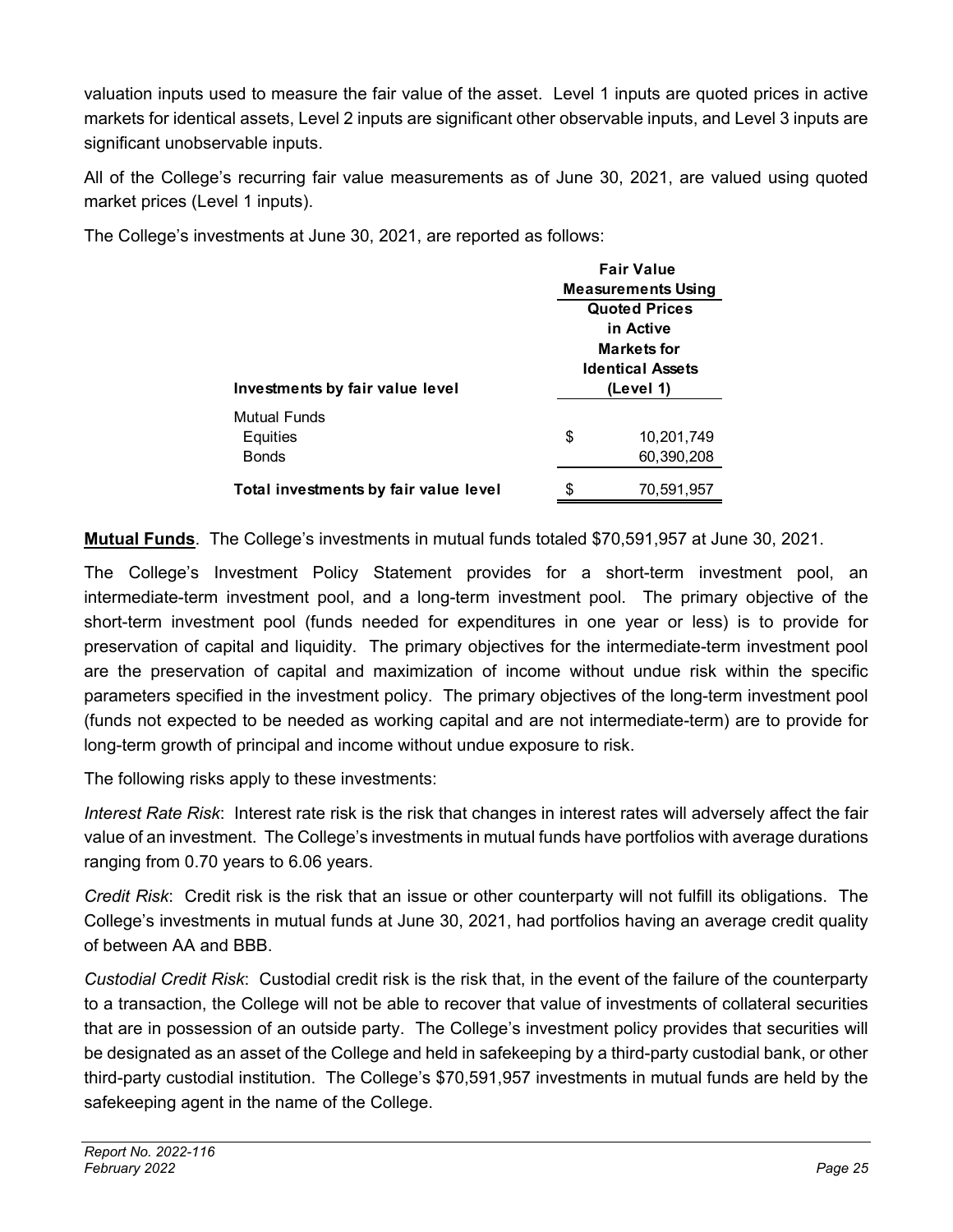**Component Unit Investments**. Investments held by the Foundation at December 31, 2020, are reported at fair value as follows:

| <b>Investment Type</b>                  |    | Amount     |  |  |
|-----------------------------------------|----|------------|--|--|
| Marketable Securities Equities:         |    |            |  |  |
| Foreign                                 | \$ | 27,551,644 |  |  |
| Domestic                                |    | 22,378,689 |  |  |
| Other:                                  |    |            |  |  |
| Alternative Investments                 |    | 29.069.004 |  |  |
| Fixed Income                            |    | 10,198,024 |  |  |
| Money Market Funds                      |    | 525,249    |  |  |
| <b>Total Component Unit Investments</b> | S  | 89.722.610 |  |  |

## **5. Accounts Receivable**

Accounts receivable represent amounts for student fee deferments, various student services provided by the College, uncollected commissions for food service and vending machine sales, unused credit memos, and contract and grant reimbursements due from third parties. The accounts receivable are reported net of a \$1,300,353 allowance for doubtful accounts.

## **6. Notes Receivable**

Notes receivable represent student loans made through a third party under the short-term loan program, financial aid overpayments, and fee deficiencies. Notes receivable are reported net of a \$4,054,572 allowance for doubtful notes.

## **7. Due From Other Governmental Agencies**

The amount due from other governmental agencies consists of \$7,123,931 due from Federal and State funding sources, primarily \$5,227,943 due from other agencies, including \$2,679,710 due from the Federal Government for Pell grant and other Federal financial aid programs.

## **8. Due From and To Component Units/College**

The amount due from component units consists of amounts owed to the College by the Foundation for scholarships and student aid and by BCEduventures for its accounts payable and accrued expenses. The College's financial statements are reported for the fiscal year ended June 30, 2021. The Foundation and BCEduventures' financial statements are reported for the calendar year ended December 31, 2020. Accordingly, amounts reported by the College as due from and to component units on the statement of net position do not agree with amounts reported by the component units as due from and to the College.

## **9. Capital Assets**

Capital assets activity for the fiscal year ended June 30, 2021, is shown in the following table: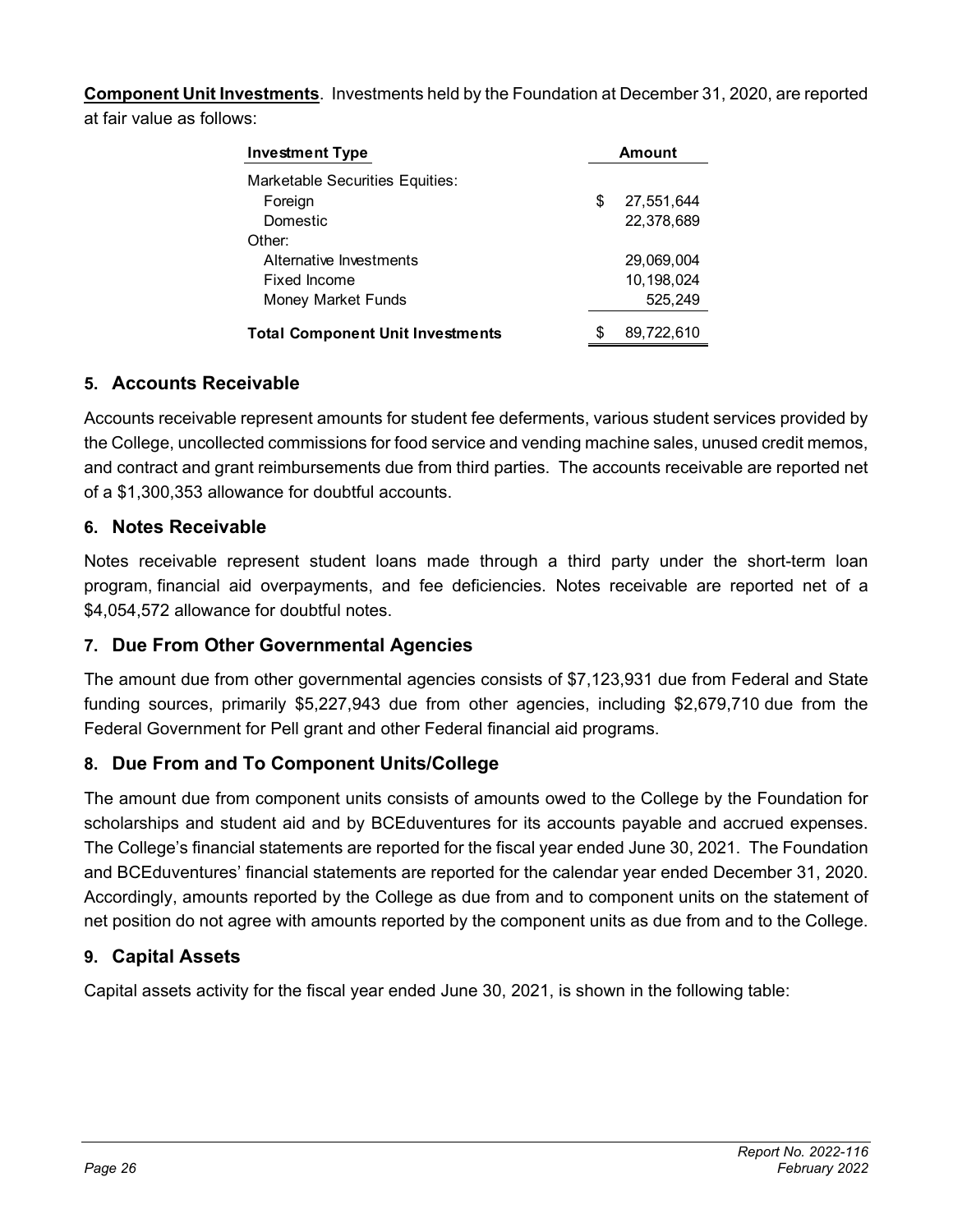| <b>Beginning</b>                             |     |                |                  |            |                   |           |     | Ending         |
|----------------------------------------------|-----|----------------|------------------|------------|-------------------|-----------|-----|----------------|
| <b>Description</b>                           |     | <b>Balance</b> | <b>Additions</b> |            | <b>Reductions</b> |           |     | <b>Balance</b> |
| Nondepreciable Capital Assets:               |     |                |                  |            |                   |           |     |                |
| Land                                         | \$. | 12,551,113     | \$               |            | \$                |           | \$  | 12,551,113     |
| Software in Progress                         |     | 4,745,021      |                  | 37,800     |                   |           |     | 4,782,821      |
| <b>Construction in Progress</b>              |     | 12,866,584     |                  | 11,996,364 |                   | 9,320,422 |     | 15,542,526     |
| <b>Total Nondepreciable Capital Assets</b>   | \$  | 30, 162, 718   | \$               | 12,034,164 | 9,320,422<br>\$   |           | \$  | 32,876,460     |
| Depreciable Capital Assets:                  |     |                |                  |            |                   |           |     |                |
| <b>Buildings</b>                             | \$  | 350,499,796    | \$               | 4,192,490  | \$                |           | \$. | 354,692,286    |
| Other Structures and Improvements            |     | 28,991,593     |                  | 5,127,932  |                   |           |     | 34, 119, 525   |
| Furniture, Machinery, and Equipment          |     | 39,294,584     |                  | 895,088    |                   | 339,552   |     | 39,850,120     |
| Leasehold Improvements                       |     | 380,595        |                  |            |                   |           |     | 380,595        |
| Software                                     |     | 4,044,366      |                  |            |                   |           |     | 4,044,366      |
| <b>Total Depreciable Capital Assets</b>      |     | 423,210,934    |                  | 10,215,510 |                   | 339,552   |     | 433,086,892    |
| Less, Accumulated Depreciation:              |     |                |                  |            |                   |           |     |                |
| <b>Buildings</b>                             |     | 152, 152, 967  |                  | 7,231,139  |                   |           |     | 159,384,106    |
| Other Structures and Improvements            |     | 18,123,065     |                  | 1,969,737  |                   |           |     | 20,092,802     |
| Furniture, Machinery, and Equipment          |     | 38,181,988     |                  | 705,494    |                   | 339,552   |     | 38,547,930     |
| Leasehold Improvements                       |     | 107,836        |                  | 19,030     |                   |           |     | 126,866        |
| Software                                     |     | 2,426,620      |                  | 404,436    |                   |           |     | 2,831,056      |
| <b>Total Accumulated Depreciation</b>        |     | 210,992,476    |                  | 10,329,836 |                   | 339,552   |     | 220,982,760    |
| <b>Total Depreciable Capital Assets, Net</b> | S   | 212,218,458    | P.               | (114, 326) | \$                |           | \$  | 212, 104, 132  |

## **10. Unearned Revenue**

Unearned revenue at June 30, 2021, primarily includes student tuition and fees received prior to fiscal year end related to subsequent accounting periods and grant revenues received in advance. As of June 30, 2021, the College reported the following amounts as unearned revenue:

| <b>Description</b>                                       | <b>Amount</b> |                    |  |  |
|----------------------------------------------------------|---------------|--------------------|--|--|
| <b>Grant Revenues</b><br><b>Student Tuition and Fees</b> | \$.           | 904.487<br>756,306 |  |  |
| <b>Total Unearned Revenue</b>                            |               | 1,660,793          |  |  |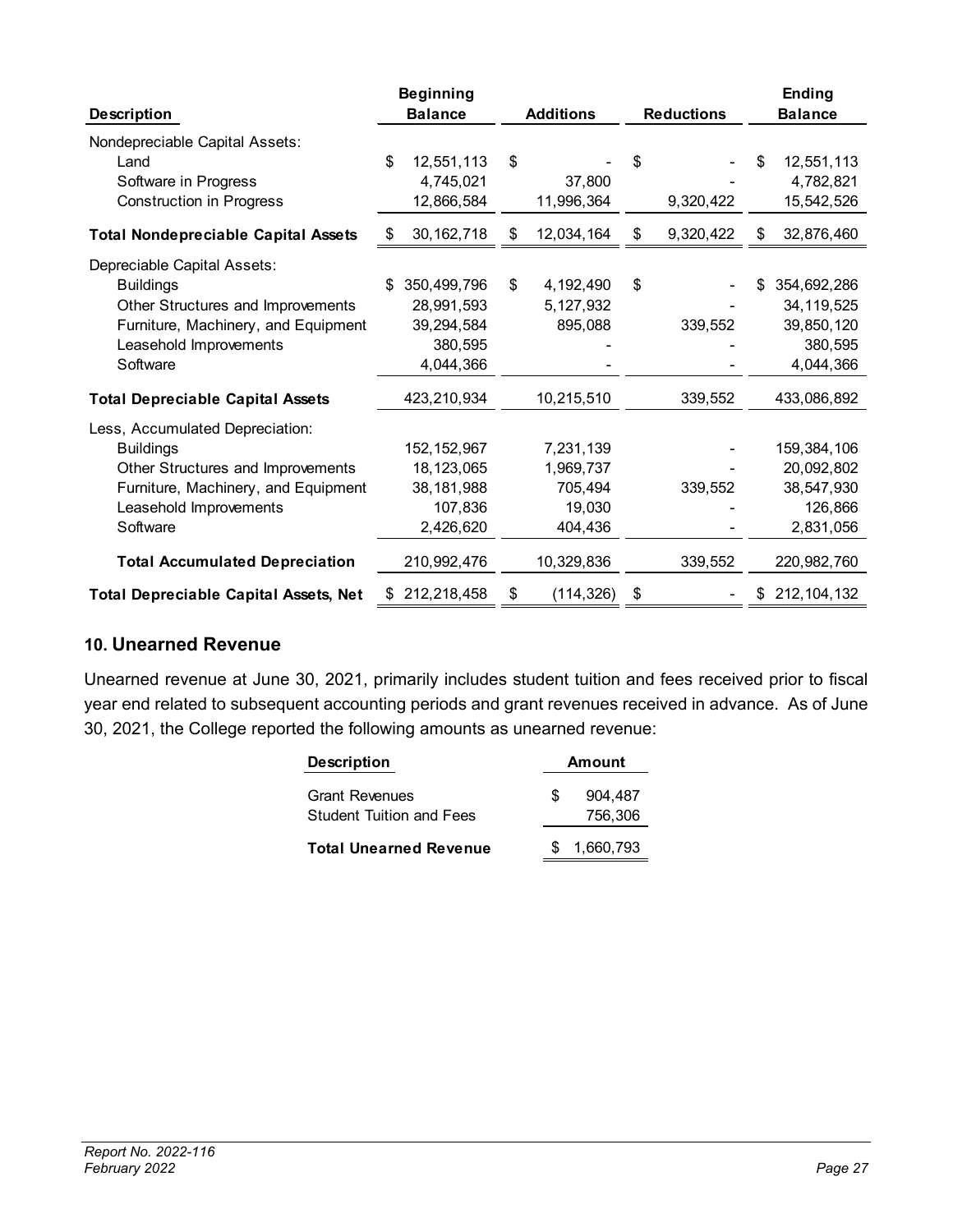## **11. Long-Term Liabilities**

| <b>Description</b>                  | <b>Beginning</b><br><b>Balance</b> |   | <b>Reductions</b><br><b>Additions</b> |     |              | <b>Ending</b><br><b>Balance</b> | <b>Current</b><br><b>Portion</b> |     |           |
|-------------------------------------|------------------------------------|---|---------------------------------------|-----|--------------|---------------------------------|----------------------------------|-----|-----------|
|                                     |                                    |   |                                       |     |              |                                 |                                  |     |           |
| <b>Bonds Payable</b>                | \$<br>8,715,000                    | S | $\overline{\phantom{0}}$              | \$  | 915,000      | S                               | 7,800,000                        | \$  | 960,000   |
| Notes Payable                       | 4,285,715                          |   |                                       |     | 2,142,857    |                                 | 2,142,858                        |     | 2,142,858 |
| Unearned Lease Revenue              | 1,538,889                          |   |                                       |     | 66,667       |                                 | 1,472,222                        |     | 66,667    |
| <b>Compensated Absences Payable</b> | 10,682,642                         |   | 4,965,786                             |     | 2,058,061    |                                 | 13,590,367                       |     | 1,112,029 |
| Other Postemployment                |                                    |   |                                       |     |              |                                 |                                  |     |           |
| <b>Benefits Payable</b>             | 4,479,682                          |   | 1,373,921                             |     | 448.754      |                                 | 5,404,849                        |     | 259,640   |
| Net Pension Liability               | 96,479,627                         |   | 54,890,442                            |     | 40,503,967   |                                 | 110,866,102                      |     | 327,318   |
| <b>Total Long-Term Liabilities</b>  | \$126,181,555                      | S | 61,230,149                            | \$. | 46, 135, 306 |                                 | \$141,276,398                    | \$. | 4,868,512 |

Long-term liabilities activity for the fiscal year ended June 30, 2021, is shown in the following table:

**Bonds Payable**. Bonds were issued to finance capital outlay projects of the College. The following is a description of the outstanding bonded debt issue:

 Capital Improvement Revenue Bonds, Series 2018A. These bonds are authorized by Article VII, Section 11(d) of the Florida Constitution; Sections 215.57 through 215.83 and 1009.23, Florida Statutes; and other applicable provisions of law. Principal and interest on these bonds were issued to refund the Series 2008A bonds and are secured by and payable solely from a first lien pledge of the capital improvement fees collected pursuant to Section 1009.23(11), Florida Statutes, by the Series 2018A participating colleges on a parity with any additional bonds issued subsequent to the issuance of the Series 2018A bonds. The Series 2018A bonds will share the lien of such additional bonds on the Series 2018A pledged revenues and on the revenues pledged by the colleges participating in such additional bonds. The bonds were issued for the construction of a multi-level parking garage at the College's Central Campus.

The College had the following bonds payable at June 30, 2021:

| <b>Bond Type</b>                                                                      | Amount<br>Outstanding | Interest<br>Rate<br>(Percent) | Annual<br><b>Maturity</b><br>То |
|---------------------------------------------------------------------------------------|-----------------------|-------------------------------|---------------------------------|
| Florida Department of Education<br>Capital Improvement Revenue Bonds:<br>Series 2018A | \$7,800,000           | 5.0                           | 2028                            |
| Total                                                                                 | \$7.800,000           |                               |                                 |

Annual requirements to amortize all bonded debt outstanding as of June 30, 2021, are as follows: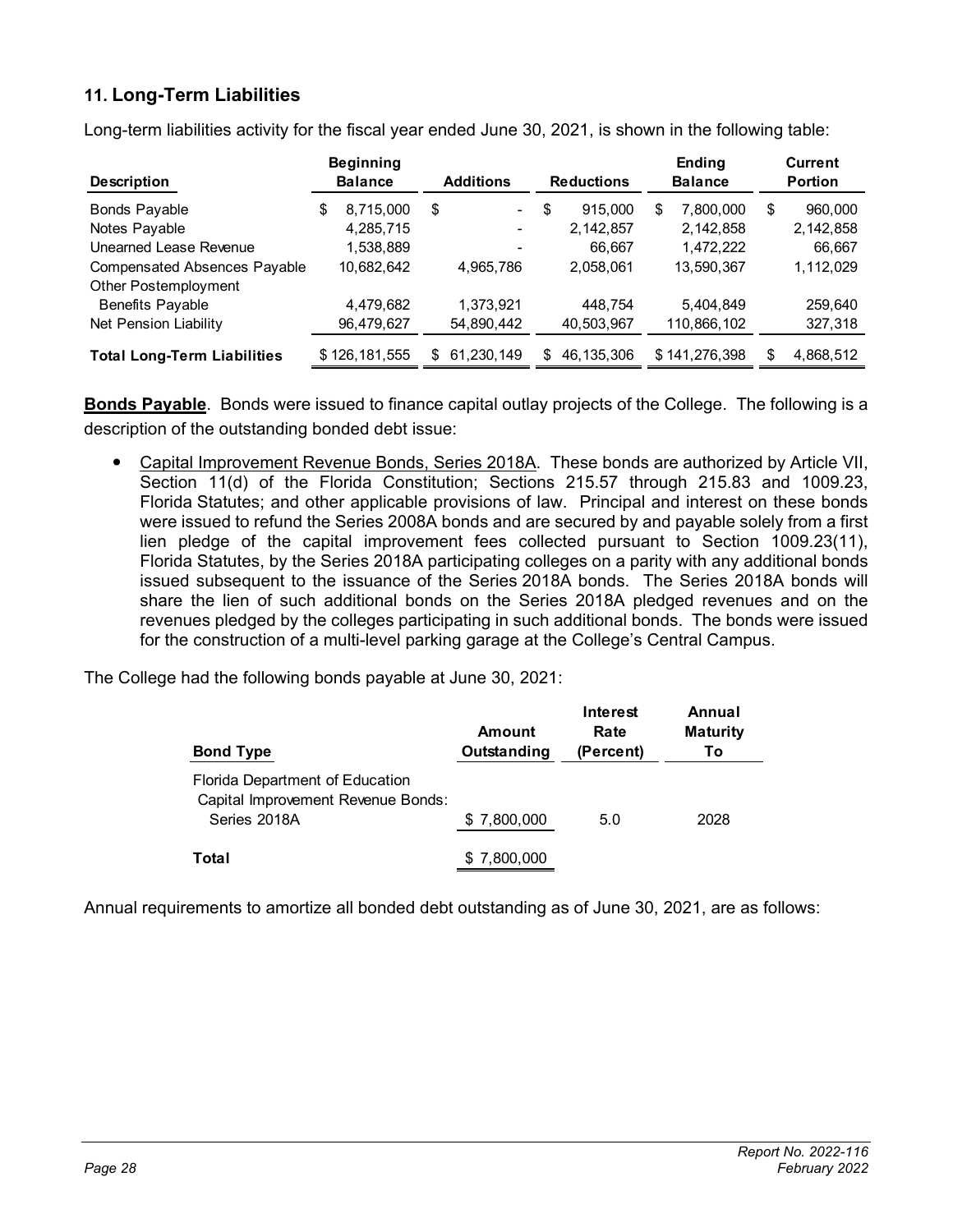| <b>Fiscal Year</b>    | <b>Capital Improvement Revenue Bonds</b> |                       |    |           |   |           |  |  |  |
|-----------------------|------------------------------------------|-----------------------|----|-----------|---|-----------|--|--|--|
| <b>Ending June 30</b> |                                          | Principal<br>Interest |    |           |   | Total     |  |  |  |
| 2022                  | \$                                       | 960,000               | \$ | 390,000   | S | 1,350,000 |  |  |  |
| 2023                  |                                          | 1,005,000             |    | 342,000   |   | 1,347,000 |  |  |  |
| 2024                  |                                          | 1,060,000             |    | 291,750   |   | 1,351,750 |  |  |  |
| 2025                  |                                          | 1,110,000             |    | 238,750   |   | 1,348,750 |  |  |  |
| 2026                  |                                          | 1,160,000             |    | 183,250   |   | 1,343,250 |  |  |  |
| 2027-2028             |                                          | 2,505,000             |    | 189,500   |   | 2,694,500 |  |  |  |
| Total                 | S.                                       | 7,800,000             | \$ | 1,635,250 | S | 9,435,250 |  |  |  |

**Notes Payable**. On March 20, 2015, the College entered into a Credit Facility Debt Agreement for \$15 million, at a stated interest rate of 1.91 percent, to finance capital improvement projects on South Campus. The debt matures on December 1, 2021, and principal and interest payments are made annually and semi-annual, respectively. The College's capital improvement fees collected pursuant to Sections 1009.22 and 1009.23, Florida Statutes, are pledged as security for the debt. The bank note includes provisions that in an event of default, the bank will seek to enforce its rights through legal proceedings to require the College to meet its obligations under the note agreement. In addition, the bank note also contains provisions that in an event of default the bank may accelerate payment for all principal and interest due under the note. Annual requirements to amortize the outstanding notes as of June 30, 2021, are as follows:

| <b>Fiscal Year</b><br><b>Ending June 30</b> | <b>Principal</b> | Interest | Total               |
|---------------------------------------------|------------------|----------|---------------------|
| 2022                                        | \$2,142,858      | - \$     | 24,872 \$ 2,167,730 |
| Total                                       | \$2,142,858      | -S       | 24,872 \$ 2,167,730 |

**Unearned Lease Revenue**. The College leased land in Miramar, Florida, to a third party pursuant to a ground lease agreement dated August 9, 2013, with terms extending 30 years. The lease was prepaid in August 2013 by the third party to the College for the sum of \$2,000,000, which is being amortized over the life of the agreement. The unearned lease revenue amount held by the College totaled \$1,472,222 at June 30, 2021, of which \$66,667 was reported as current.

**Compensated Absences Payable**. College employees may accrue annual and sick leave based on length of service, subject to certain limitations regarding the amount that will be paid upon termination. The College reports a liability for the accrued leave; however, State noncapital appropriations fund only the portion of accrued leave that is used or paid in the current fiscal year. Although the College expects the liability to be funded primarily from future appropriations, generally accepted accounting principles do not permit the recording of a receivable in anticipation of future appropriations. At June 30, 2021, the estimated liability for compensated absences, which includes the College's share of the Florida Retirement System and FICA contributions, totaled \$13,590,367. The current portion of the compensated absences liability, \$1,112,029, is the amount expected to be paid in the coming fiscal year and represents a historical percentage of leave used applied to total accrued leave liability.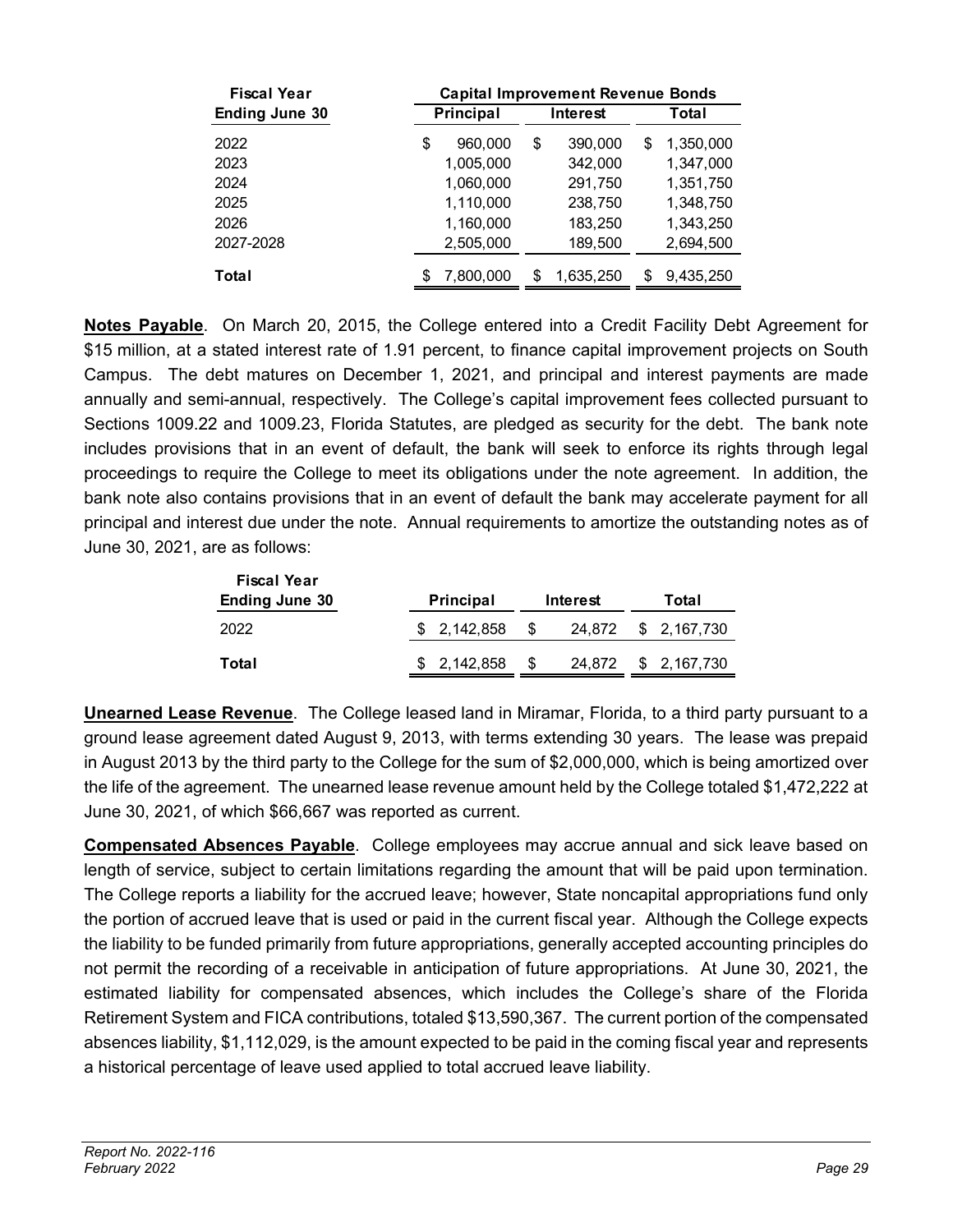**Other Postemployment Benefits Payable**. The College follows GASB Statement No. 75, *Accounting and Financial Reporting for Postemployment Benefits Other Than Pensions*, for other postemployment benefits administered by the College.

## *General Information about the OPEB Plan*

*Plan Description*. The Other Postemployment Benefits Plan (OPEB Plan) is a single-employer defined benefit plan administered by the College. Pursuant to the provisions of Section 112.0801, Florida Statutes, former employees who retire from the College are eligible to participate in the College's health and hospitalization plan for medical and prescription drug coverage. The College subsidizes the premium rates paid by retirees by allowing them to participate in the OPEB Plan at reduced or blended group (implicitly subsidized) premium rates for both active and retired employees. These rates provide an implicit subsidy for retirees because, on an actuarial basis, their current and future claims are expected to result in higher costs to the OPEB Plan on average than those of active employees. The College does not offer any explicit subsidies for retiree coverage. Retirees are required to enroll in the Federal Medicare (Medicare) program for their primary coverage as soon as they are eligible. The OPEB Plan contribution requirements and benefit terms of the College and the OPEB Plan members are established and may be amended by action from the Board. No assets are accumulated in a trust that meet the criteria in paragraph 4 of GASB Statement No. 75.

*Benefits Provided*. The OPEB Plan provides healthcare benefits for retirees and their dependents. The OPEB Plan only provides an implicit subsidy as described above.

*Employees Covered by Benefit Terms*. At June 30, 2020, the following employees were covered by the benefit terms:

| Inactive Employees or Beneficiaries Currently Receiving Benefits | 33    |
|------------------------------------------------------------------|-------|
| Inactive Employees Entitled to But Not Yet Receiving Benefits    | 66    |
| <b>Active Employees</b>                                          | 1.268 |
| Total                                                            | 1.367 |

## *Total OPEB Liability*

The College's total OPEB liability of \$5,404,849 was measured as of June 30, 2020, and was determined by an actuarial valuation as of June 30, 2019.

*Actuarial Assumptions and Other Inputs*. The total OPEB liability in the June 30, 2019 actuarial valuation was determined using the following actuarial assumptions and other inputs, applied to all periods included in the measurement, unless otherwise specified: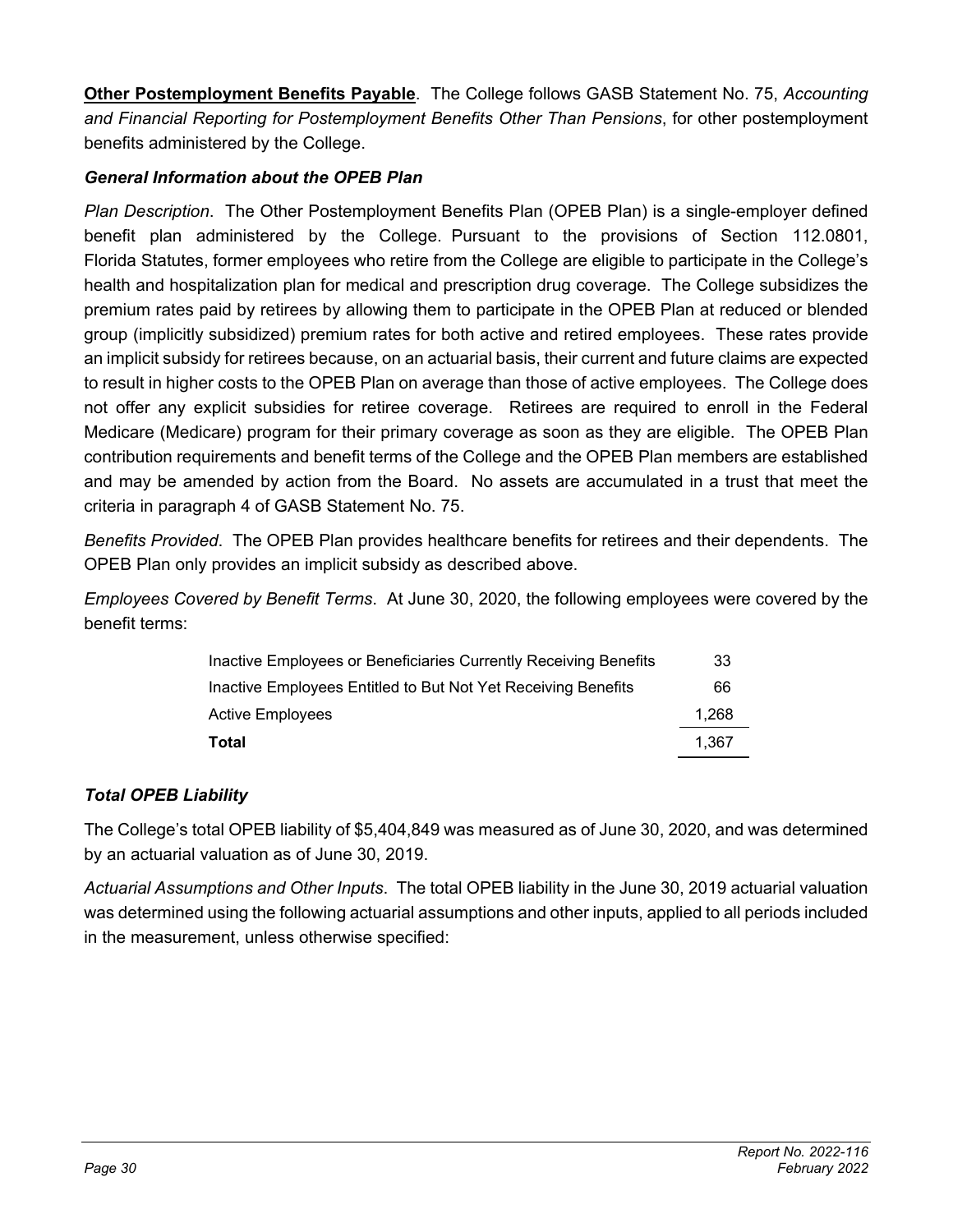| Inflation                                               | 2.40 percent                                                                                                                                                     |
|---------------------------------------------------------|------------------------------------------------------------------------------------------------------------------------------------------------------------------|
| Salary increases                                        | 5.90 percent, average, including inflation                                                                                                                       |
| Discount rate                                           | 2.21 percent                                                                                                                                                     |
| Healthcare cost trend rates<br>Pre-Medicare<br>Medicare | 7.0 percent for 2019, decreasing to an ultimate<br>rate of 4.6 percent by 2026<br>5.0 percent for 2019, decreasing to an ultimate<br>rate of 4.6 percent by 2021 |

The discount rate was based on the Bond Buyer General Obligation 20-year Municipal Bond Index.

Mortality rates were based on the PUB-2010 mortality tables, with adjustments for FRS experience and generational mortality improvements using Scale MP-2018.

The demographic actuarial assumptions for retirement, disability incidence, withdrawal, and salary increases used in the June 30, 2020, valuation were based on the results of an actuarial experience study for the period July 1, 2013, through June 30,2018, adopted by the FRS.

The remaining actuarial assumptions (e.g., initial per capita costs, health care cost trends, rate of plan participation, rates of plan election, etc.) used in the June 30, 2019, valuation were based on a review of recent plan experience done concurrently with the June 30, 2019, valuation.

## *Changes in the Total OPEB Liability*

|                                                    |    | <b>Amount</b> |
|----------------------------------------------------|----|---------------|
| Balance at 6/30/20                                 | \$ | 4,479,682     |
| Changes for the year:                              |    |               |
| Service Cost                                       |    | 337,555       |
| Interest                                           |    | 160,817       |
| Differences Between Expected and Actual Experience |    | 370,430       |
| Changes in Assumptions or Other Inputs             |    | 505,119       |
| <b>Benefit Payments</b>                            |    | (448, 754)    |
| <b>Net Changes</b>                                 |    | 925,167       |
| Balance at 6/30/21                                 | S  | 5,404,849     |

Changes of assumptions and other inputs reflect a change in the discount rate from 3.50 percent in 2019 to 2.21 percent in 2020.

*Sensitivity of the Total OPEB Liability to Changes in the Discount Rate*. The following table presents the total OPEB liability of the College, as well as what the College's total OPEB liability would be if it were calculated using a discount rate that is 1 percentage point lower (1.21 percent) or 1 percentage point higher (3.21 percent) than the current rate:

|                      | $1\%$           | Current              | 1%              |
|----------------------|-----------------|----------------------|-----------------|
|                      | <b>Decrease</b> | <b>Discount Rate</b> | <b>Increase</b> |
|                      | $(1.21\%)$      | $(2.21\%)$           | $(3.21\%)$      |
| Total OPEB liability | \$6,649,665     | \$5,404,849          | \$4.451.887     |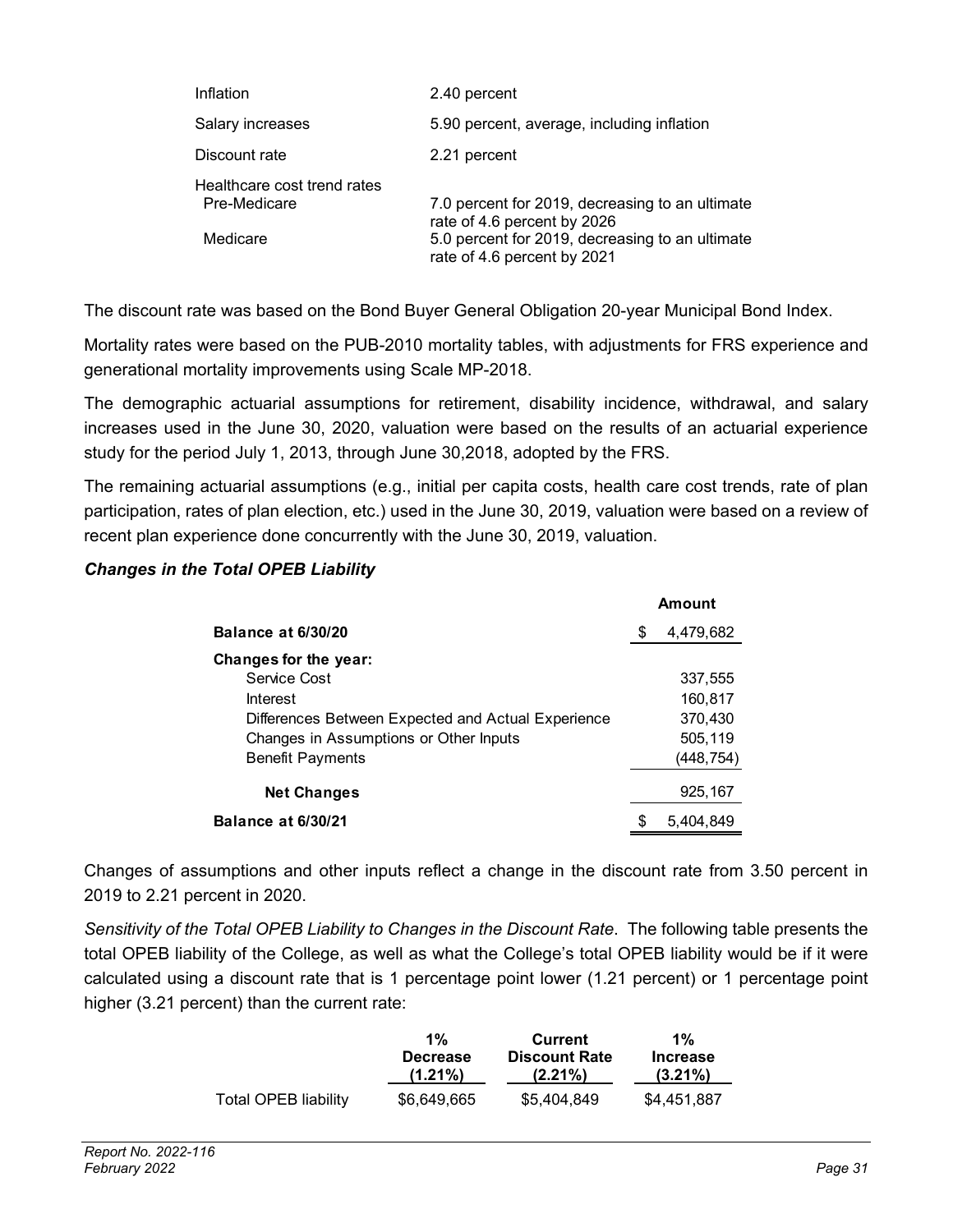*Sensitivity of the Total OPEB Liability to Changes in the Healthcare Cost Trend Rates*. The following table presents the total OPEB liability of the College, as well as what the College's total OPEB liability would be if it were calculated using healthcare cost trend rates that are 1 percentage point lower or 1 percentage point higher than the current healthcare cost trend rates:

|                             | <b>Healthcare</b><br><b>Cost Trend</b> |             |             |
|-----------------------------|----------------------------------------|-------------|-------------|
|                             | 1% Decrease                            | Rates       | 1% Increase |
| <b>Total OPEB liability</b> | \$4.180.017                            | \$5.404.849 | \$7,124,583 |

## *OPEB Expense and Deferred Outflows of Resources and Deferred Inflows of Resources Related to OPEB*

For the fiscal year ended June 30, 2021, the College recognized OPEB expense of \$136,108. At June 30, 2021, the College reported deferred outflows of resources and deferred inflows of resources related to OPEB from the following sources:

| <b>Description</b>                                                      |   | <b>Deferred Outflows</b><br>of Resources |   | <b>Deferred Inflows</b><br>of Resources |
|-------------------------------------------------------------------------|---|------------------------------------------|---|-----------------------------------------|
| Differences between expected<br>and actual experience                   | S | 876,859                                  | S | 52,118                                  |
| Change of assumptions or other inputs<br>Transactions subsequent to the |   | 459,857                                  |   | 3,934,622                               |
| measurement date                                                        |   | 259,640                                  |   |                                         |
| Total                                                                   | S | 1,596,356                                | S | 3,986,740                               |

Of the total amount reported as deferred outflows of resources related to OPEB, \$259,640 resulting from benefits paid subsequent to the measurement date and before the end of the fiscal year will be included as a reduction of the total OPEB liability in the year ended June 30, 2022. Other amounts reported as deferred outflows of resources and deferred inflows of resources related to OPEB will be recognized in OPEB expense as follows:

| <b>Fiscal Year Ending June 30</b> |    | Amount      |  |  |
|-----------------------------------|----|-------------|--|--|
| 2022                              | \$ | (369, 539)  |  |  |
|                                   |    |             |  |  |
| 2023                              |    | (369, 539)  |  |  |
| 2024                              |    | (369, 539)  |  |  |
| 2025                              |    | (369, 539)  |  |  |
| 2026                              |    | (369, 539)  |  |  |
| Thereafter                        |    | (802, 329)  |  |  |
| Total                             |    | (2,650,024) |  |  |

**Net Pension Liability**. As a participating employer in the Florida Retirement System (FRS), the College recognizes its proportionate share of the collective net pension liabilities of the FRS cost-sharing multiple-employer defined benefit plans. As of June 30, 2021, the College's proportionate share of the net pension liabilities totaled \$110,866,102. Note 12. includes a complete discussion of defined benefit pension plans.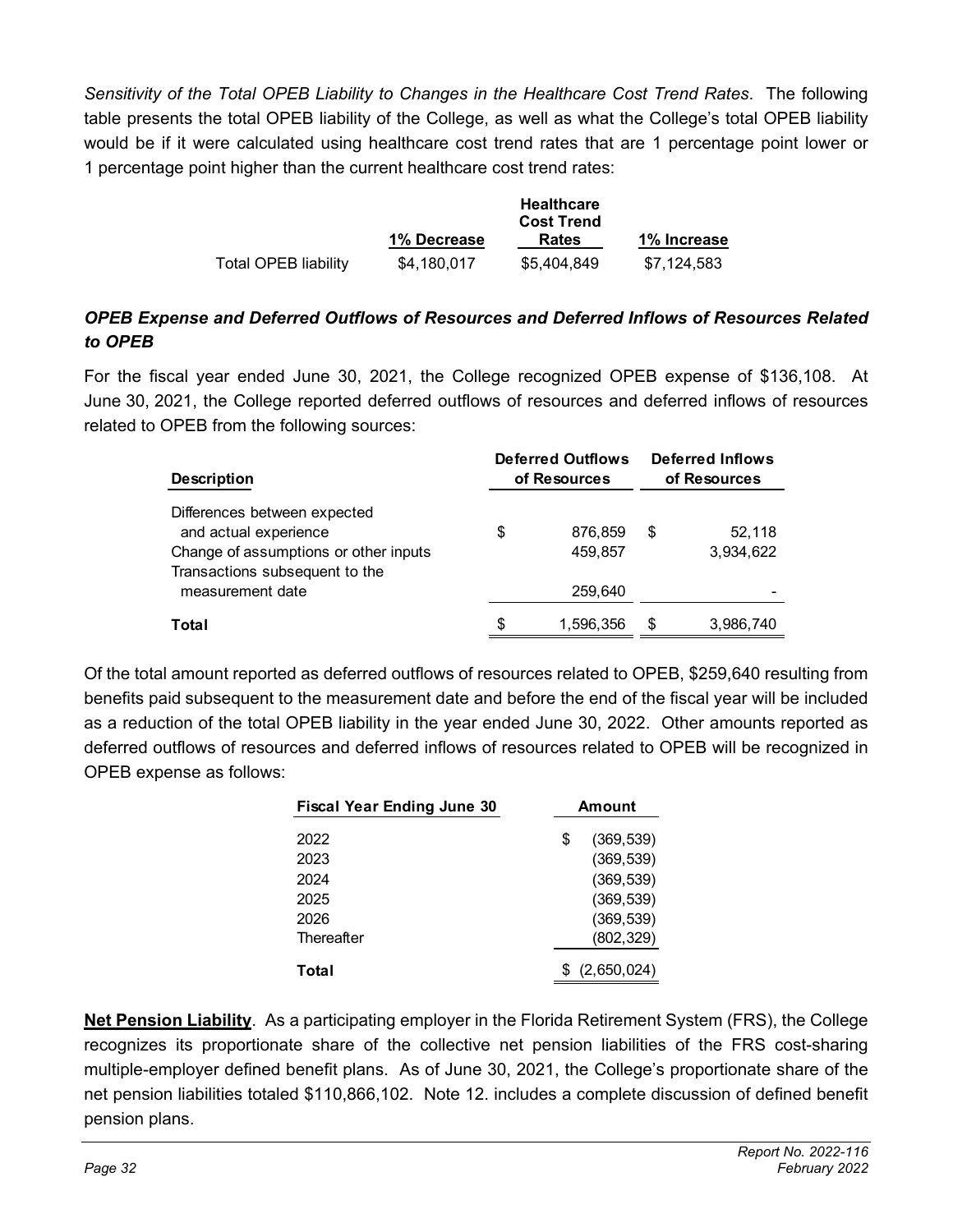## **12. Retirement Plans – Defined Benefit Pension Plans**

## *General Information about the Florida Retirement System (FRS)*

The FRS was created in Chapter 121, Florida Statutes, to provide a defined benefit pension plan for participating public employees. The FRS was amended in 1998 to add the Deferred Retirement Option Program (DROP) under the defined benefit plan and amended in 2000 to provide a defined contribution plan alternative to the defined benefit plan for FRS members effective July 1, 2002. This integrated defined contribution pension plan is the FRS Investment Plan. Chapter 121, Florida Statutes, also provides for nonintegrated, optional retirement programs in lieu of the FRS to certain members of the Senior Management Service Class employed by the State and faculty and specified employees of State colleges. Chapter 112, Florida Statutes, established the HIS Program, a cost-sharing multiple-employer defined benefit pension plan to assist retired members of any State-administered retirement system in paying the costs of health insurance.

Essentially all regular employees of the College are eligible to enroll as members of the State-administered FRS. Provisions relating to the FRS are established by Chapters 121 and 122, Florida Statutes; Chapter 112, Part IV, Florida Statutes; Chapter 238, Florida Statutes; and FRS Rules, Chapter 60S, Florida Administrative Code; wherein eligibility, contributions, and benefits are defined and described in detail. Such provisions may be amended at any time by further action from the Florida Legislature. The FRS is a single retirement system administered by the Florida Department of Management Services, Division of Retirement, and consists of two cost-sharing multiple-employer defined benefit plans and other nonintegrated programs. An annual comprehensive financial report of the FRS, which includes its financial statements, required supplementary information, actuarial report, and other relevant information, is available from the Florida Department of Management Services Web site (www.dms.myflorida.com).

The College's FRS and HIS pension expense totaled \$19,064,625 for the fiscal year ended June 30, 2021.

## **FRS Pension Plan**

*Plan Description*. The FRS Pension Plan (Plan) is a cost-sharing multiple-employer defined benefit pension plan, with a DROP for eligible employees. The general classes of membership are as follows:

- *Regular Class* Members of the FRS who do not qualify for membership in the other classes.
- *Senior Management Service Class* (SMSC) Members in senior management level positions.

Employees enrolled in the Plan prior to July 1, 2011, vest at 6 years of creditable service and employees enrolled in the Plan on or after July 1, 2011, vest at 8 years of creditable service. All vested members, enrolled prior to July 1, 2011, are eligible for normal retirement benefits at age 62 or at any age after 30 years of creditable service. All members enrolled in the Plan on or after July 1, 2011, once vested, are eligible for normal retirement benefits at age 65 or any time after 33 years of creditable service. Employees enrolled in the Plan may include up to 4 years of credit for military service toward creditable service. The Plan also includes an early retirement provision; however, there is a benefit reduction for each year a member retires before his or her normal retirement date. The Plan provides retirement, disability, death benefits, and annual cost-of-living adjustments to eligible participants.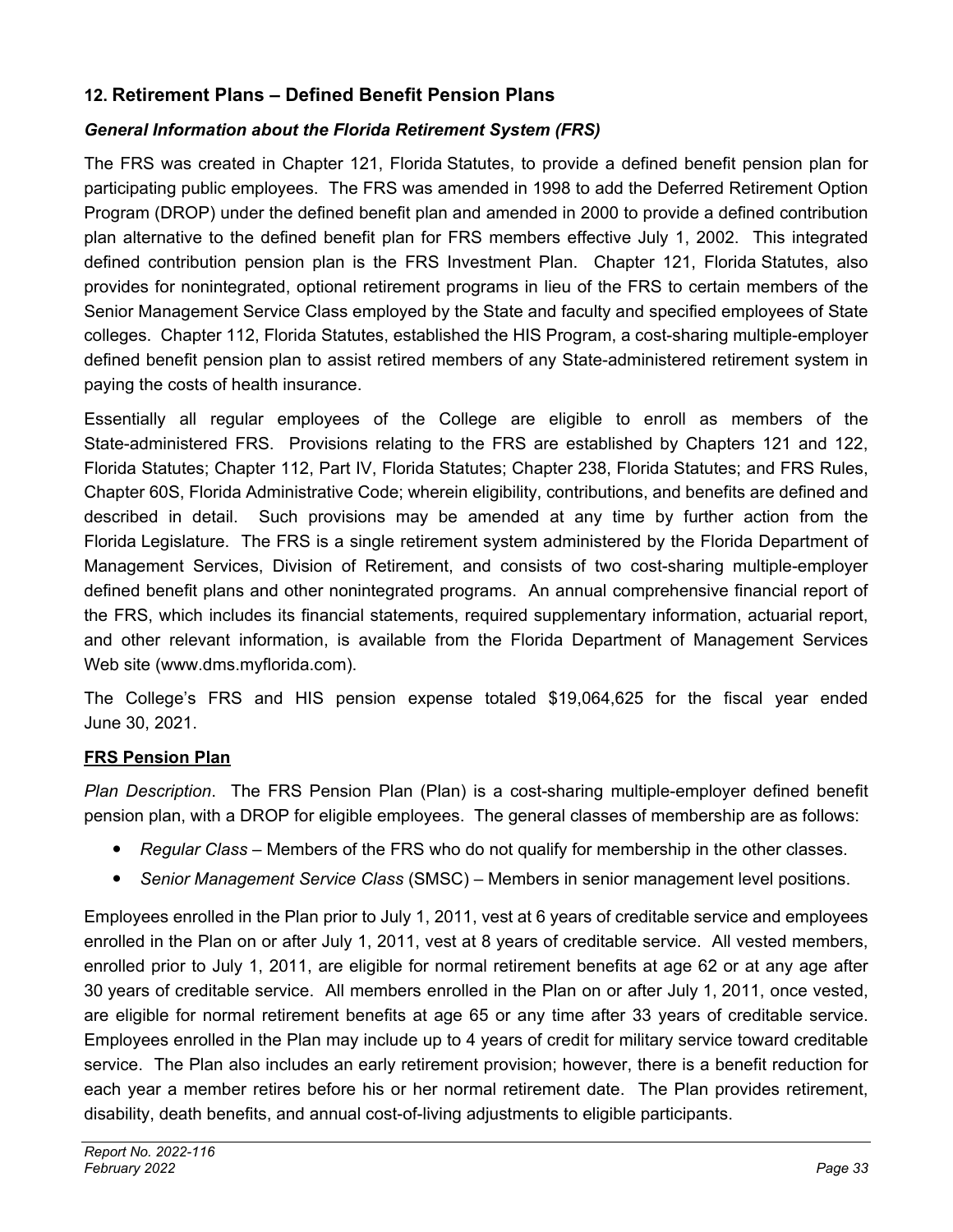The DROP, subject to provisions of Section 121.091, Florida Statutes, permits employees eligible for normal retirement under the Plan to defer receipt of monthly benefit payments while continuing employment with an FRS-participating employer. An employee may participate in DROP for a period not to exceed 60 months after electing to participate. During the period of DROP participation, deferred monthly benefits are held in the FRS Trust Fund and accrue interest. The net pension liability does not include amounts for DROP participants, as these members are considered retired and are not accruing additional pension benefits.

*Benefits Provided*. Benefits under the Plan are computed on the basis of age and/or years of service, average final compensation, and service credit. Credit for each year of service is expressed as a percentage of the average final compensation. For members initially enrolled before July 1, 2011, the average final compensation is the average of the 5 highest fiscal years' earnings; for members initially enrolled on or after July 1, 2011, the average final compensation is the average of the 8 highest fiscal years' earnings. The total percentage value of the benefit received is determined by calculating the total value of all service, which is based on retirement plan and/or the class to which the member belonged when the service credit was earned. Members are eligible for in-line-of-duty or regular disability and survivors' benefits. The following table shows the percentage value for each year of service credit earned:

| <b>Class, Initial Enrollment, and Retirement Age/Years of Service</b> | % Value |
|-----------------------------------------------------------------------|---------|
| Regular Class members initially enrolled before July 1, 2011          |         |
| Retirement up to age 62 or up to 30 years of service                  | 1.60    |
| Retirement at age 63 or with 31 years of service                      | 1.63    |
| Retirement at age 64 or with 32 years of service                      | 1.65    |
| Retirement at age 65 or with 33 or more years of service              | 1.68    |
| Regular Class members initially enrolled on or after July 1, 2011     |         |
| Retirement up to age 65 or up to 33 years of service                  | 1.60    |
| Retirement at age 66 or with 34 years of service                      | 1.63    |
| Retirement at age 67 or with 35 years of service                      | 1.65    |
| Retirement at age 68 or with 36 or more years of service              | 1.68    |
| <b>Senior Management Service Class</b>                                | 2.00    |

As provided in Section 121.101, Florida Statutes, if the member was initially enrolled in the Plan before July 1, 2011, and all service credit was accrued before July 1, 2011, the annual cost-of-living adjustment is 3 percent per year. If the member was initially enrolled before July 1, 2011, and has service credit on or after July 1, 2011, there is an individually calculated cost-of-living adjustment. The annual cost-of-living adjustment is a proportion of 3 percent determined by dividing the sum of the pre-July 2011 service credit by the total service credit at retirement multiplied by 3 percent. Plan members initially enrolled on or after July 1, 2011, will not have a cost-of-living adjustment after retirement.

*Contributions*. The Florida Legislature establishes contribution rates for participating employers and employees. Contribution rates during the 2020-21 fiscal year were: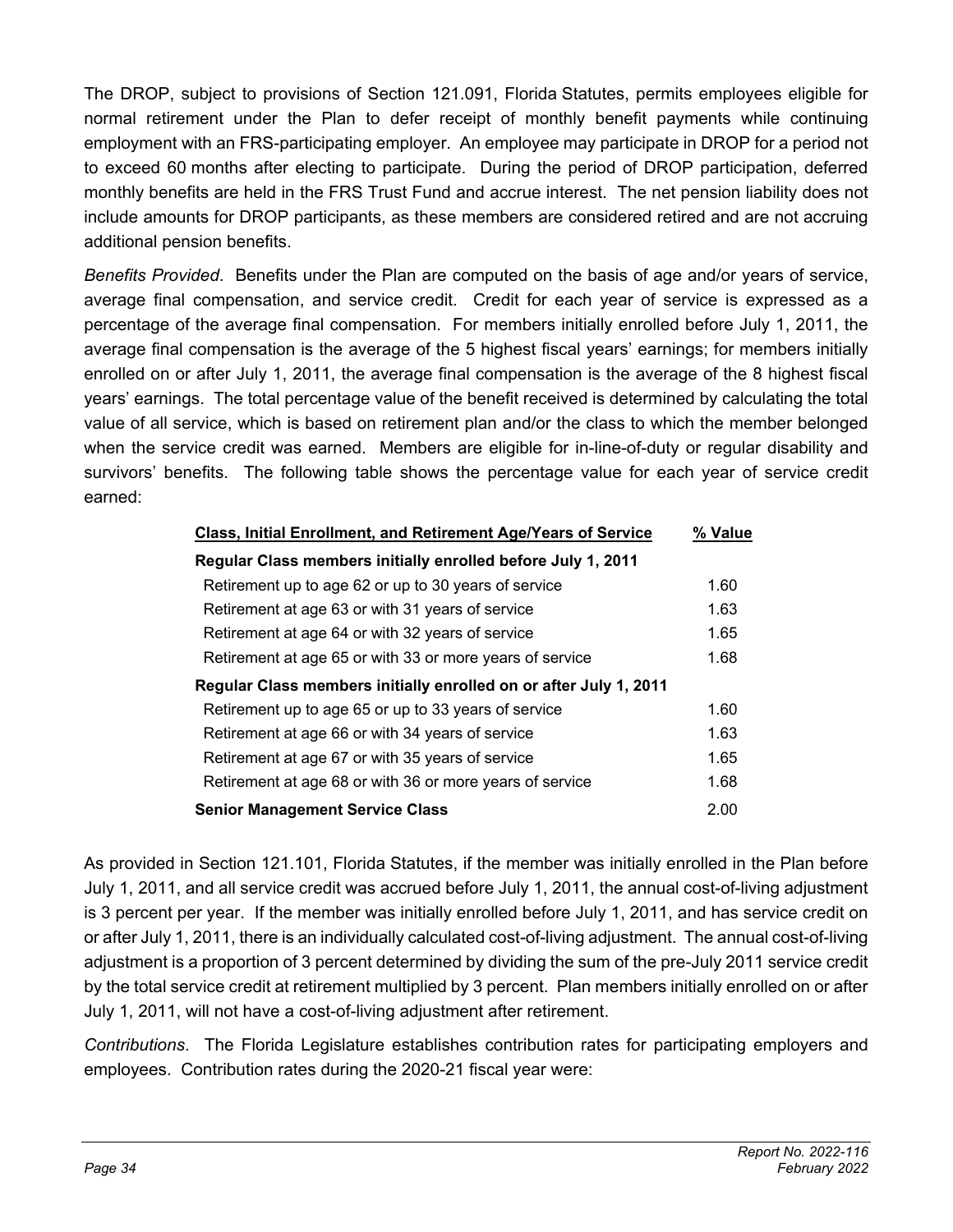|                                                                                             | <b>Percent of Gross Salary</b> |                |  |
|---------------------------------------------------------------------------------------------|--------------------------------|----------------|--|
| <b>Class</b>                                                                                | <b>Employee</b>                | Employer $(1)$ |  |
| FRS, Regular                                                                                | 3.00                           | 10.00          |  |
| FRS, Senior Management Service                                                              | 3.00                           | 27.29          |  |
| Deferred Retirement Option Program (applicable to<br>members from all of the above classes) | 0.00                           | 16.98          |  |
| FRS, Reemployed Retiree                                                                     | (2)                            | (2)            |  |

(1) Employer rates include 1.66 percent for the postemployment health insurance subsidy. Also, employer rates, other than for DROP participants, include 0.06 percent for administrative costs of the Investment Plan.

(2) Contribution rates are dependent upon retirement class in which reemployed.

The College's contributions to the Plan totaled \$7,274,579 for the fiscal year ended June 30, 2021.

*Pension Liabilities, Pension Expense, and Deferred Outflows of Resources and Deferred Inflows of Resources Related to Pensions*. At June 30, 2021, the College reported a liability of \$79,468,807 for its proportionate share of the net pension liability. The net pension liability was measured as of June 30, 2020, and the total pension liability used to calculate the net pension liability was determined by an actuarial valuation as of July 1, 2020. The College's proportionate share of the net pension liability was based on the College's 2019-20 fiscal year contributions relative to the total 2019-20 fiscal year contributions of all participating members. At June 30, 2020, the College's proportionate share was 0.183355111 percent, which was a decrease of 0.010343618 from its proportionate share measured as of June 30, 2019.

For the fiscal year ended June 30, 2021, the College recognized pension expense of \$16,302,198. In addition, the College reported deferred outflows of resources and deferred inflows of resources related to pensions from the following sources:

| <b>Description</b>                            | <b>Deferred Outflows</b><br>of Resources |            | <b>Deferred Inflows</b><br>of Resources |           |
|-----------------------------------------------|------------------------------------------|------------|-----------------------------------------|-----------|
| Differences between expected and              |                                          |            |                                         |           |
| actual experience                             | \$                                       | 3,041,432  | S                                       |           |
| Change of assumptions                         |                                          | 14,386,383 |                                         |           |
| Net difference between projected and actual   |                                          |            |                                         |           |
| earnings on FRS Plan investments              |                                          | 4.731.649  |                                         |           |
| Changes in proportion and differences between |                                          |            |                                         |           |
| College FRS contributions and proportionate   |                                          |            |                                         |           |
| share of contributions                        |                                          | 979.908    |                                         | 3,033,127 |
| College FRS contributions subsequent to       |                                          |            |                                         |           |
| the measurement date                          |                                          | 7,274,579  |                                         |           |
| Total                                         | \$                                       | 30.413.951 | \$                                      | 3.033.127 |

The deferred outflows of resources totaling \$7,274,579, resulting from College contributions subsequent to the measurement date will be recognized as a reduction of the net pension liability in the fiscal year ending June 30, 2022. Other amounts reported as deferred outflows of resources and deferred inflows of resources related to pensions will be recognized in pension expense as follows: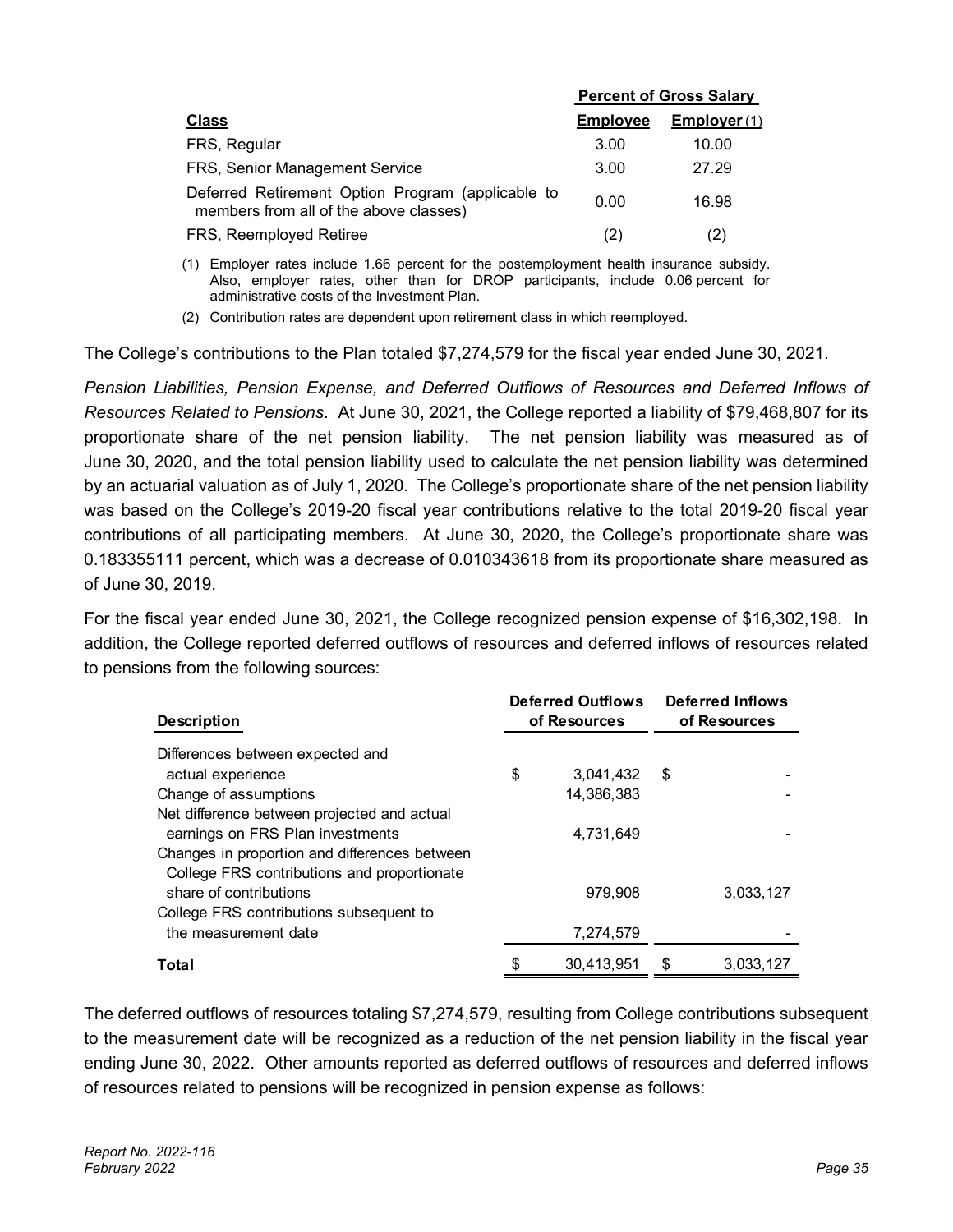| <b>Fiscal Year Ending June 30</b> |                | <b>Amount</b> |  |  |
|-----------------------------------|----------------|---------------|--|--|
| 2022                              | 3,847,506<br>S |               |  |  |
| 2023                              | 6,629,102      |               |  |  |
| 2024                              | 5,767,859      |               |  |  |
| 2025                              | 3,359,360      |               |  |  |
| 2026                              | 502,418        |               |  |  |
| Total                             | \$20,106,245   |               |  |  |

*Actuarial Assumptions*. The total pension liability in the July 1, 2020, actuarial valuation was determined using the following actuarial assumptions, applied to all periods included in the measurement:

| Inflation                 | 2.40 percent                                                                 |
|---------------------------|------------------------------------------------------------------------------|
| Salary increases          | 3.25 percent, including inflation                                            |
| Investment rate of return | 6.80 percent, net of pension plan investment<br>expense, including inflation |

Mortality rates were based on the PUB-2010 base table, projected generationally with Scale MP-2018.

The actuarial assumptions used in the July 1, 2020, valuation were based on the results of an actuarial experience study for the period July 1, 2013, through June 30, 2018.

The long-term expected rate of return on pension plan investments was not based on historical returns, but instead is based on a forward-looking capital market economic model. The allocation policy's description of each asset class was used to map the target allocation to the asset classes shown below. Each asset class assumption is based on a consistent set of underlying assumptions, and includes an adjustment for the inflation assumption. The target allocation and best estimates of arithmetic and geometric real rates of return for each major asset class are summarized in the following table:

| <b>Asset Class</b>           | <b>Target</b><br>Allocation (1) | Annual<br><b>Arithmetic</b><br><b>Return</b> | Compound<br>Annual<br>(Geometric)<br>Return | <b>Standard</b><br><b>Deviation</b> |
|------------------------------|---------------------------------|----------------------------------------------|---------------------------------------------|-------------------------------------|
| Cash                         | 1.0%                            | 2.2%                                         | 2.2%                                        | 1.2%                                |
| Fixed Income                 | 19.0%                           | $3.0\%$                                      | 2.9%                                        | 3.5%                                |
| <b>Global Equity</b>         | 54.2%                           | $8.0\%$                                      | 6.7%                                        | 17.1%                               |
| Real Estate (Property)       | 10.3%                           | 6.4%                                         | 5.8%                                        | 11.7%                               |
| <b>Private Equity</b>        | 11.1%                           | 10.8%                                        | 8.1%                                        | 25.7%                               |
| <b>Strategic Investments</b> | 4.4%                            | 5.5%                                         | 5.3%                                        | 6.9%                                |
| Total                        | 100.0%                          |                                              |                                             |                                     |
| Assumed inflation - Mean     |                                 |                                              | 2.4%                                        | $1.7\%$                             |

(1) As outlined in the Plan's investment policy.

*Discount Rate*. The discount rate used to measure the total pension liability was 6.80 percent. The Plan's fiduciary net position was projected to be available to make all projected future benefit payments of current active and inactive employees. Therefore, the discount rate for calculating the total pension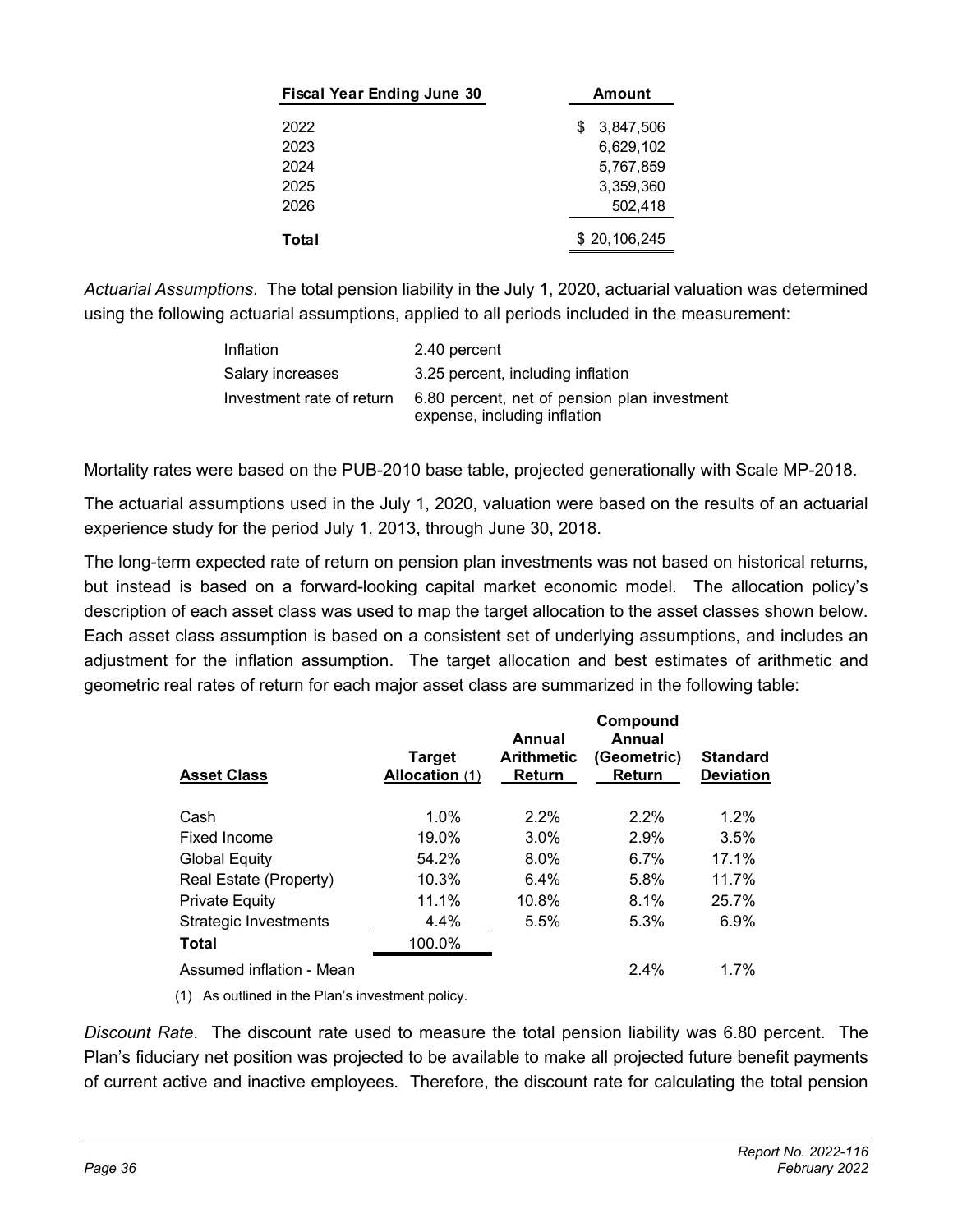liability is equal to the long-term expected rate of return. The discount rate used in the 2020 valuation was updated from 6.90 percent to 6.80 percent.

*Sensitivity of the College's Proportionate Share of the Net Pension Liability to Changes in the Discount Rate*. The following presents the College's proportionate share of the net pension liability calculated using the discount rate of 6.80 percent, as well as what the College's proportionate share of the net pension liability would be if it were calculated using a discount rate that is 1 percentage point lower (5.80 percent) or 1 percentage point higher (7.80 percent) than the current rate:

|                                                               | 1%              | Current              | 1%              |
|---------------------------------------------------------------|-----------------|----------------------|-----------------|
|                                                               | <b>Decrease</b> | <b>Discount Rate</b> | <b>Increase</b> |
|                                                               | $(5.80\%)$      | $(6.80\%)$           | $(7.80\%)$      |
| College's proportionate share<br>of the net pension liability | \$126,898,330   | \$79,468,807         | \$39,855,464    |

*Pension Plan Fiduciary Net Position*. Detailed information about the Plan's fiduciary net position is available in the separately issued FRS Pension Plan and Other State Administered Systems Annual Comprehensive Financial Report.

*Payables to the Pension Plan*. At June 30, 2021, the College reported a payable of \$1,094,608 for the outstanding amount of contributions to the Plan required for the fiscal year ended June 30, 2021.

## **HIS Pension Plan**

*Plan Description*. The HIS Pension Plan (HIS Plan) is a cost-sharing multiple-employer defined benefit pension plan established under Section 112.363, Florida Statutes. The benefit is a monthly payment to assist retirees of State-administered retirement systems in paying their health insurance costs and is administered by the Florida Department of Management Services, Division of Retirement.

*Benefits Provided*. For the fiscal year ended June 30, 2021, eligible retirees and beneficiaries received a monthly HIS payment of \$5 for each year of creditable service completed at the time of retirement with a minimum HIS payment of \$30 and a maximum HIS payment of \$150 per month, pursuant to Section 112.363, Florida Statutes. To be eligible to receive a HIS benefit, a retiree under a State-administered retirement system must provide proof of health insurance coverage, which can include Medicare.

*Contributions*. The HIS Plan is funded by required contributions from FRS participating employers as set by the Florida Legislature. Employer contributions are a percentage of gross compensation for all active FRS members. For the fiscal year ended June 30, 2021, the contribution rate was 1.66 percent of payroll pursuant to Section 112.363, Florida Statutes. The College contributed 100 percent of its statutorily required contributions for the current and preceding 3 years. HIS Plan contributions are deposited in a separate trust fund from which HIS payments are authorized. HIS Plan benefits are not guaranteed and are subject to annual legislative appropriation. In the event the legislative appropriation or available funds fail to provide full subsidy benefits to all participants, benefits may be reduced or canceled.

The College's contributions to the HIS Plan totaled \$1,457,498 for the fiscal year ended June 30, 2021.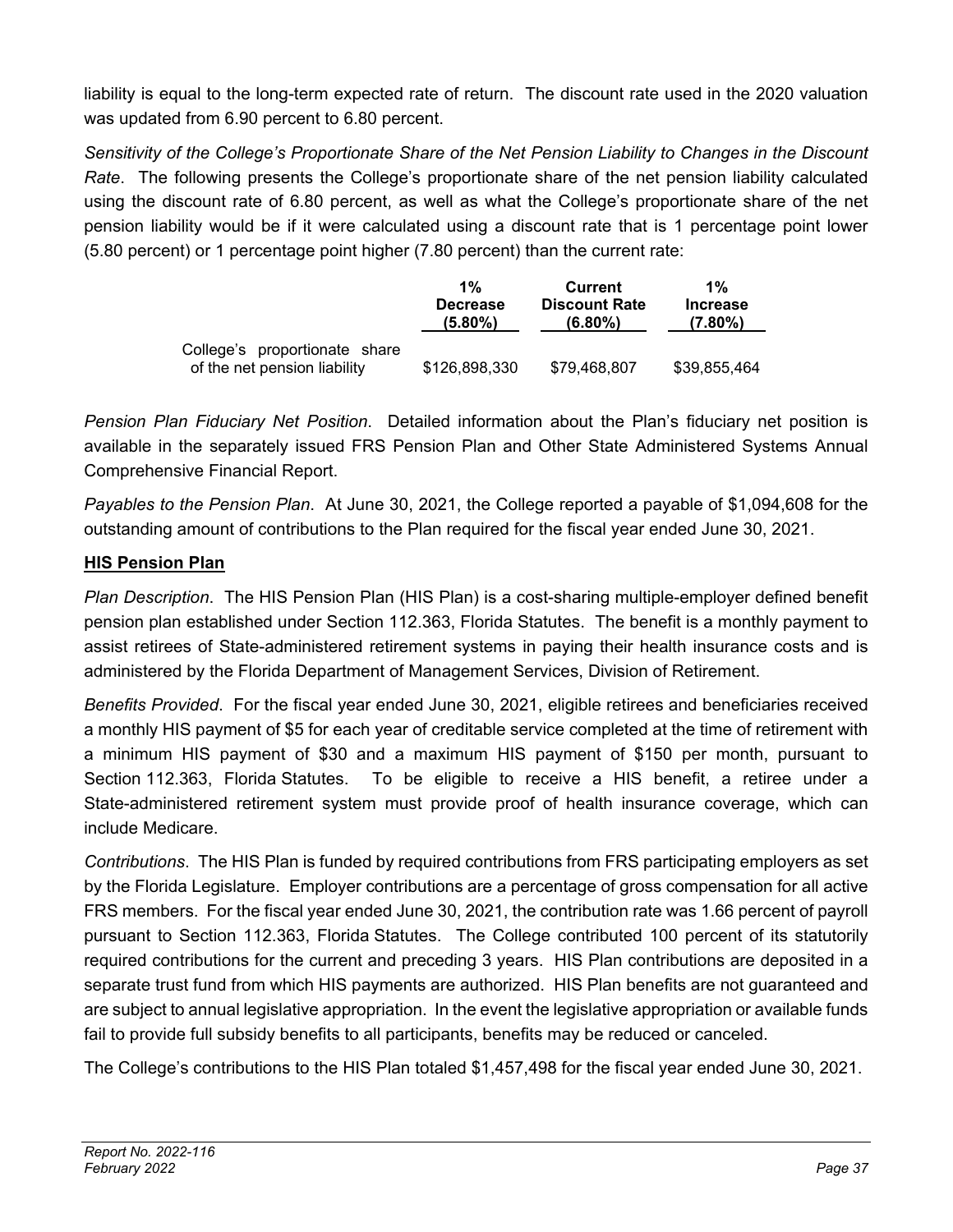*Pension Liabilities, Pension Expense, and Deferred Outflows of Resources and Deferred Inflows of Resources Related to Pensions*. At June 30, 2021, the College reported a net pension liability of \$31,397,295 for its proportionate share of the net pension liability. The current portion of the net pension liability is the College's proportionate share of benefit payments expected to be paid within 1 year, net of the College's proportionate share of the HIS Plan's fiduciary net position available to pay that amount. The net pension liability was measured as of June 30, 2020, and the total pension liability used to calculate the net pension liability was determined by an actuarial valuation as of July 1, 2020. The College's proportionate share of the net pension liability was based on the College's 2019-20 fiscal year contributions relative to the total 2019-20 fiscal year contributions of all participating members. At June 30, 2020, the College's proportionate share was 0.257147535 percent, which was a decrease of 0.008955832 from its proportionate share measured as of June 30, 2019.

For the fiscal year ended June 30, 2021, the College recognized pension expense of \$2,762,427. In addition, the College reported deferred outflows of resources and deferred inflows of resources related to pensions from the following sources:

| <b>Description</b>                                 | <b>Deferred Outflows</b><br>of Resources |           | Deferred Inflows<br>of Resources |
|----------------------------------------------------|------------------------------------------|-----------|----------------------------------|
| Differences between expected and actual experience | \$                                       | 1.284.340 | \$<br>24.221                     |
| Change of assumptions                              |                                          | 3,376,103 | 1,825,630                        |
| Net difference between projected and actual        |                                          |           |                                  |
| earnings on HIS Plan investments                   |                                          | 25,068    |                                  |
| Changes in proportion and differences between      |                                          |           |                                  |
| College HIS contributions and proportionate        |                                          |           |                                  |
| share of HIS contributions                         |                                          | 1,173,169 | 1,264,030                        |
| College contributions subsequent to the            |                                          |           |                                  |
| measurement date                                   |                                          | 1,457,498 |                                  |
| Total                                              | \$                                       | 7,316,178 | \$<br>3,113,881                  |

The deferred outflows of resources totaling \$1,457,498, resulting from College contributions subsequent to the measurement date will be recognized as a reduction of the net pension liability in the fiscal year ending June 30, 2022. Other amounts reported as deferred outflows of resources and deferred inflows of resources related to pensions will be recognized in pension expense as follows:

| <b>Fiscal Year Ending June 30</b> | <b>Amount</b> |  |
|-----------------------------------|---------------|--|
| 2022                              | 902,462<br>\$ |  |
| 2023                              | 482,241       |  |
| 2024                              | 143,686       |  |
| 2025                              | 380,844       |  |
| 2026                              | 525,844       |  |
| Thereafter                        | 309,722       |  |
| Total                             | 2,744,799     |  |

*Actuarial Assumptions.* The total pension liability in the July 1, 2020, actuarial valuation was determined using the following actuarial assumptions, applied to all periods included in the measurement: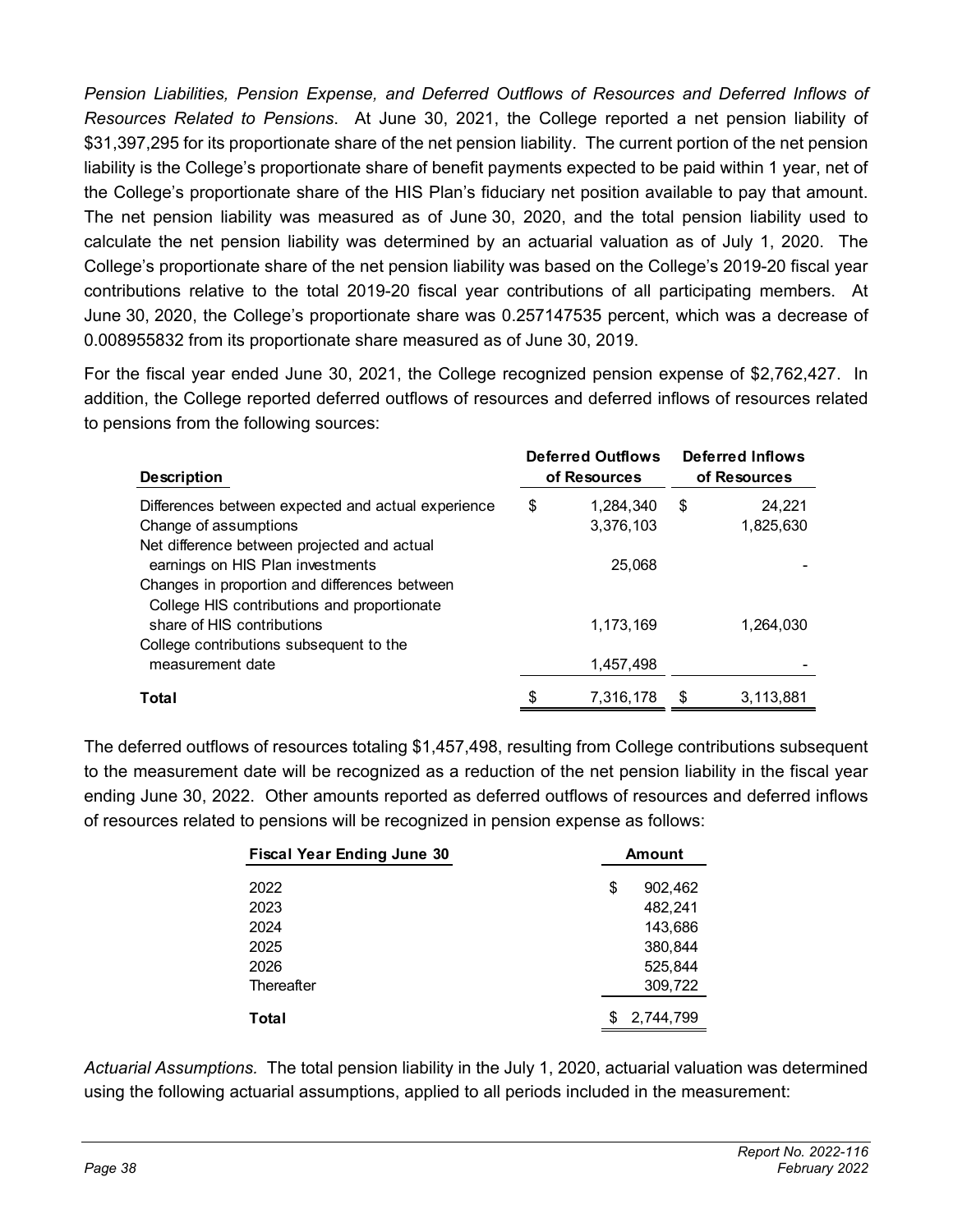Inflation 2.40 percent Salary increases 3.25 percent including inflation Municipal bond rate 2.21 percent

Mortality rates were based on the PUB-2010 base table, projected generationally with Scale MP-2018. This is a change from the prior year mortality assumption which was based on the Generational RP-2000 with Projection Scale BB tables.

While an experience study had not been completed for the HIS Plan, the actuarial assumptions that determined the total pension liability for the HIS Plan were based on certain results of the most recent experience study for the FRS Plan.

*Discount Rate*. The discount rate used to measure the total pension liability was 2.21 percent. In general, the discount rate for calculating the total pension liability is equal to the single rate equivalent to discounting at the long-term expected rate of return for benefit payments prior to the projected depletion date. Because the HIS benefit is essentially funded on a pay-as-you-go basis, the depletion date is considered to be immediate, and the single equivalent discount rate is equal to the municipal bond rate selected by the plan sponsor. The Bond Buyer General Obligation 20-Bond Municipal Bond Index was adopted as the applicable municipal bond index. The discount rate used in the 2020 valuation was updated from 3.50 percent to 2.21 percent.

*Sensitivity of the College's Proportionate Share of the Net Pension Liability to Changes in the Discount Rate*. The following presents the College's proportionate share of the net pension liability calculated using the discount rate of 2.21 percent, as well as what the College's proportionate share of the net pension liability would be if it were calculated using a discount rate that is 1 percentage point lower (1.21 percent) or 1 percentage point higher (3.21 percent) than the current rate:

|                                                               | 1%<br><b>Current</b>          |                                    | 1%                            |
|---------------------------------------------------------------|-------------------------------|------------------------------------|-------------------------------|
|                                                               | <b>Decrease</b><br>$(1.21\%)$ | <b>Discount Rate</b><br>$(2.21\%)$ | <b>Increase</b><br>$(3.21\%)$ |
| College's proportionate share<br>of the net pension liability | \$36,293,872                  | \$31,397,295                       | \$27,389,461                  |

*Pension Plan Fiduciary Net Position*. Detailed information about the HIS Plan's fiduciary net position is available in the separately issued FRS Pension Plan and Other State Administered Systems Annual Comprehensive Financial Report.

*Payables to the Pension Plan*. At June 30, 2021, the College reported a payable of \$55,190 for the outstanding amount of contributions to the HIS Plan required for the fiscal year ended June 30, 2021.

## **13. Retirement Plans – Defined Contribution Pension Plans**

**FRS Investment Plan**. The SBA administers the defined contribution plan officially titled the FRS Investment Plan (Investment Plan). The Investment Plan is reported in the SBA's annual financial statements and in the State's Annual Comprehensive Financial Report.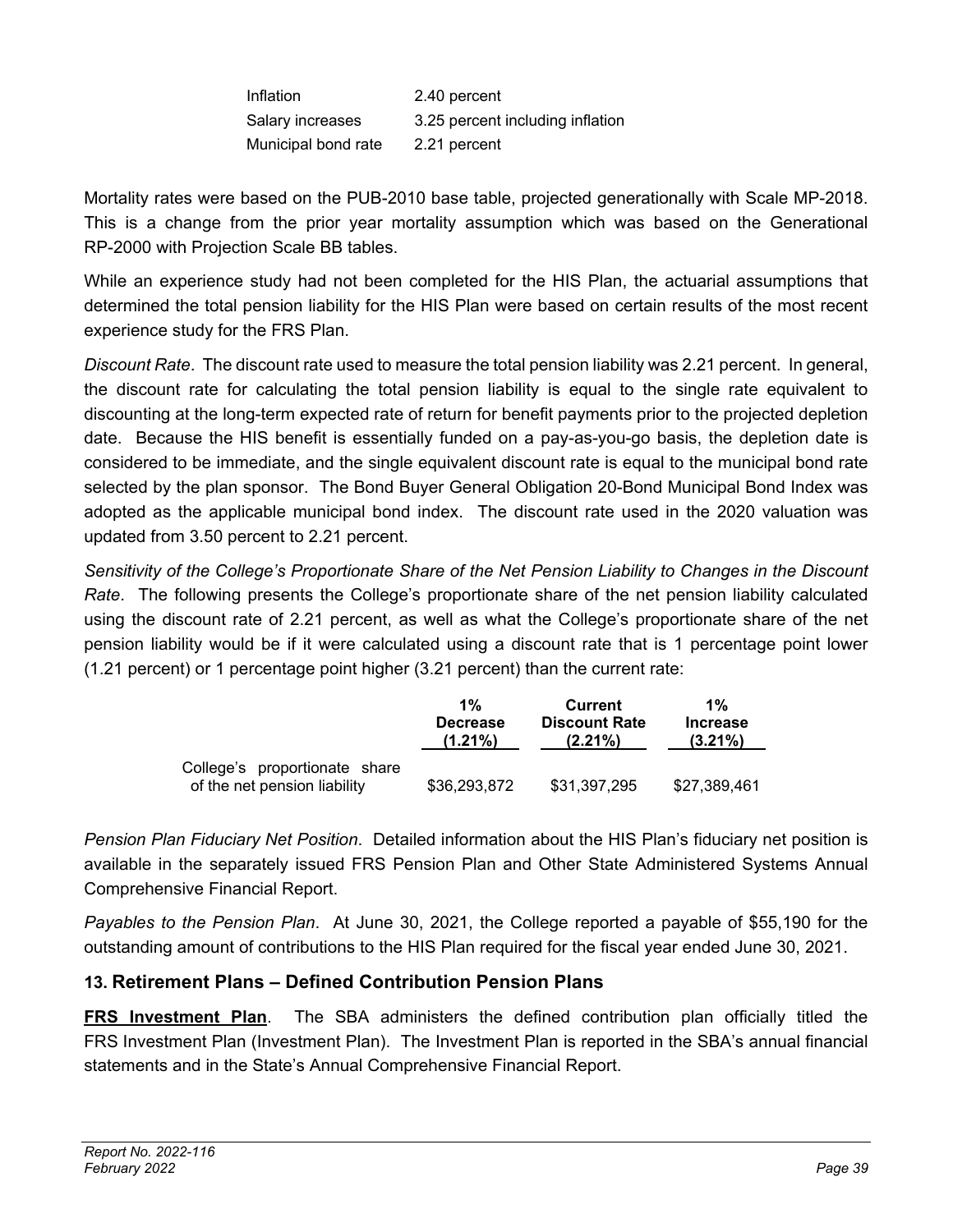As provided in Section 121.4501, Florida Statutes, eligible FRS members may elect to participate in the Investment Plan in lieu of the FRS defined benefit plan. College employees already participating in the State College System Optional Retirement Program or DROP are not eligible to participate in the Investment Plan. Employer and employee contributions are defined by law, but the ultimate benefit depends in part on the performance of investment funds. Service retirement benefits are based upon the value of the member's account upon retirement. Benefit terms, including contribution requirements, are established and may be amended by the Florida Legislature. The Investment Plan is funded with the same employer and employee contributions rates, that are based on salary and membership class (Regular Class, Senior Management Service Class, etc.), as the FRS defined benefit plan. Contributions are directed to individual member accounts and the individual members allocate contributions and account balances among various approved investment choices. Costs of administering the Investment Plan, including the FRS Financial Guidance Program, are funded through an employer contribution of 0.06 percent of payroll and by forfeited benefits of Investment Plan members. Allocations to the Investment Plan member accounts during the 2020-21 fiscal year were as follows:

|                                | <b>Percent of</b> |
|--------------------------------|-------------------|
|                                | Gross             |
| <b>Class</b>                   | Compensation      |
| FRS, Regular                   | 6.30              |
| FRS, Senior Management Service | 7 67              |

For all membership classes, employees are immediately vested in their own contributions and are vested after 1 year of service for employer contributions and investment earnings regardless of membership class. If an accumulated benefit obligation for service credit originally earned under the FRS Pension Plan is transferred to the Investment Plan, the member must have the years of service required for FRS Pension Plan vesting (including the service credit represented by the transferred funds) to be vested for these funds and the earnings on the funds. Nonvested employer contributions are placed in a suspense account for up to 5 years. If the employee returns to FRS-covered employment within the 5-year period, the employee will regain control over their account. If the employee does not return within the 5-year period, the employee will forfeit the accumulated account balance. For the fiscal year ended June 30, 2021, the information for the amount of forfeitures was unavailable from the SBA; however, management believes that these amounts, if any, would be immaterial to the College.

After termination and applying to receive benefits, the member may roll over vested funds to another qualified plan, structure a periodic payment under the Investment Plan, receive a lump-sum distribution, leave the funds invested for future distribution, or any combination of these options. Disability coverage is provided in which the member may either transfer the account balance to the FRS Pension Plan when approved for disability retirement to receive guaranteed lifetime monthly benefits under the FRS Pension Plan, or remain in the Investment Plan and rely upon that account balance for retirement income.

The College's Investment Plan pension expense totaled \$2,507,820 for the fiscal year ended June 30, 2021.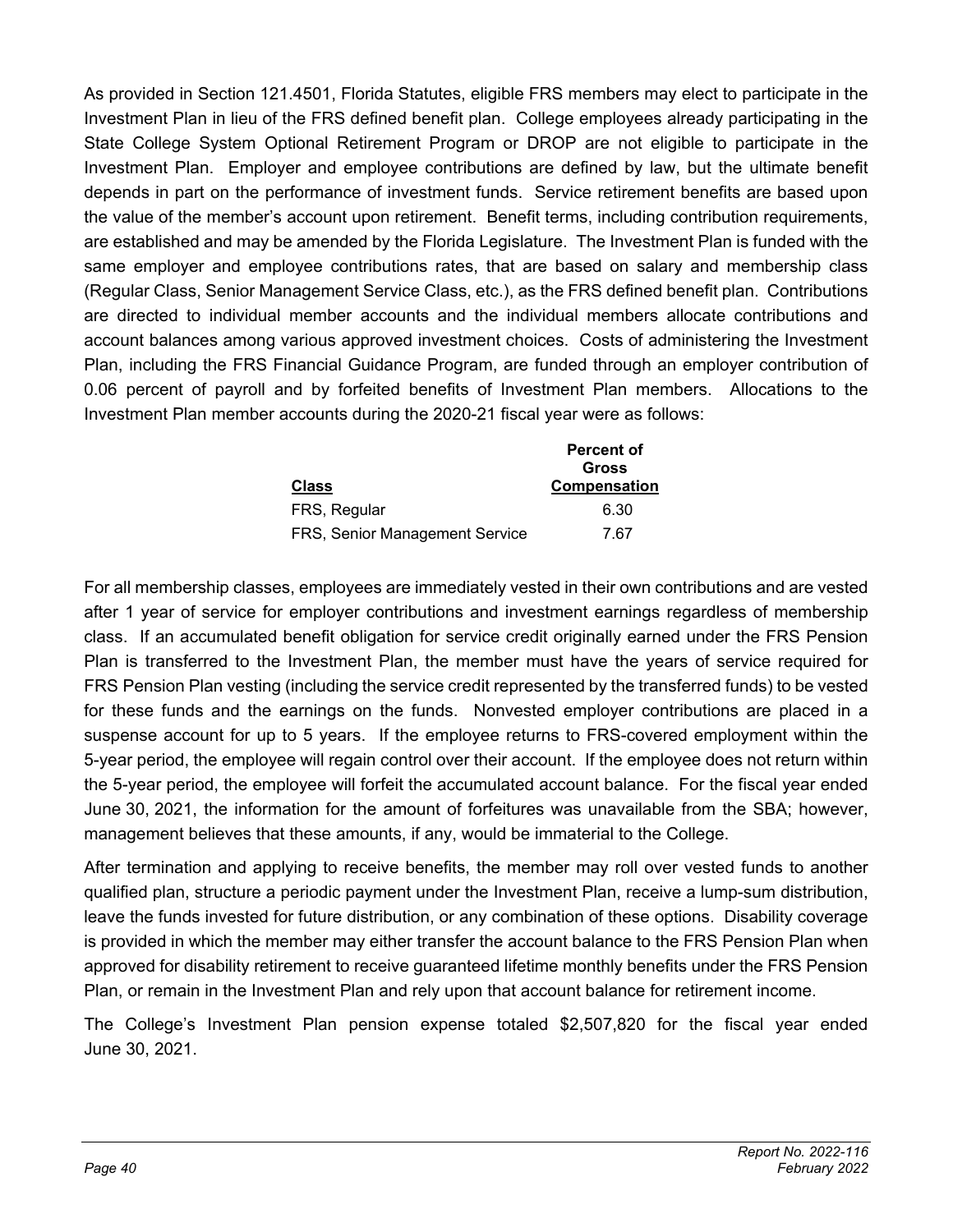**State College System Optional Retirement Program**. Section 1012.875, Florida Statutes, provides for an Optional Retirement Program (Program) for eligible college instructors and administrators. The Program is designed to aid colleges in recruiting employees by offering more portability to employees not expected to remain in the FRS for 8 or more years.

The Program is a defined contribution plan, which provides full and immediate vesting of all contributions submitted to the participating companies on behalf of the participant. Employees in eligible positions can make an irrevocable election to participate in the Program, rather than the FRS, and purchase retirement and death benefits through contracts provided by certain insurance carriers. The employing college contributes 5.14 percent of the participant's salary to the participant's account, 3.44 percent to cover the unfunded actuarial liability of the FRS pension plan, and 0.01 percent to cover the administrative costs, for a total of 8.59 percent, and employees contribute 3 percent of the employee's salary. Additionally, the employee may contribute, by payroll deduction, an amount not to exceed the percentage contributed by the college to the participant's annuity account. The contributions are invested in the company or companies selected by the participant to create a fund for the purchase of annuities at retirement.

The College's contributions to the Program totaled \$773,701 and employee contributions totaled \$270,210 for the 2020-21 fiscal year.

**Senior Management Service Local Annuity Program**. Section 121.055(1)(b)2., Florida Statutes, and Florida Retirement System Rule 60S-1.0057, Florida Administrative Code, provide that local agency employees eligible for the FRS, Senior Management Service Class, may elect to withdraw from the FRS altogether and participate in a local annuity program. Pursuant thereto, the College established the Senior Management Service Class Local Annuity Program (Local Annuity Program). Employees in eligible positions are allowed to make an irrevocable election to participate in the Local Annuity Program, rather than the FRS.

The Local Annuity Program is a defined contribution plan, which provides full and immediate vesting of all contributions submitted to the participating companies on behalf of the employee. The College contributes 25.41 percent of the employee's salary to the Local Annuity Program. Employees may make contributions toward the Local Annuity Program by way of salary reduction or by deduction of a percentage of the employee's gross compensation not to exceed the percentage contributed by the employer.

The College's contributions to the Local Annuity Program totaled \$80,574 for the 2020-21 fiscal year.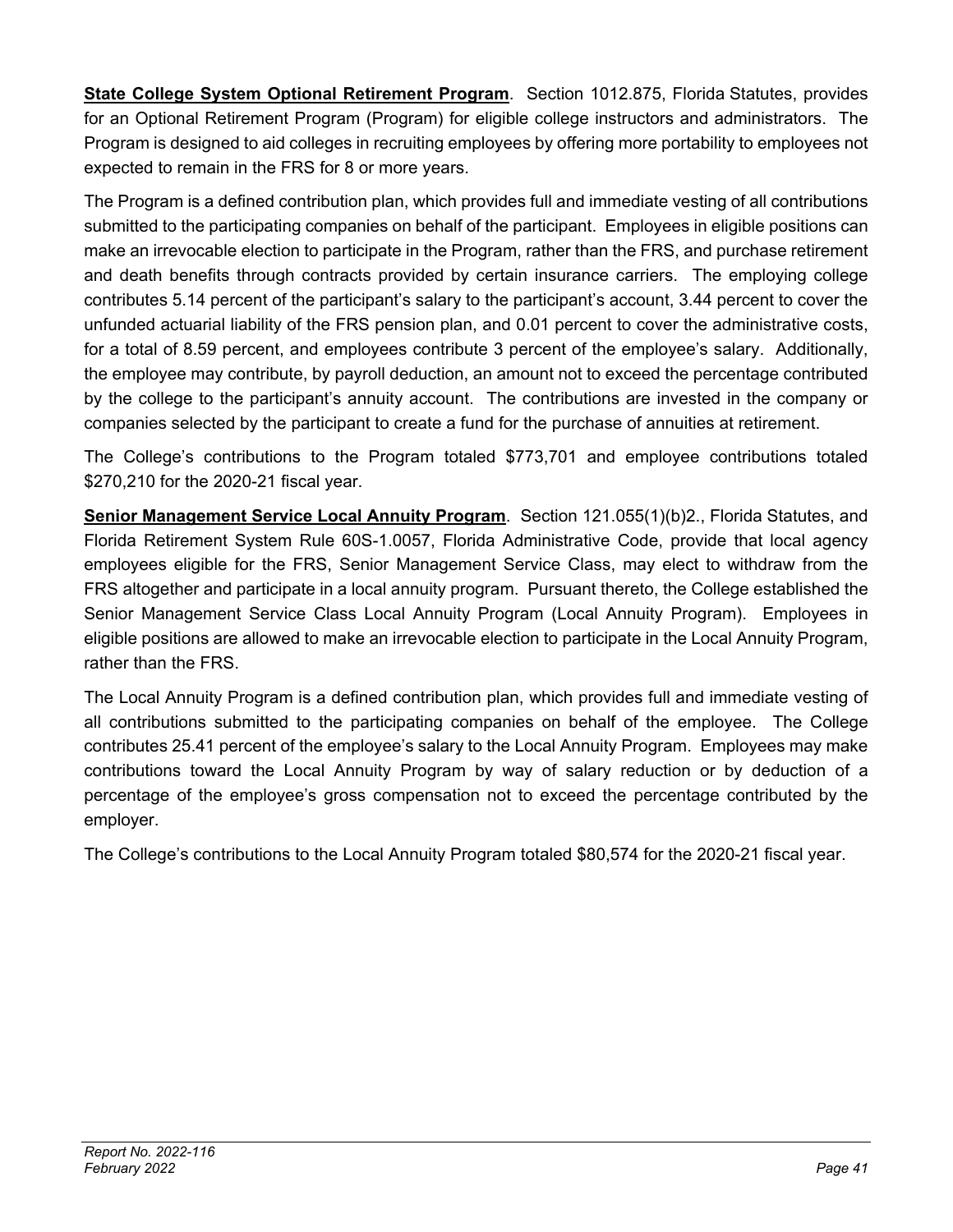## **14. Construction Commitments**

The College's construction commitments at June 30, 2021, were as follows:

|                                                              | <b>Total</b><br><b>Commitment</b> | Completed    | <b>Balance</b>  |
|--------------------------------------------------------------|-----------------------------------|--------------|-----------------|
| <b>Project Description</b>                                   |                                   | to Date      | Committed       |
| Central Campus:                                              |                                   |              |                 |
| Student Services Building 19 Remodeling                      | 6,600,000<br>\$                   | \$4,711,647  | 1,888,353<br>\$ |
| Central Dispensing Systems, Utility Relocation & Master Plan | 3,676,043                         | 1,185,397    | 2,490,646       |
| <b>Central Elevator Upgrades</b>                             | 1,756,500                         | 643,795      | 1,112,705       |
| <b>Building 8 Renovations</b>                                | 1,850,000                         | 105,190      | 1,744,810       |
| Pool Demolition & Backflows                                  | 666,867                           | 491,391      | 175,476         |
| Buildings 10, 17, 20, 27 Remodeling                          | 5,905,171                         | 1,333,748    | 4,571,423       |
| <b>Fleet Services Building Renovation</b>                    | 1,240,000                         | 1,055,119    | 184,881         |
| Canopies, Lightning System, and Chair Lift                   | 319,140                           | 191,086      | 128,054         |
| North Campus:                                                |                                   |              |                 |
| Building 46 Student Services Remodeling                      | 1,400,000                         | 1,000,491    | 399,509         |
| Building 46 Turnaround/Drop Off                              | 300,000                           | 116,381      | 183,619         |
| Storm Water Master Plan                                      | 63,000                            | 8,291        | 54,709          |
| South Campus:                                                |                                   |              |                 |
| Demolition of Modular Buildings and Storm Water Management   | 2,180,016                         | 1,621,589    | 558,427         |
| <b>Aviation Additions</b>                                    | 4,090,095                         | 936,506      | 3, 153, 589     |
| Building 68 Second Floor Offices Renovation                  | 150,000                           | 79,289       | 70,711          |
| Building 68 PCAT Addition                                    | 2,080,000                         | 2,061,341    | 18,659          |
| Second Floor Fire Sprinkler System                           | 210,250                           | 1,265        | 208,985         |
| <b>Total</b>                                                 | \$32,487,082                      | \$15,542,526 | \$16,944,556    |

## **15. Operating Lease Commitments**

The College leased building space under an operating lease, which expires in 2034. The leased asset and the related commitments are not reported on the College's statement of net position. Operating lease payments are recorded as expenses when paid or incurred. Outstanding commitments resulting from this lease agreement are contingent upon future appropriations. Future minimum lease commitments for this noncancelable operating lease are as follows:

| <b>Fiscal Year Ending June 30</b>      | <b>Amount</b> |            |
|----------------------------------------|---------------|------------|
| 2022                                   | \$            | 1,478,527  |
| 2023                                   |               | 1,532,658  |
| 2024                                   |               | 1,588,608  |
| 2025                                   |               | 2,126,437  |
| 2026                                   |               | 2,200,604  |
| 2027-2031                              |               | 12,203,406 |
| 2032-2034                              |               | 8,380,138  |
| <b>Total Minimum Payments Required</b> | \$            | 29,510,378 |

## **16. Risk Management Programs**

The College is exposed to various risks of loss related to torts; theft of, damage to, and destruction of assets; errors and omissions; injuries to employees; and natural disasters. The College provided coverage for these risks primarily through the Florida College System Risk Management Consortium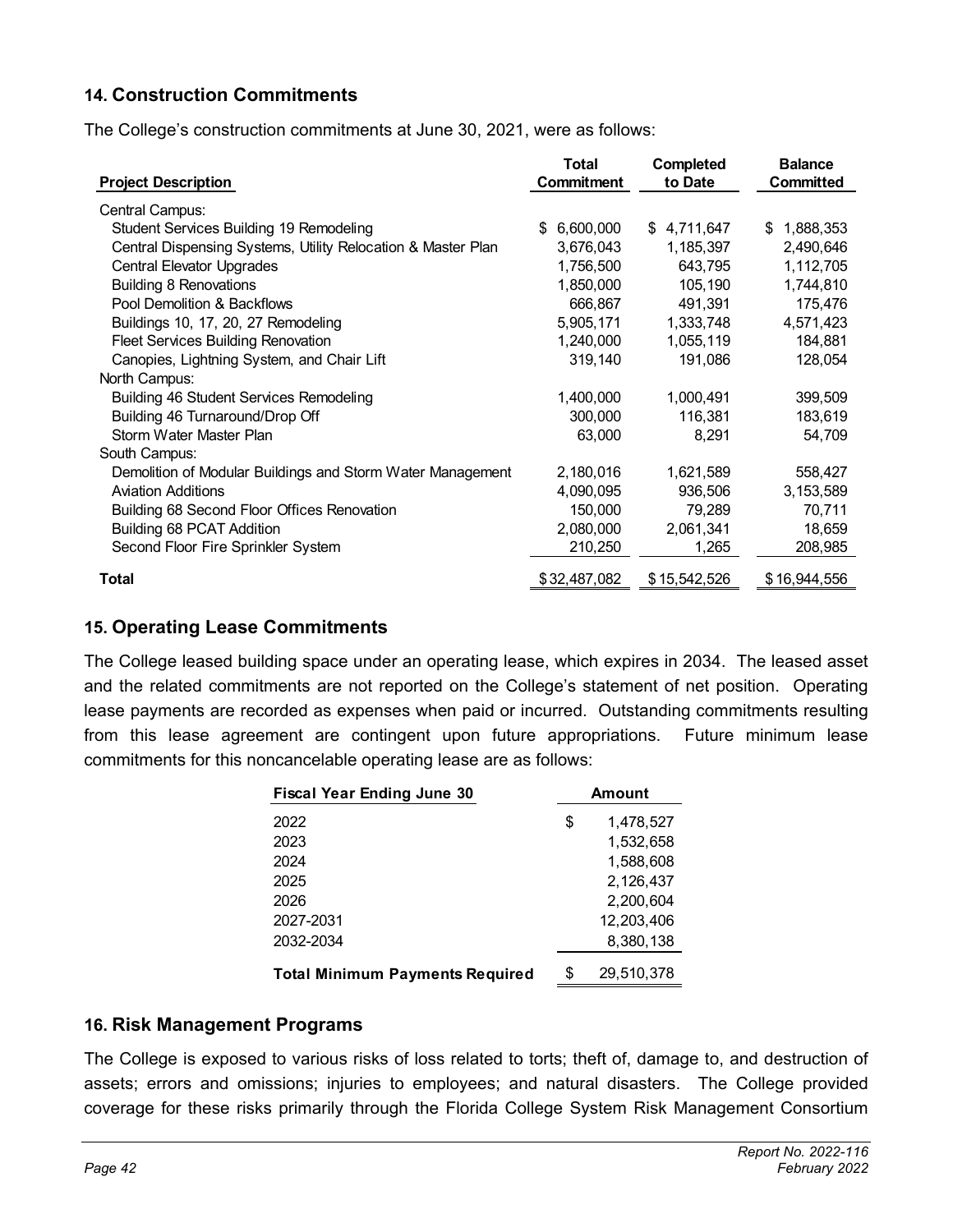(Consortium), which was created under authority of Section 1001.64(27), Florida Statutes, by the boards of trustees of the Florida public colleges for the purpose of joining a cooperative effort to develop, implement, and participate in a coordinated Statewide college risk management program. The Consortium is self-sustaining through member assessments (premiums) and purchases excess insurance through commercial companies for claims in excess of specified amounts. Excess insurance from commercial companies provided coverage of up to \$110 million to February 28, 2021, and up to \$100 million from March 1, 2021, for property insurance. Insurance coverage obtained through the Consortium included fire and extended property, general and automobile liability, workers' compensation, and other liability coverage. Settled claims resulting from these risks have not exceeded commercial coverage in any of the past 3 fiscal years.

Life, dental, and long-term disability coverage are provided through purchased commercial insurance.

**Self-Insured Program**. The Board has established an individual self-insured program to provide group health insurance for its employees, retirees, former employees, and their dependents. The College's liability was limited by excess reinsurance to \$325,000 per insured person for the 2020-21 fiscal year. The plan is provided by an insurance company licensed by the Florida Office of Insurance Regulation. The College contributes employee premiums as a fringe benefit. Employee dependent coverage is by payroll deduction and coverage for retirees, former employees, and their dependents is by prepaid premium.

The College reports a liability when it is probable that a loss has occurred and the amount of that loss can be reasonably estimated. The liability includes an amount for claims that have been incurred, but not reported, and an amount for claims administration expense. Because the actual claims liability depends on such complex factors as inflation, change in legal doctrines, and damage awards, the process used in computing the claims liability does not necessarily result in an exact amount. The College reevaluates the claims liability periodically and the claims liability totaled \$4,160,785 as of June 30, 2021. Amounts held by the College in excess of the estimated insurance claims liability at June 30, 2021, totaled \$1,386,586 and are classified as insurance claim deposits. The College will use these amounts to pay claims incurred in future fiscal years.

The following schedule represents the changes in claims liability for the current and prior year for the College's self-insured program:

| Fiscal<br>Year | <b>Beginning</b><br>of Fiscal<br>Year | <b>Claims and</b><br><b>Changes in</b><br><b>Estimates</b> | <b>Claims</b><br><b>Payments</b> | End of<br><b>Fiscal</b><br>Year |
|----------------|---------------------------------------|------------------------------------------------------------|----------------------------------|---------------------------------|
| 2019-20        | 4.581.023                             | \$15,858,139                                               | \$15,941,813                     | 4.497.349                       |
| 2020-21        | 4.497.349                             | 16,596,823                                                 | 16.933.387                       | 4,160,785                       |

## **17. Functional Distribution of Operating Expenses**

The functional classification of an operating expense (instruction, academic support, etc.) is assigned to a department based on the nature of the activity, which represents the material portion of the activity attributable to the department. For example, activities of an academic department for which the primary departmental function is instruction may include some activities other than direct instruction such as public service. However, when the primary mission of the department consists of instructional program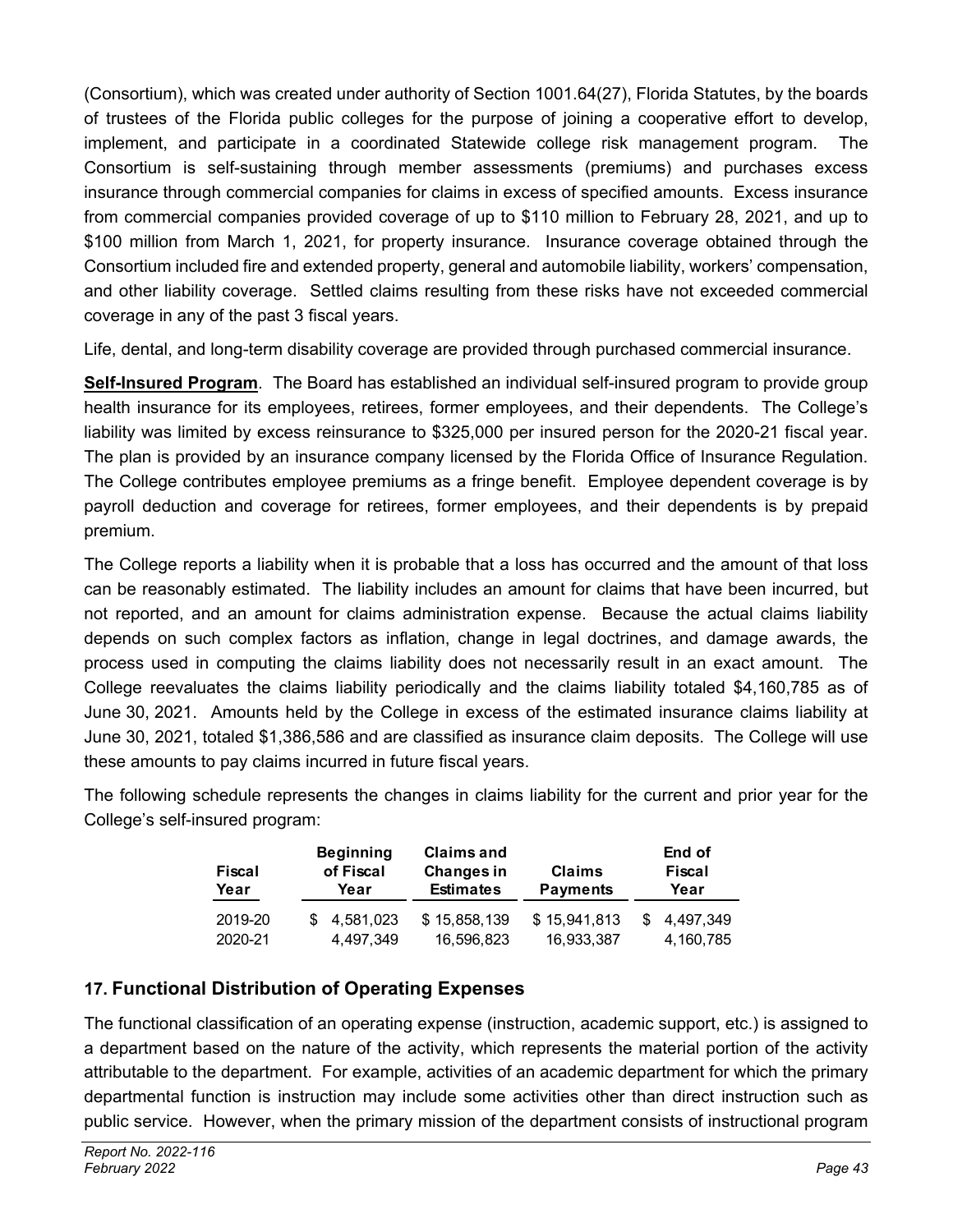elements, all expenses of the department are reported under the instruction classification. The operating expenses on the statement of revenues, expenses, and changes in net position are presented by natural classifications. The following are those same expenses presented in functional classifications as recommended by NACUBO:

| <b>Functional Classification</b>   | Amount          |
|------------------------------------|-----------------|
| Instruction                        | 89,275,271<br>S |
| <b>Public Services</b>             | 372,482         |
| Academic Support                   | 22,973,587      |
| <b>Student Services</b>            | 28,824,331      |
| <b>Institutional Support</b>       | 40,502,031      |
| Operation and Maintenance of Plant | 22,542,232      |
| Scholarships and Waivers           | 79,042,347      |
| Depreciation                       | 10,329,836      |
| <b>Auxiliary Enterprises</b>       | 4,295,183       |
| <b>Total Operating Expenses</b>    | \$298,157,300   |

## **18. Fiscal Agent for the Higher Education Technology Group**

Effective July 2, 2002, the College was elected fiscal agent for the Higher Education Technology Group (HETGroup). As fiscal agent, the College is responsible for receiving, disbursing, and administering all moneys due or payable from the HETGroup and for certain personnel functions. For the 2020-21 fiscal year, HETGroup revenues and expenses totaled \$1,062,809 and \$1,621,099, respectively, on the Statement of Revenues, Expenses, and Changes in Net Position. At June 30, 2021, net assets of HETGroup totaling \$701,613 were held in the College's Current Restricted Fund.

## **19. Related Party Transactions**

The Foundation utilized certain facilities and professional services provided by the College. The estimated fair value of donated services and other general administrative costs amounted to \$1,042,164 and \$100,124, respectively, for the fiscal year ended December 31, 2020, and are included in the accompanying Statement of Revenues, Expenses, and Changes in Net Position of the component unit as both income and expense.

BCEduventures, Inc. recorded \$5,200 related to the use of donated facilities for the 6-month period ended December 31, 2020. This amount is reflected in the accompanying Statement of Revenues, Expenses, and Changes in Net Assets of the Component unit as both income and expense.

## **20. Discretely Presented Component Units**

The College has two discretely presented component units as discussed in Note 1. These component units represent 100 percent of the transactions and account balances of the aggregate discretely presented component units columns of the financial statements. The following financial information is from the most recently available audited financial statements for the component units: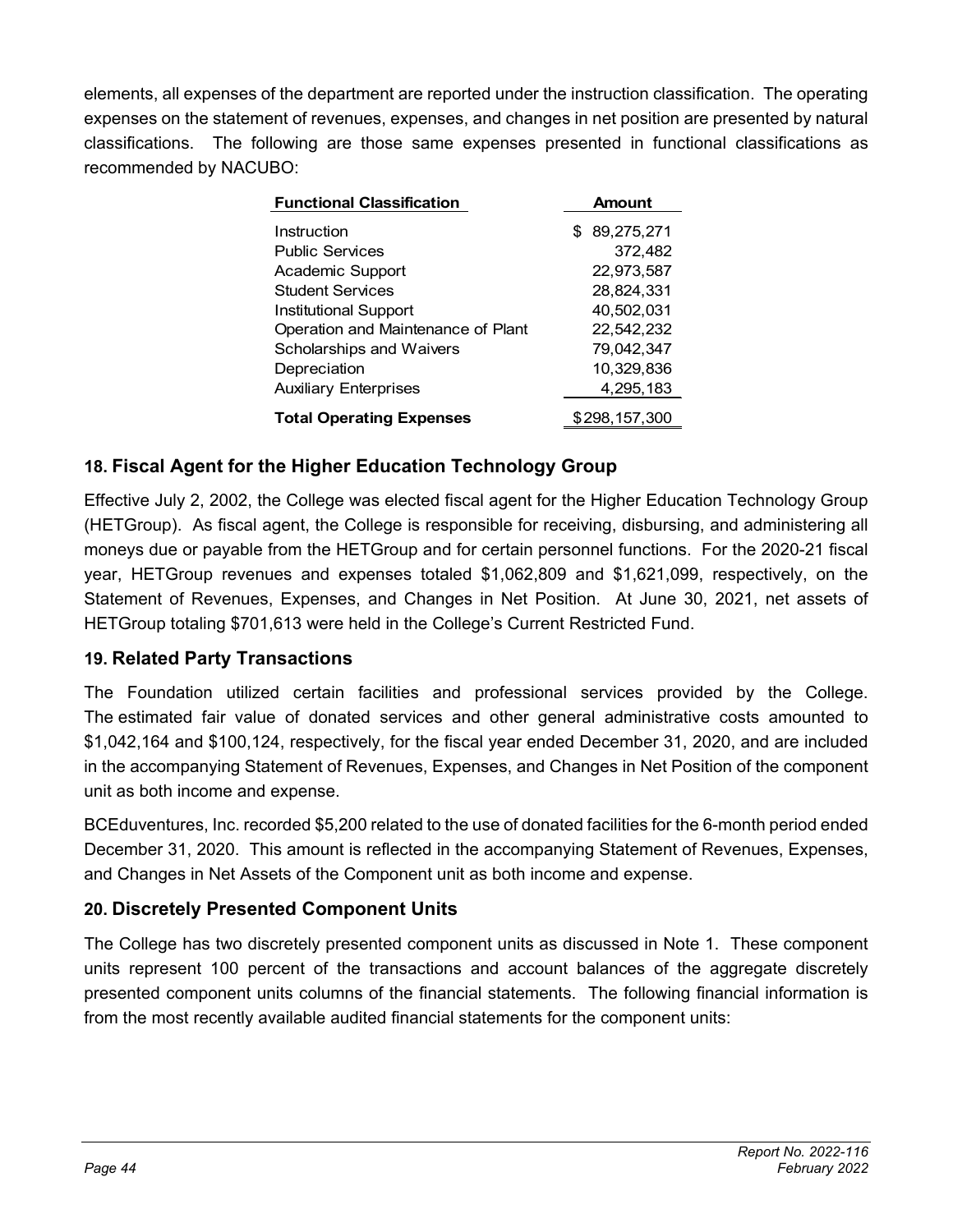## **Condensed Statement of Net Position**

|                                | <b>Direct-Support Organizations</b> |                   |                      |           |                  |  |
|--------------------------------|-------------------------------------|-------------------|----------------------|-----------|------------------|--|
|                                |                                     | <b>Foundation</b> | <b>BCEduventures</b> |           | Total            |  |
| Assets:                        |                                     |                   |                      |           |                  |  |
| <b>Current Assets</b>          | \$                                  | 4,859,788         | \$                   | 1,146,955 | \$<br>6,006,743  |  |
| <b>Other Noncurrent Assets</b> |                                     | 89,722,610        |                      |           | 89,722,610       |  |
| <b>Total Assets</b>            |                                     | 94,582,398        |                      | 1,146,955 | 95,729,353       |  |
| Liabilities:                   |                                     |                   |                      |           |                  |  |
| <b>Current Liabilities</b>     |                                     | 2,166,253         |                      | 210,609   | 2,376,862        |  |
| <b>Total Liabilities</b>       |                                     | 2,166,253         |                      | 210,609   | 2,376,862        |  |
| <b>Net Position:</b>           |                                     |                   |                      |           |                  |  |
| Restricted Nonexpendable       |                                     | 42,884,085        |                      |           | 42,884,085       |  |
| <b>Restricted Expendable</b>   |                                     | 35, 191, 664      |                      | 454,897   | 35,646,561       |  |
| Unrestricted                   |                                     | 14,340,396        |                      | 481,449   | 14,821,845       |  |
| <b>Total Net Position</b>      | \$                                  | 92,416,145        | \$                   | 936,346   | \$<br>93,352,491 |  |

#### **Condensed Statement of Revenues, Expenses, and Changes in Net Position**

|                                     |                   | <b>Direct-Support Organizations</b> |  |                      |    |               |
|-------------------------------------|-------------------|-------------------------------------|--|----------------------|----|---------------|
|                                     | <b>Foundation</b> |                                     |  | <b>BCEduventures</b> |    | Total         |
| <b>Operating Revenues</b>           |                   | 4,254,352<br>\$                     |  | 186,998              | \$ | 4,441,350     |
| <b>Operating Expenses</b>           |                   | (8,370,092)                         |  | (288,006)            |    | (8,658,098)   |
| <b>Operating Loss</b>               |                   | (4, 115, 740)                       |  | (101,008)            |    | (4, 216, 748) |
| Net Nonoperating Revenues:          |                   |                                     |  |                      |    |               |
| Nonoperating Revenues               |                   | 9,123,780                           |  |                      |    | 9,123,780     |
| <b>Net Nonoperating Revenues</b>    |                   | 9,123,780                           |  |                      |    | 9,123,780     |
| <b>Other Revenues</b>               |                   | 299,375                             |  |                      |    | 299,375       |
| Increase (Decrease) in Net Position |                   | 5,307,415                           |  | (101,008)            |    | 5,206,407     |
| Net Position, Beginning of Year     |                   | 87,108,730                          |  | 1,037,354            |    | 88,146,084    |
| <b>Net Position, End of Year</b>    | 92,416,145        |                                     |  | 936,346              | S  | 93, 352, 491  |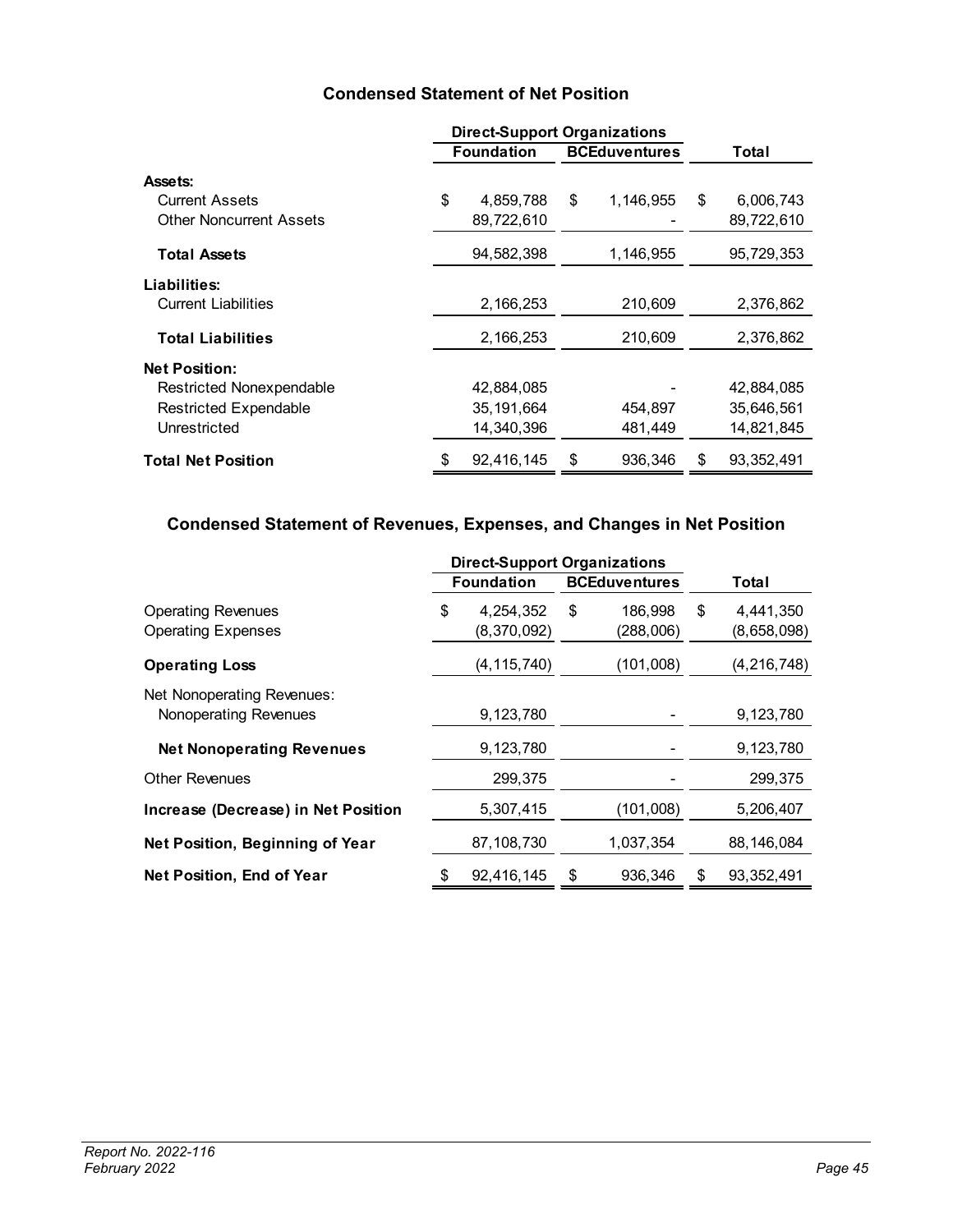## <span id="page-49-0"></span>*OTHER REQUIRED SUPPLEMENTARY INFORMATION*

|                                                                            | 2020(1)       | 2019(2)       | 2018(2)       |     | 2017(2)      |
|----------------------------------------------------------------------------|---------------|---------------|---------------|-----|--------------|
| <b>Total OPEB Liability</b>                                                |               |               |               |     |              |
| Service cost                                                               | \$<br>337,555 | \$<br>583,192 | \$<br>611,938 | \$  | 685.702      |
| <b>Interest</b>                                                            | 160,817       | 301,543       | 270,273       |     | 229,131      |
| Difference between expected and                                            |               |               |               |     |              |
| actual experience                                                          | 370,430       | (65, 262)     | 343,892       |     | 510,219      |
| Changes of assumptions or other inputs                                     | 505,119       | (3,827,231)   | (495, 148)    |     | (906, 097)   |
| <b>Benefit Payments</b>                                                    | (448,754)     | (603, 021)    | (460, 823)    |     | (617, 331)   |
| Net change in total OPEB liability                                         | 925,167       | (3,610,779)   | 270,132       |     | (98, 376)    |
| Total OPEB Liability - beginning                                           | 4,479,682     | 8,090,461     | 7,820,329     |     | 7,918,705    |
| <b>Total OPEB Liability - ending</b>                                       | \$5,404,849   | \$4,479,682   | \$8,090,461   | \$. | 7,820,329    |
| Covered-Employee Payroll                                                   | \$81,429,290  | \$79,361,097  | \$80,551,706  |     | \$78,929,032 |
| <b>Total OPEB Liability as a percentage</b><br>of covered-employee payroll | 6.64%         | 5.64%         | 10.04%        |     | 9.91%        |

#### **Schedule of Changes in the College's Total Other Postemployment Benefits Liability and Related Ratios**

(1) The interest on the service cost is included with the interest on the Total OPEB Liability.

(2) The service cost included interest for the year.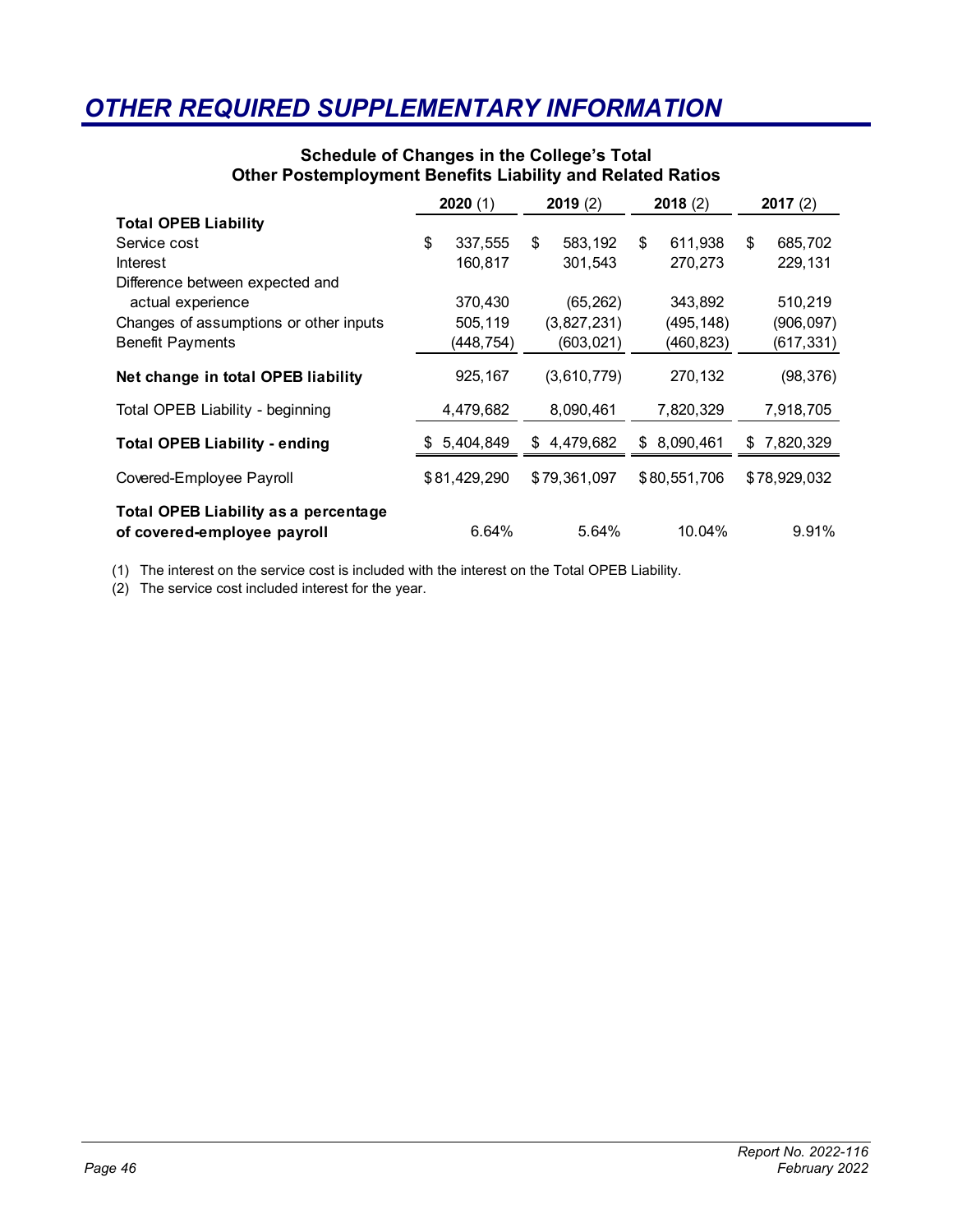THIS PAGE INTENTIONALLY LEFT BLANK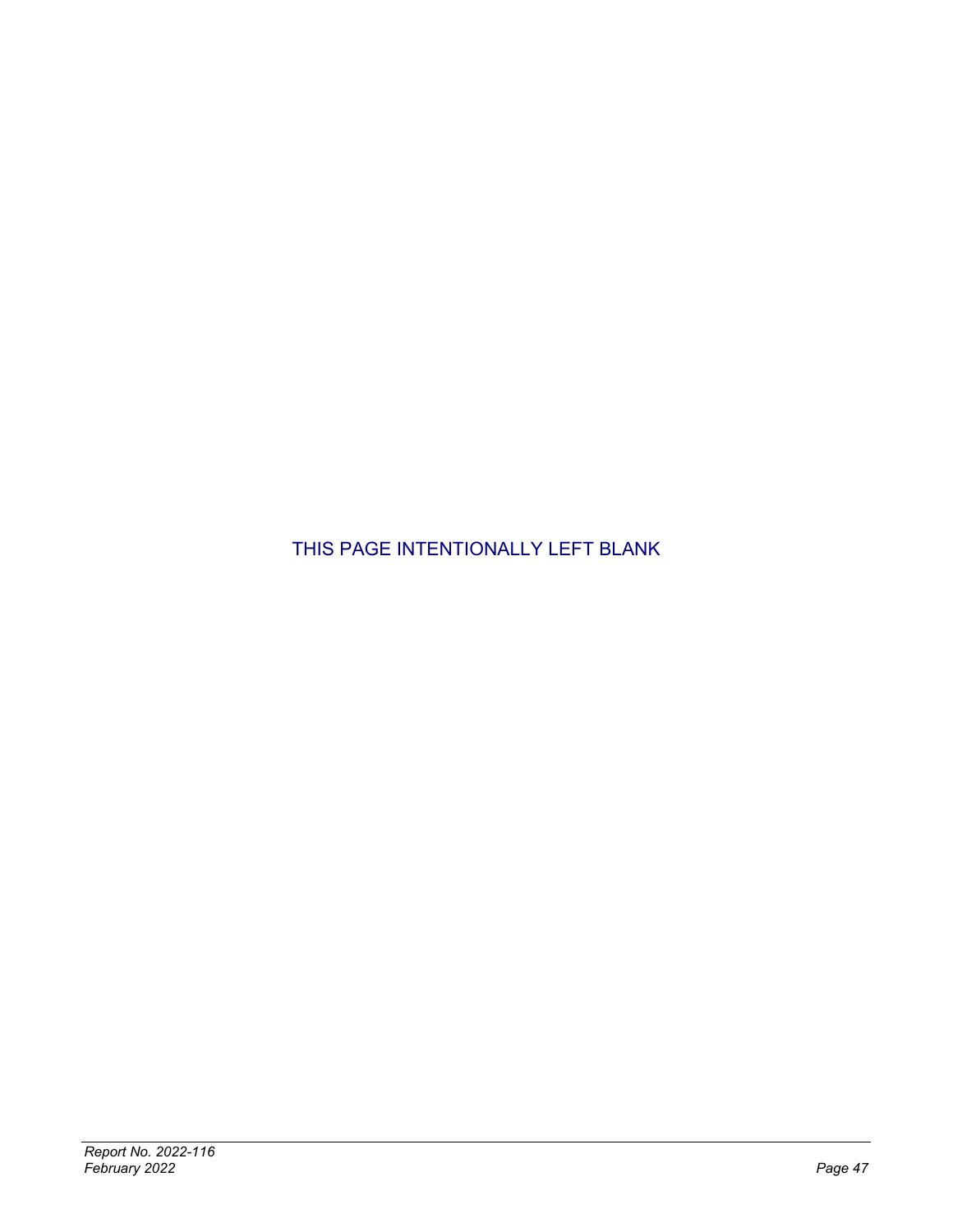#### **Schedule of the College's Proportionate Share of the Net Pension Liability – Florida Retirement System Pension Plan**

<span id="page-51-0"></span>

|                                                                                                             | 2020(1)             |      | 2019(1)       | 2018(1)       | 2017(1)      |
|-------------------------------------------------------------------------------------------------------------|---------------------|------|---------------|---------------|--------------|
| College's proportion of the FRS<br>net pension liability<br>College's proportionate share of                | 0.183355111%        |      | 0.193698729%  | 0.187131207%  | 0.188443140% |
| the FRS net pension liability                                                                               | \$<br>79,468,807    | - \$ | 66,705,324 \$ | 56,364,890 \$ | 55,740,216   |
| College's covered payroll (2)                                                                               | \$<br>99,158,036 \$ |      | 99,498,447 \$ | 95,137,973 \$ | 94,963,577   |
| College's proportionate share of<br>the FRS net pension liability as a<br>percentage of its covered payroll | 80.14%              |      | 67.04%        | 59.25%        | 58.70%       |
| FRS Plan fiduciary net position as<br>a percentage of the FRS total<br>pension liability                    | 78.85%              |      | 82.61%        | 84.26%        | 83.89%       |

(1) The amounts presented for each fiscal year were determined as of June 30.

(2) Covered payroll includes defined benefit plan actives, investment plan members, State college system optional retirement plan members, and members in DROP because total employer contributions are determined on a uniform basis (blended rate) as required by Part III of Chapter 121, Florida Statutes.

#### **Schedule of College Contributions – Florida Retirement System Pension Plan**

|                                                                             | 2021(1)             | 2020(1)                  | 2019(1)      | 2018(1)          |
|-----------------------------------------------------------------------------|---------------------|--------------------------|--------------|------------------|
| Contractually required FRS<br>contribution                                  | \$<br>7,274,579 \$  | 6,092,078 \$             | 6,006,058 \$ | 5,336,729        |
| FRS contributions in relation to the<br>contractually required contribution | (7, 274, 579)       | (6,092,078)              | (6,006,058)  | (5,336,729)      |
| FRS contribution deficiency<br>(excess)                                     |                     | $\overline{\phantom{0}}$ |              |                  |
| College's covered payroll (2)                                               | \$<br>97,371,981 \$ | 99,158,036 \$            | 99,498,447   | \$<br>95,137,973 |
| FRS contributions as a percentage<br>of covered payroll                     | 7.47%               | 6.14%                    | $6.04\%$     | 5.61%            |

(1) The amounts presented for each fiscal year were determined as of June 30.

(2) Covered payroll includes defined benefit plan actives, investment plan members, State college system optional retirement plan members, and members in DROP because total employer contributions are determined on a uniform basis (blended rate) as required by Part III of Chapter 121, Florida Statutes.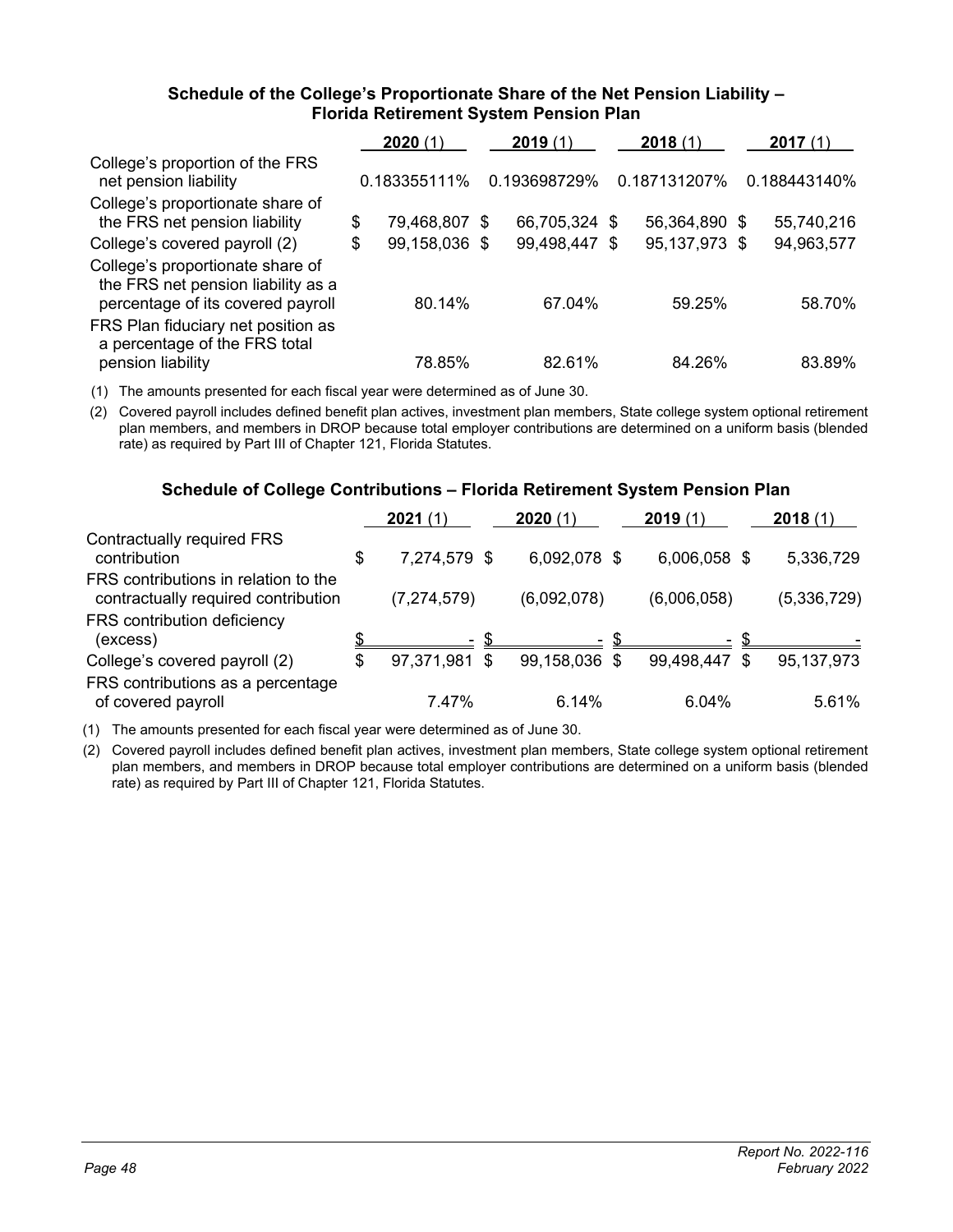|          | 2016(1)                        | 2015(1)                        | <b>2014</b> (1)                | 2013 (1 |                          |  |  |  |
|----------|--------------------------------|--------------------------------|--------------------------------|---------|--------------------------|--|--|--|
|          | 0.188540696%                   | 0.211733462%                   | 0.202277239%                   |         | 0.181763688%             |  |  |  |
| \$<br>\$ | 47,606,674 \$<br>92,271,473 \$ | 27,348,216 \$<br>94,997,752 \$ | 12,341,886 \$<br>86,663,465 \$ |         | 31,289,620<br>81,539,356 |  |  |  |
|          | 51.59%                         | 28.79%                         | 14.25%                         |         | 38.37%                   |  |  |  |
|          | 84.88%                         | 92.00%                         | 96.09%                         |         | 88.54%                   |  |  |  |

| 2017(1)                | 2016(1)       | 2015(1)       | 2014(1)     |
|------------------------|---------------|---------------|-------------|
| \$<br>4,905,639 \$     | 4,597,866 \$  | 5,162,242 \$  | 4,430,730   |
| (4,905,639)            | (4,597,866)   | (5, 162, 242) | (4,430,730) |
|                        | - \$          |               |             |
| \$<br>\$<br>94,963,577 | 92,271,473 \$ | 94,997,752 \$ | 86,633,465  |
| 5.17%                  | 4.98%         | 5.43%         | 5.11%       |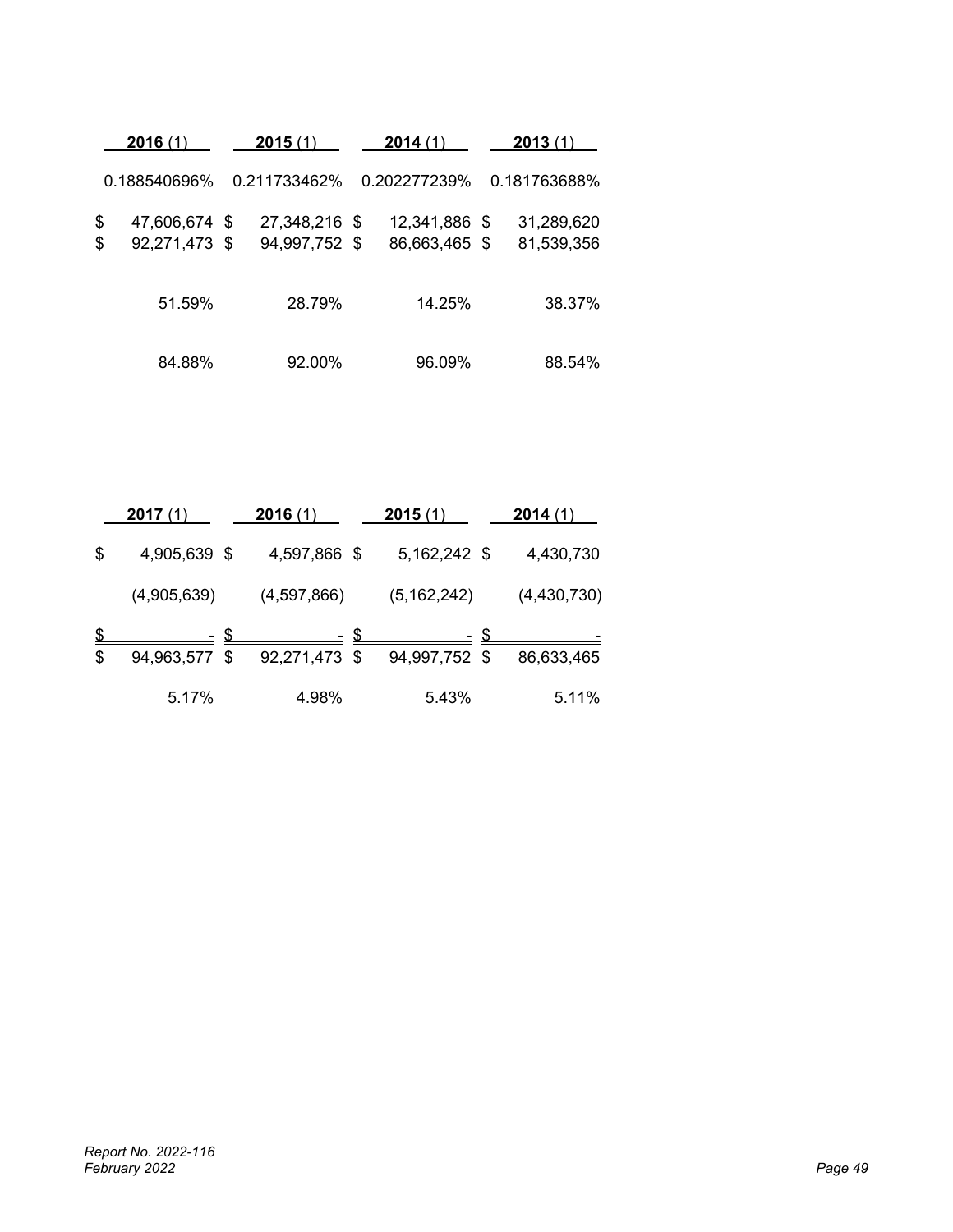#### **Schedule of the College's Proportionate Share of the Net Pension Liability – Health Insurance Subsidy Pension Plan**

<span id="page-53-0"></span>

|                                                                                                             | 2020(1)             | 2019(1)       | 2018(1)       | 2017(1)      |
|-------------------------------------------------------------------------------------------------------------|---------------------|---------------|---------------|--------------|
| College's proportion of the HIS net<br>pension liability<br>College's proportionate share of                | 0.257147535%        | 0.266103367%  | 0.255070966%  | 0.256237917% |
| the HIS net pension liability                                                                               | \$<br>31,397,295 \$ | 29,774,303 \$ | 26,996,997 \$ | 27,398,141   |
| College's covered payroll (2)                                                                               | \$<br>89,542,727 \$ | 88,831,855 \$ | 83,469,166 \$ | 82,039,790   |
| College's proportionate share of<br>the HIS net pension liability as a<br>percentage of its covered payroll | 35.06%              | 33.52%        | 32.34%        | 33.40%       |
| HIS Plan fiduciary net position as<br>a percentage of the HIS total<br>pension liability                    | 3.00%               | 2.63%         | 2.15%         | 1.64%        |

(1) The amounts presented for each fiscal year were determined as of June 30.

(2) Covered payroll includes defined benefit plan actives, investment plan members, and members in DROP.

#### **Schedule of College Contributions – Health Insurance Subsidy Pension Plan**

|                                                                    | 2021(1)            | 2020(1)             | 2019(1)      | 2018(1)          |
|--------------------------------------------------------------------|--------------------|---------------------|--------------|------------------|
| Contractually required HIS<br>contribution                         | \$<br>1,457,498 \$ | 1,481,821 \$        | 1,477,646 \$ | 1,385,590        |
| HIS contributions in relation to the<br>contractually required HIS |                    |                     |              |                  |
| contribution                                                       | (1, 457, 498)      | (1,481,821)         | (1,477,646)  | (1,385,590)      |
| HIS contribution deficiency                                        |                    |                     |              |                  |
| (excess)                                                           |                    |                     |              |                  |
| College's covered payroll (2)                                      | \$<br>88,209,230   | \$<br>89,542,727 \$ | 88,831,855   | \$<br>83,469,166 |
| HIS contributions as a percentage<br>of covered payroll            | 1.65%              | 1.65%               | 1.66%        | 1.66%            |
|                                                                    |                    |                     |              |                  |

(1) The amounts presented for each fiscal year were determined as of June 30.

(2) Covered payroll includes defined benefit plan actives, investment plan members, and members in DROP.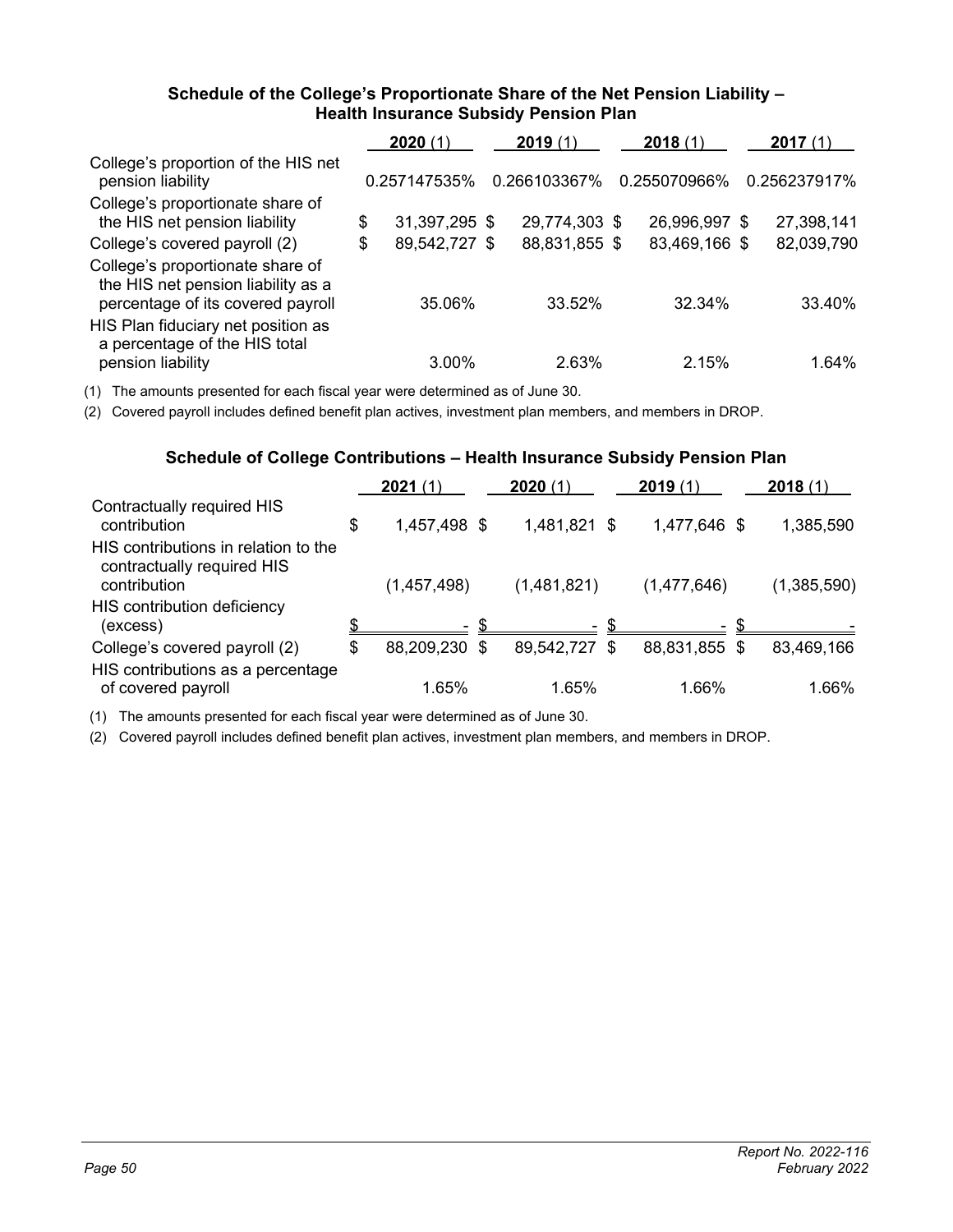|          | 2016(1)                        | 2015(1)                        | 2014(1)                        | 2013 (1                  |  |  |  |  |
|----------|--------------------------------|--------------------------------|--------------------------------|--------------------------|--|--|--|--|
|          | 0.255605104%                   | 0.268554023%                   | 0.248345447%                   | 0.242062413%             |  |  |  |  |
| \$<br>\$ | 29,789,717 \$<br>79,338,446 \$ | 27,388,286 \$<br>81,255,185 \$ | 23,220,905 \$<br>73,259,441 \$ | 21,074,716<br>68,797,117 |  |  |  |  |
|          | 37.55%                         | 33.72%                         | 31.70%                         | 30.63%                   |  |  |  |  |
|          | 0.97%                          | 0.50%                          | $0.99\%$                       | 1.78%                    |  |  |  |  |

| 2017(1)             | 2016(1)       | 2015(1)       | 2014(1)    |
|---------------------|---------------|---------------|------------|
| \$<br>1,356,085 \$  | 1,310,139 \$  | 1,026,581 \$  | 850,748    |
| (1,356,085)         | (1,310,139)   | (1,026,581)   | (850, 748) |
|                     |               |               |            |
| \$<br>82,039,790 \$ | 79,338,446 \$ | 81,225,185 \$ | 73,259,441 |
| 1.65%               | 1.65%         | 1.26%         | 1.16%      |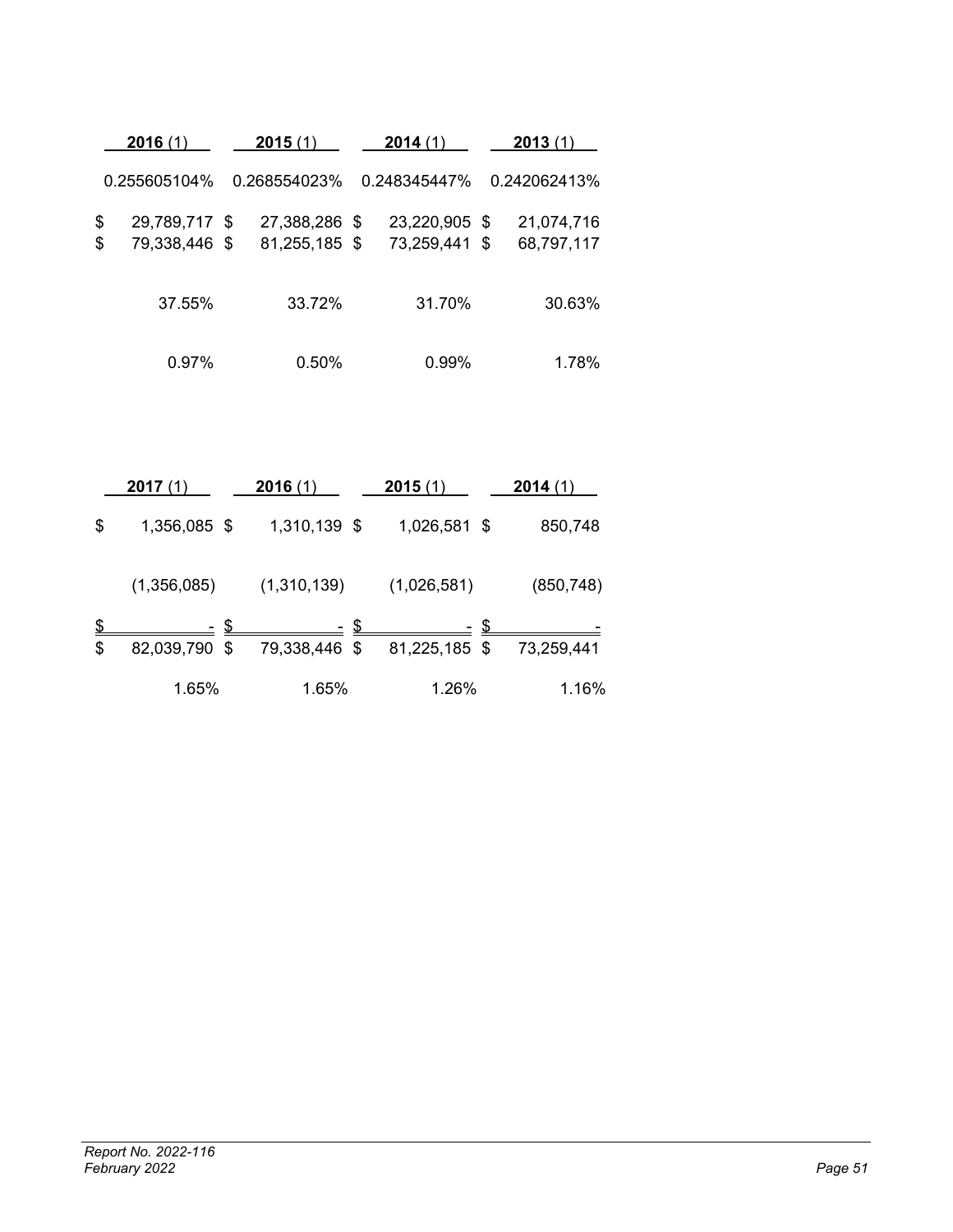## <span id="page-55-0"></span>**1. Schedule of Changes in the College's Total Other Postemployment Benefits Liability and Related Ratios**

No assets are accumulated in a trust that meet the criteria in paragraph 4 of GASB Statement No. 75 to pay related benefits.

*Changes of Assumptions*. The Discount Rate was changed from 3.50 percent at the prior measurement date to 2.21 percent at the current measurement date. As a result, the change in the total OPEB liability is to be recognized in the OPEB expense beginning in the current measurement period, over a closed period equal to 11.16 years.

## **2. Schedule of Net Pension Liability and Schedule of Contributions – Florida Retirement System Pension Plan**

*Changes of Assumptions.* The long-term expected rate of return was decreased from 6.90 percent to 6.80 percent.

## **3. Schedule of Net Pension Liability and Schedule of Contributions – Health Insurance Subsidy Pension Plan**

*Changes of Assumptions.* The municipal rate used to determine total pension liability decreased from 3.50 percent to 2.21 percent, and the active member mortality assumption was updated.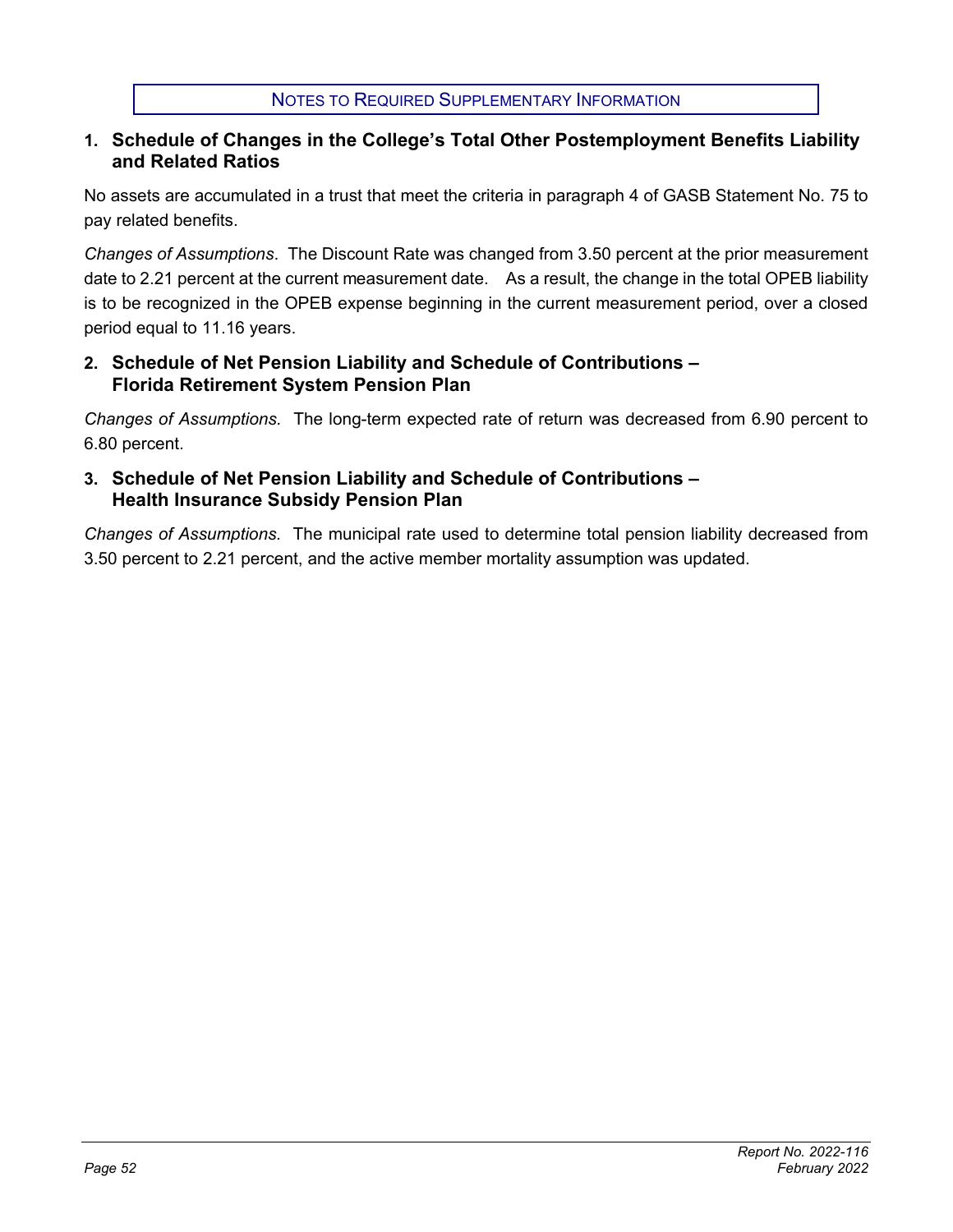<span id="page-56-0"></span>

Sherrill F. Norman, CPA Auditor General

# **AUDITOR GENERAL STATE OF FLORIDA**

Claude Denson Pepper Building, Suite G74 111 West Madison Street Tallahassee, Florida 32399-1450



Phone: (850) 412-2722 Fax: (850) 488-6975

The President of the Senate, the Speaker of the House of Representatives, and the Legislative Auditing Committee

## **INDEPENDENT AUDITOR'S REPORT ON INTERNAL CONTROL OVER FINANCIAL REPORTING AND ON COMPLIANCE AND OTHER MATTERS BASED ON AN AUDIT OF FINANCIAL STATEMENTS PERFORMED IN ACCORDANCE WITH** *GOVERNMENT AUDITING STANDARDS*

We have audited, in accordance with the auditing standards generally accepted in the United States of America and the standards applicable to financial audits contained in *Government Auditing Standards* issued by the Comptroller General of the United States, the financial statements of the Broward College, a component unit of the State of Florida, and its aggregate discretely presented component units as of and for the fiscal year ended June 30, 2021, and the related notes to the financial statements, which collectively comprise the College's basic financial statements, and have issued our report thereon dated February 9, 2022, included under the heading **INDEPENDENT AUDITOR'S REPORT**. Our report includes a reference to other auditors who audited the financial statements of the aggregate discretely presented component units, as described in our report on the College's financial statements. This report does not include the results of the other auditors' testing of internal control over financial reporting or compliance and other matters that are reported on separately by those auditors.

## **Internal Control Over Financial Reporting**

In planning and performing our audit of the financial statements, we considered the College's internal control over financial reporting (internal control) as a basis for designing audit procedures that are appropriate in the circumstances for the purpose of expressing our opinions on the financial statements, but not for the purpose of expressing an opinion on the effectiveness of the College's internal control. Accordingly, we do not express an opinion on the effectiveness of the College's internal control.

A *deficiency in internal control* exists when the design or operation of a control does not allow management or employees, in the normal course of performing their assigned functions, to prevent, or detect and correct, misstatements on a timely basis. A *material weakness* is a deficiency, or a combination of deficiencies, in internal control such that there is a reasonable possibility that a material misstatement of the College's financial statements will not be prevented, or detected and corrected on a timely basis. A *significant deficiency* is a deficiency, or a combination of deficiencies, in internal control